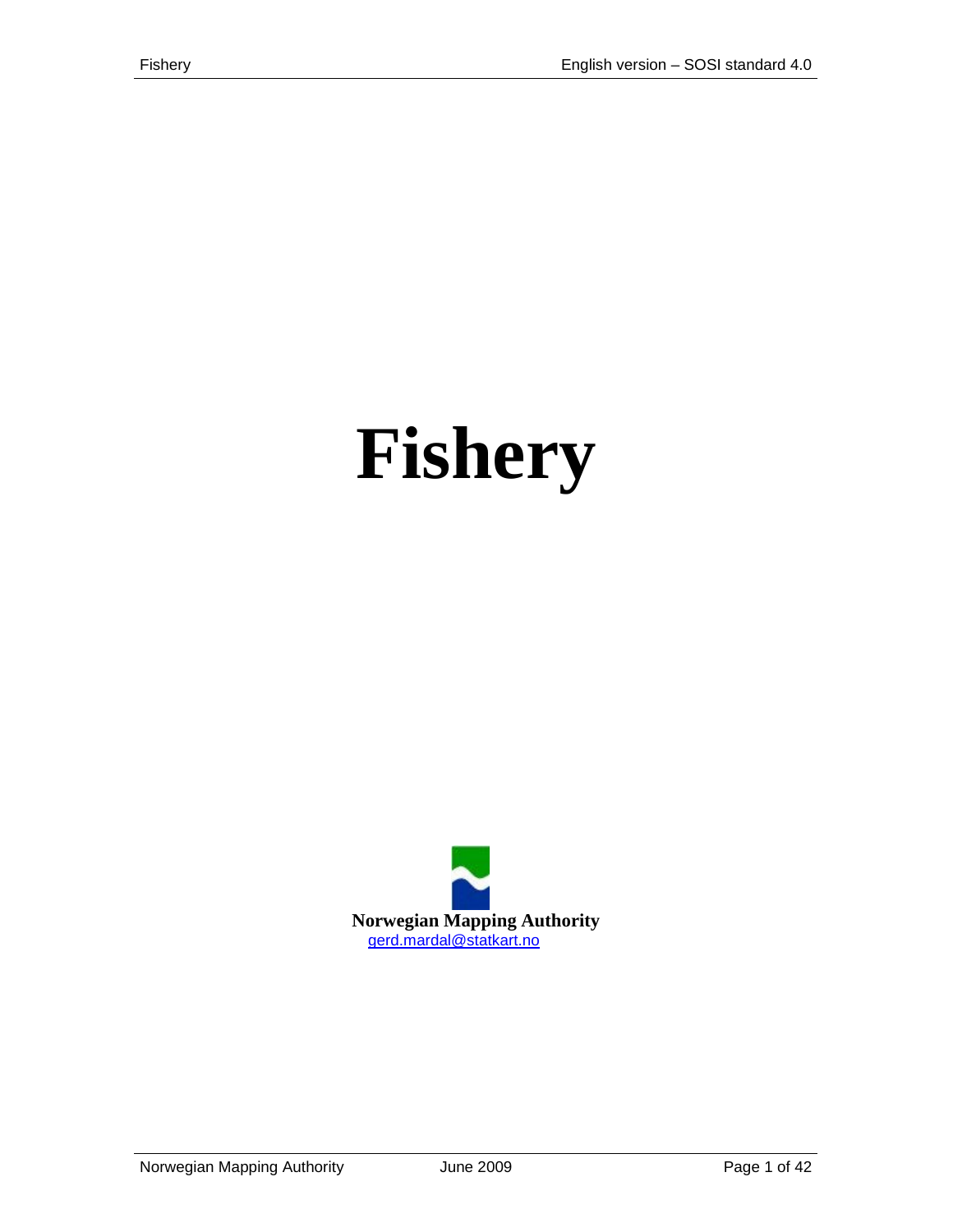# **Table of contents**

| 1.1      |                                                                                   |  |
|----------|-----------------------------------------------------------------------------------|--|
| 1.2      |                                                                                   |  |
| 1.1.1    |                                                                                   |  |
| 1.1.1.1  |                                                                                   |  |
| 1.1.1.2  |                                                                                   |  |
| 1.1.1.3  |                                                                                   |  |
| 1.1.1.4  |                                                                                   |  |
| 1.1.1.5  |                                                                                   |  |
| 1.1.1.6  |                                                                                   |  |
| 1.1.2    |                                                                                   |  |
| 1.1.2.1  |                                                                                   |  |
| 1.1.2.2  |                                                                                   |  |
| 1.1.2.3  |                                                                                   |  |
| 1.1.2.4  |                                                                                   |  |
| 1.1.2.5  |                                                                                   |  |
| 1.1.2.6  |                                                                                   |  |
| 1.1.3    |                                                                                   |  |
|          |                                                                                   |  |
| 1.1.3.1  |                                                                                   |  |
| 1.1.3.2  |                                                                                   |  |
| 1.1.3.3  |                                                                                   |  |
| 1.1.3.4  |                                                                                   |  |
| 1.1.4    |                                                                                   |  |
| 1.1.4.1  |                                                                                   |  |
| 1.1.4.2  |                                                                                   |  |
| 1.1.4.3  |                                                                                   |  |
| 1.1.4.4  |                                                                                   |  |
| 1.1.4.5  |                                                                                   |  |
| 1.1.5    |                                                                                   |  |
| 1.1.6    |                                                                                   |  |
| 1.1.7    |                                                                                   |  |
| 1.1.8    |                                                                                   |  |
| 1.1.9    |                                                                                   |  |
| 1.1.10   |                                                                                   |  |
| 1.1.11   |                                                                                   |  |
| 1.1.12   |                                                                                   |  |
| 1.1.12.1 |                                                                                   |  |
| 1.1.12.2 |                                                                                   |  |
| 1.1.12.3 |                                                                                   |  |
| 1.1.12.4 |                                                                                   |  |
| 1.1.12.5 |                                                                                   |  |
| 1.1.13   |                                                                                   |  |
| 1.1.14   |                                                                                   |  |
|          |                                                                                   |  |
| 1.1.15   |                                                                                   |  |
| 1.1.16   |                                                                                   |  |
| 1.1.17   |                                                                                   |  |
| 1.1.18   |                                                                                   |  |
| 1.1.19   | Association << Topo>> Regulated Fishing Area - Regulated Fishing Area Boundary 39 |  |
| 1.1.20   |                                                                                   |  |
| 1.1.20.1 |                                                                                   |  |
| 1.1.21   |                                                                                   |  |
| 1.1.22   |                                                                                   |  |
| 1.1.23   |                                                                                   |  |
| 1.1.24   |                                                                                   |  |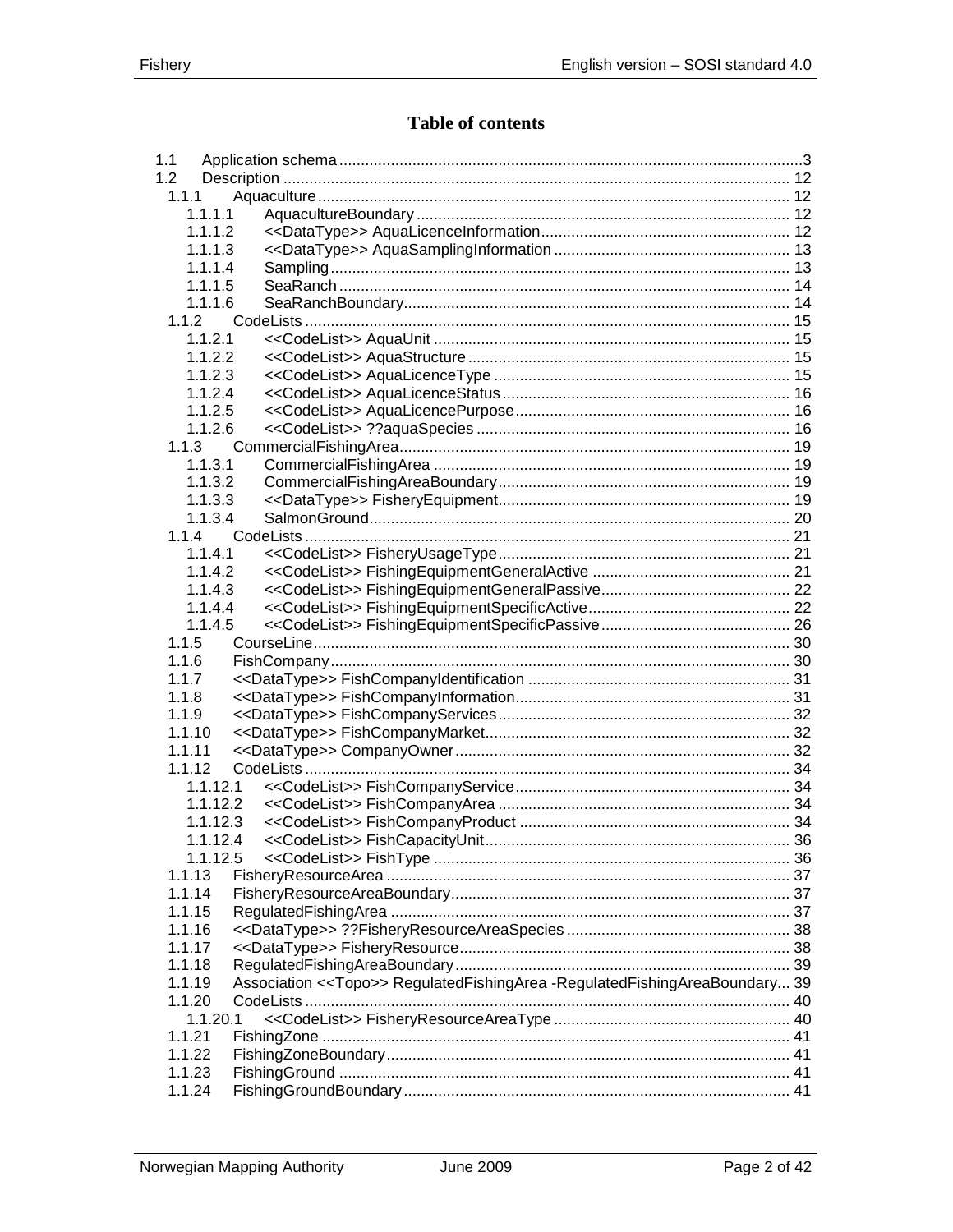# <span id="page-2-0"></span>**1.1 Application schema**

#### **Aquaculture**

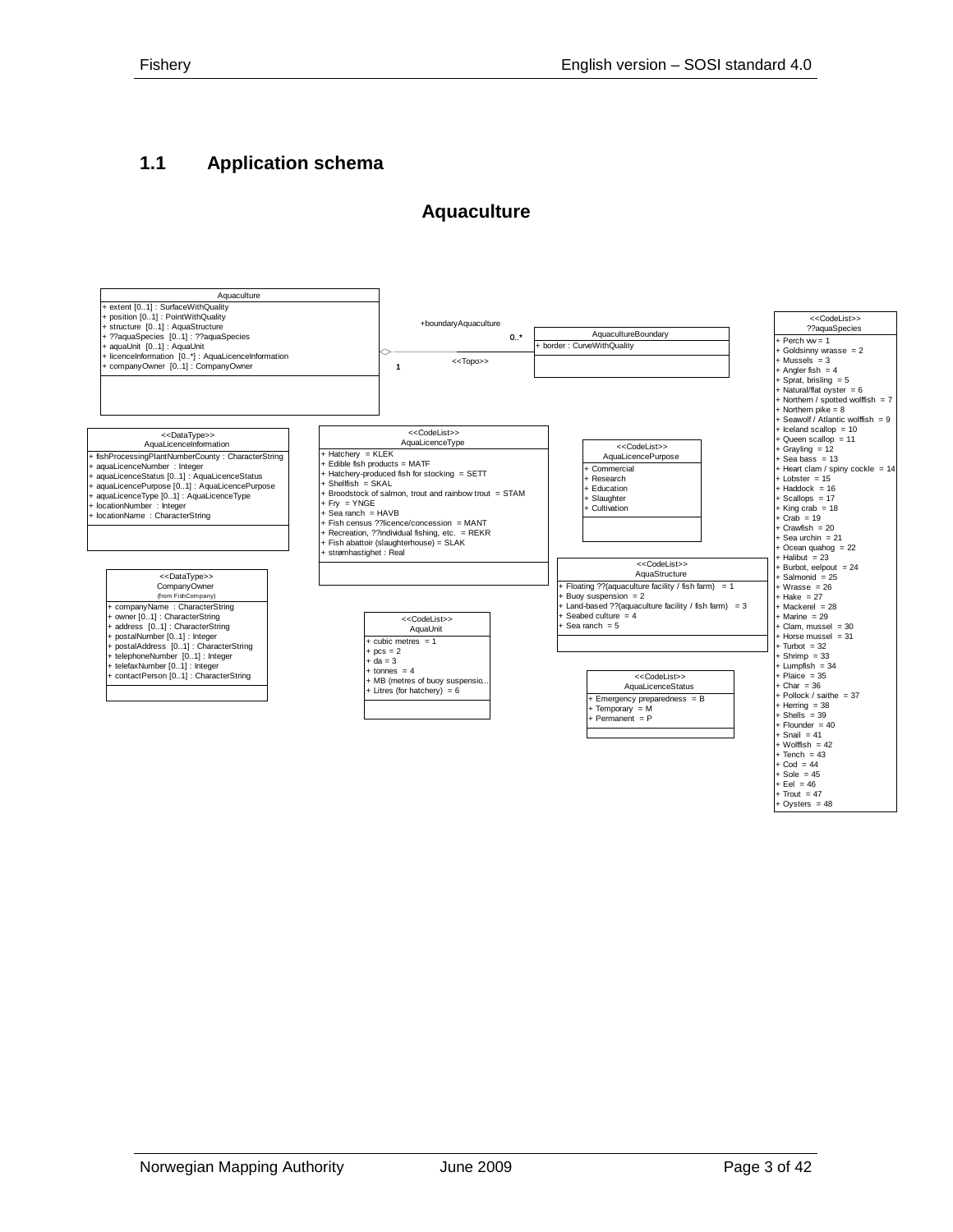# **Sampling**

Sampling

+ position : PointWithQuality + aquaSamplingInformation [0..1] : AquaSamplingInformation

<<DataType>>

AquaSamplingInformation

- + algaeType : CharacterString
- + algaeConcentration : Integer
- + currentDirection : Integer
- + windDirection : Integer
- + chlorophyllMaximum : Integer
- + visibilityDepth : Integer
- + aquaTemperature : Integer
- + salinity : Integer

#### **SeaRanches**

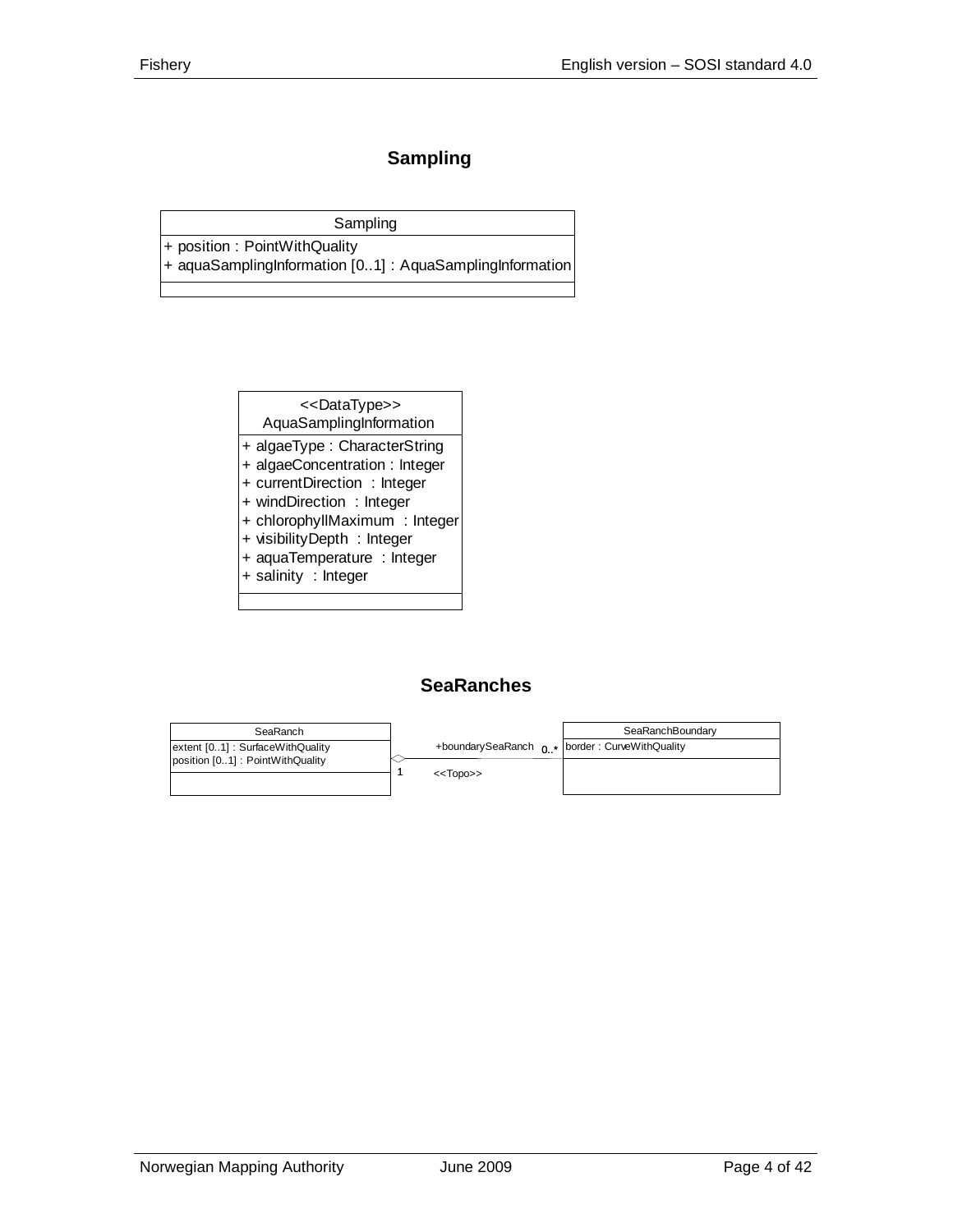#### **CommercialFishingArea**

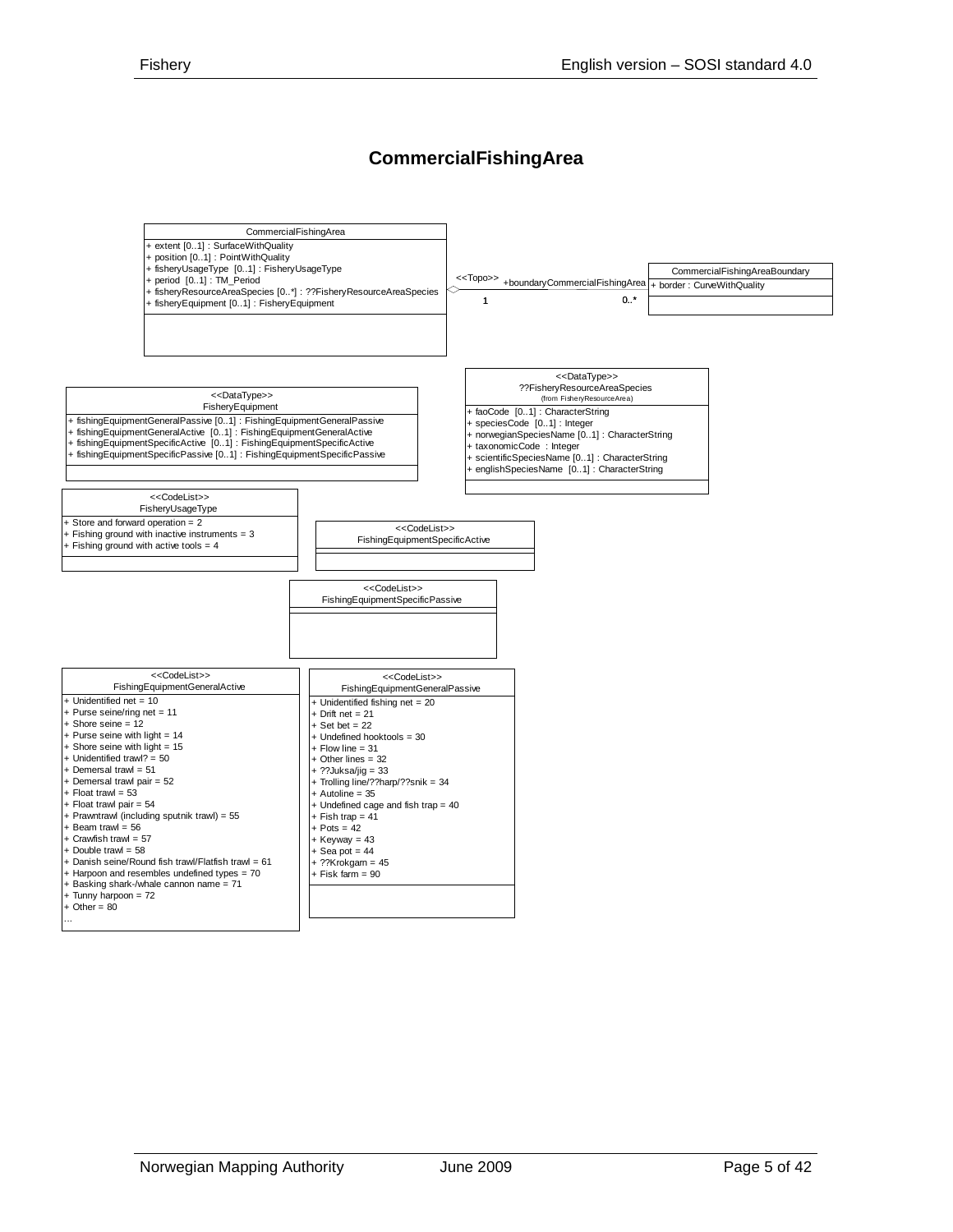#### **SalmonGround**

#### **SalmonGround**

- + centerline [0.1] : CurveWithQuality
- + position [0..1] : PointWithQuality
- + fisheryUsageType [0..\*] : FisheryUsageType = 2

+ period [0..1] : TM\_Period

- + fisheryResourceAreaSpecies [0..\*] : ??FisheryResourceAreaSpecies
- + fisheryEquipment [0..1] : FisheryEquipment

#### **CourseLine**

| CourseLine                                                               |
|--------------------------------------------------------------------------|
| $ +$ centerline : Curve With Quality                                     |
| + ??bearing/courseLineInformation [0*] : ??Bearing/CourseLineInformation |

#### ??Bearing/CourseLineInformation <<DataType>>

- + vesselIdentification : CharacterString
- + satelliteCommunicationId : CharacterString
- + time : TM\_instent
- + trackingSpeed : Integer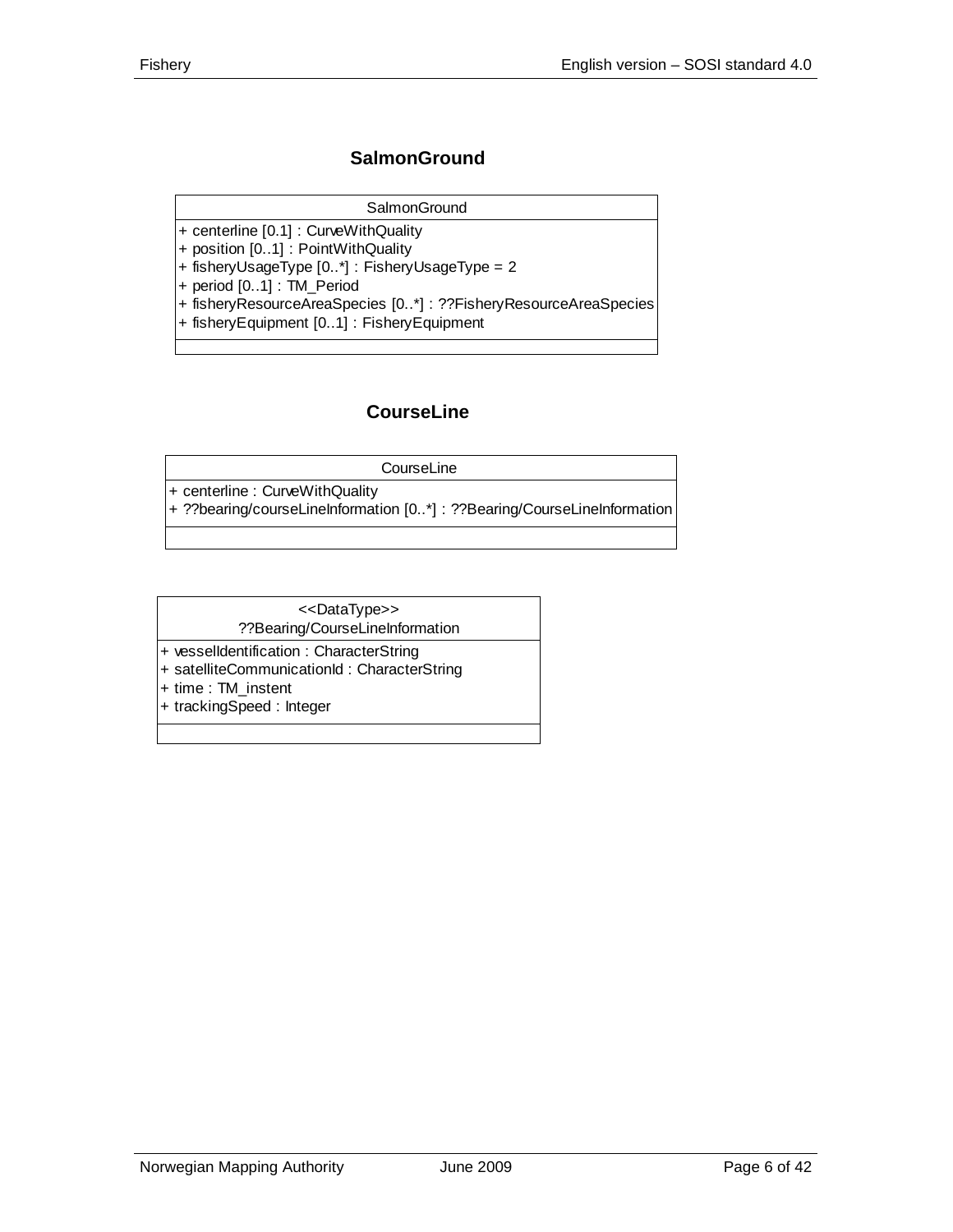#### **FishCompany**

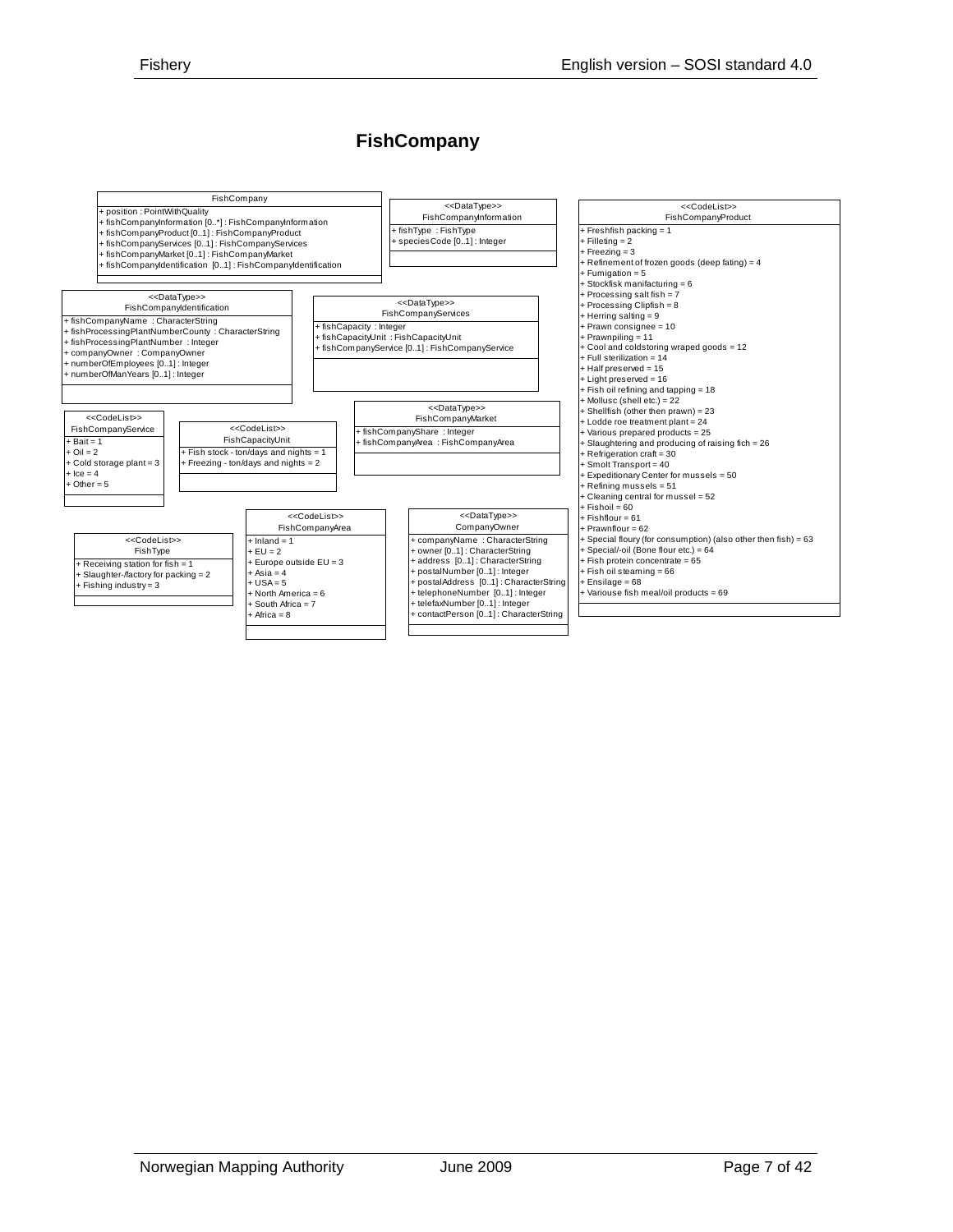#### **ResourceArea**

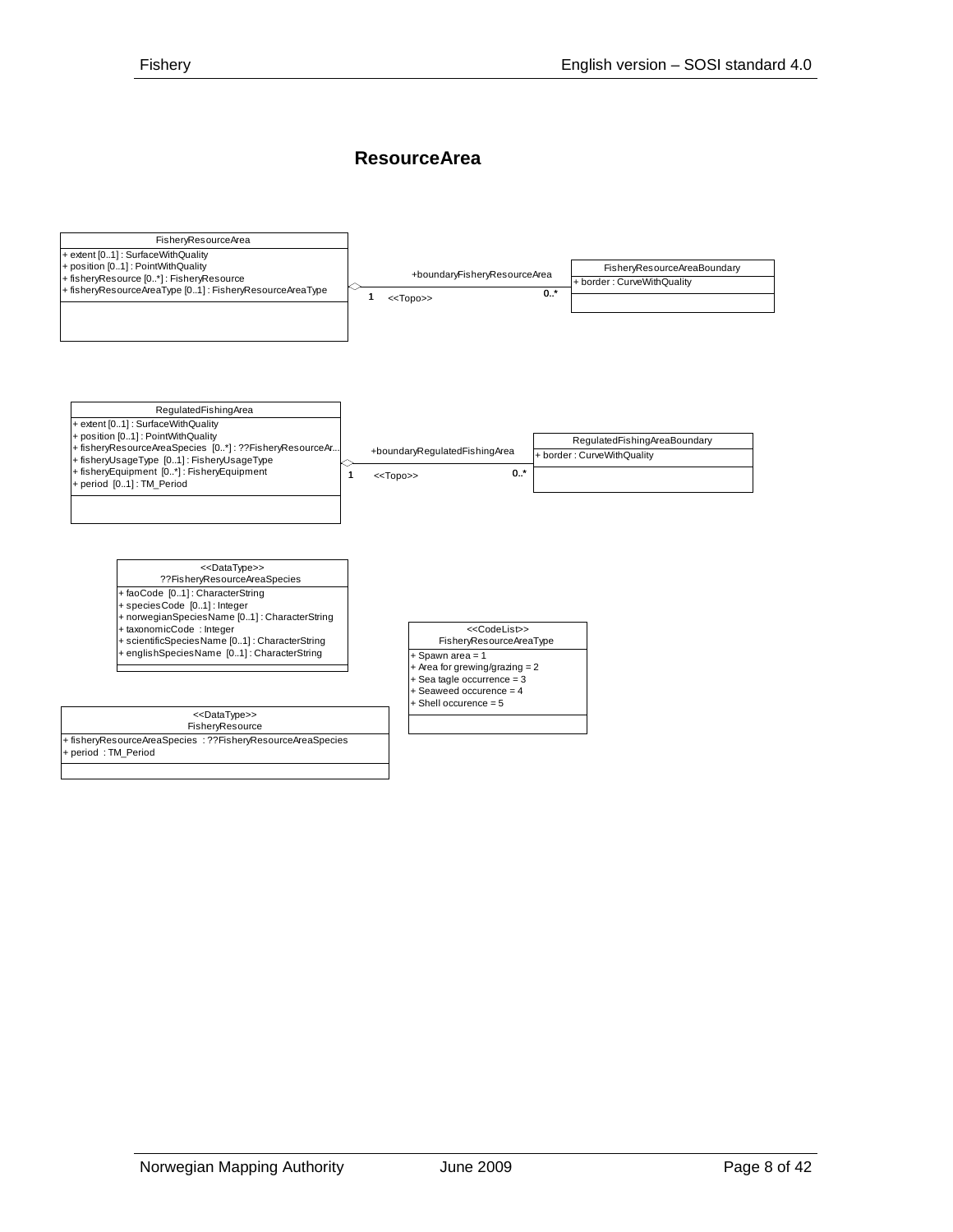# **FishingZone and FishingGround**



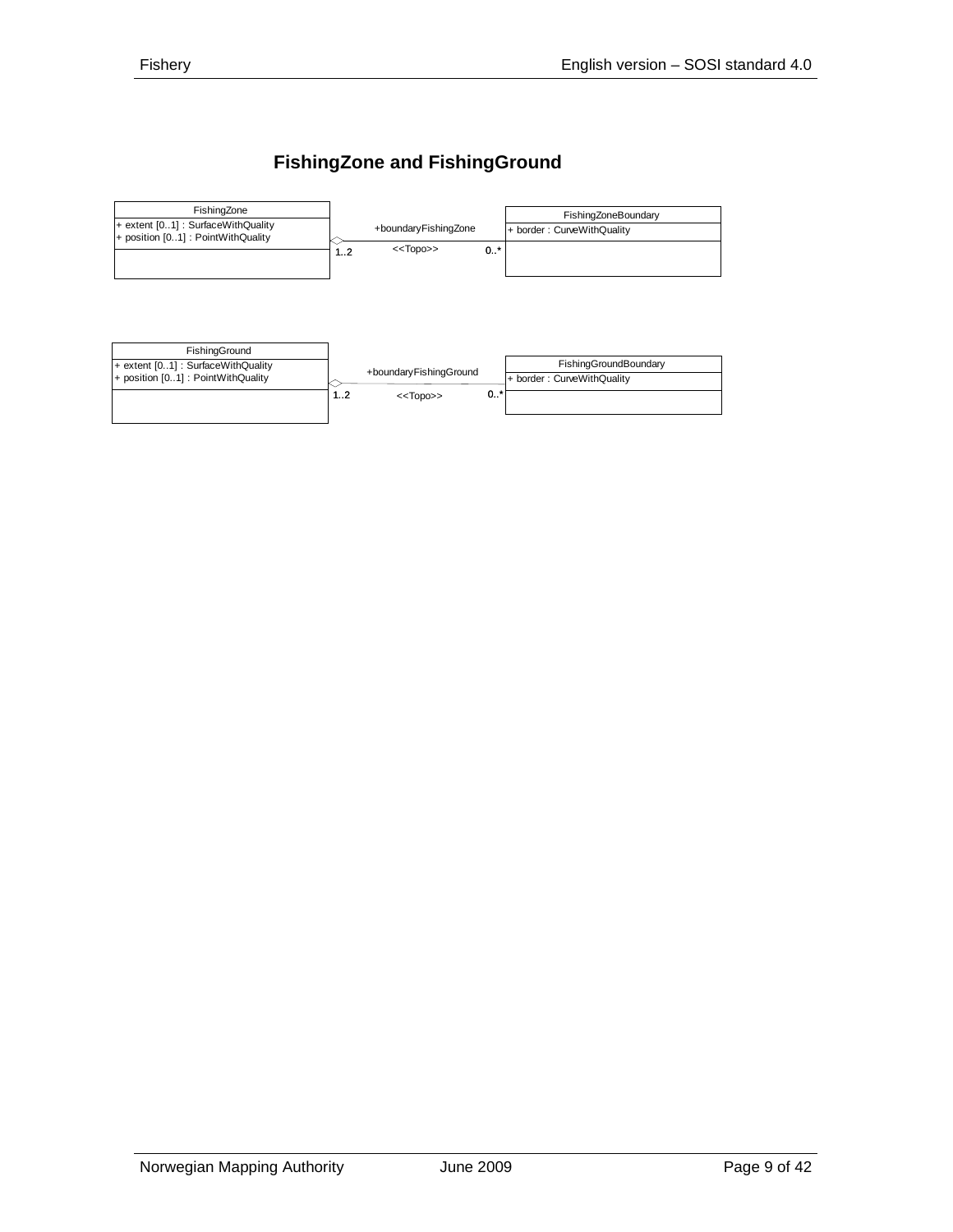#### **Datatypes**

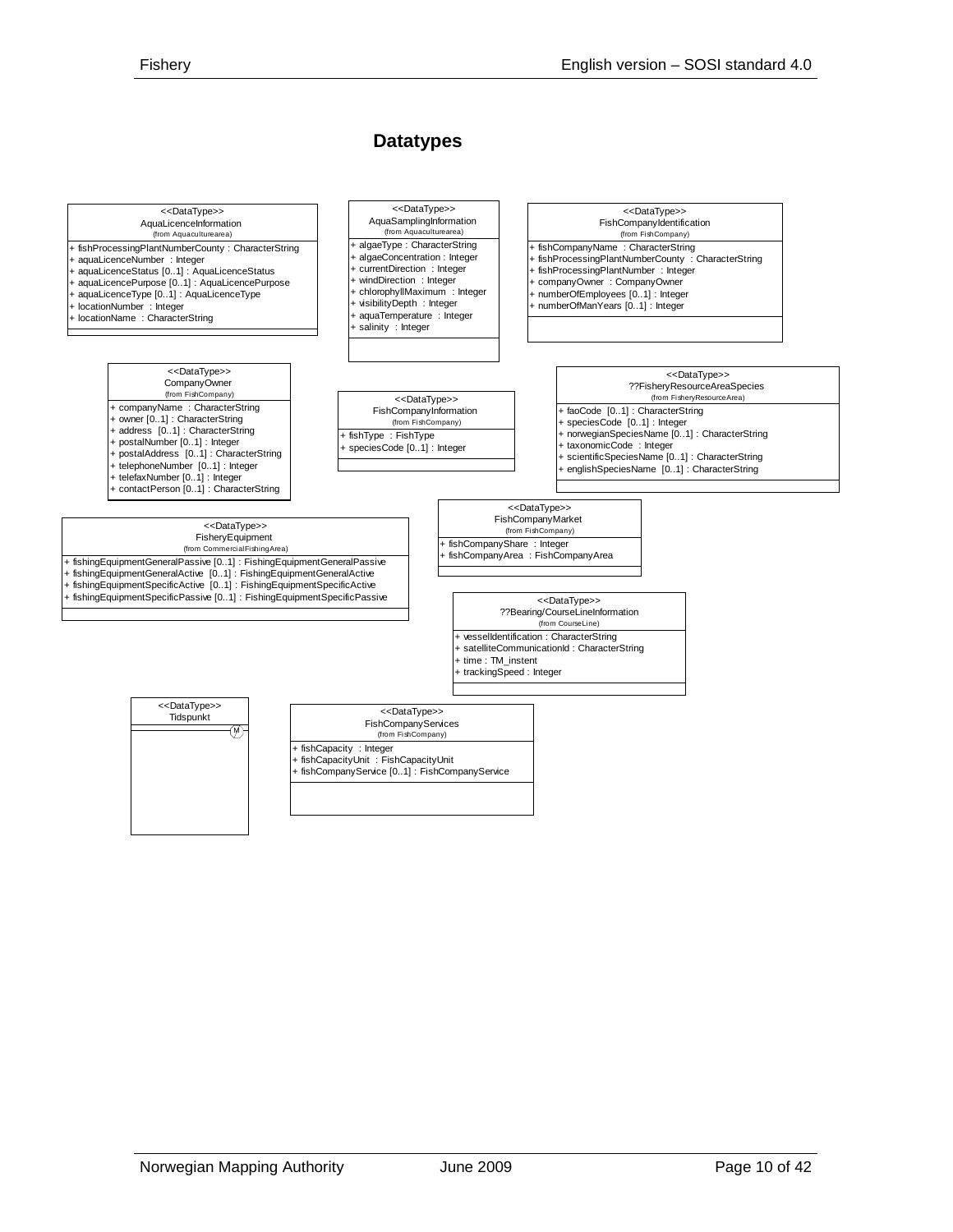#### **Codelists**

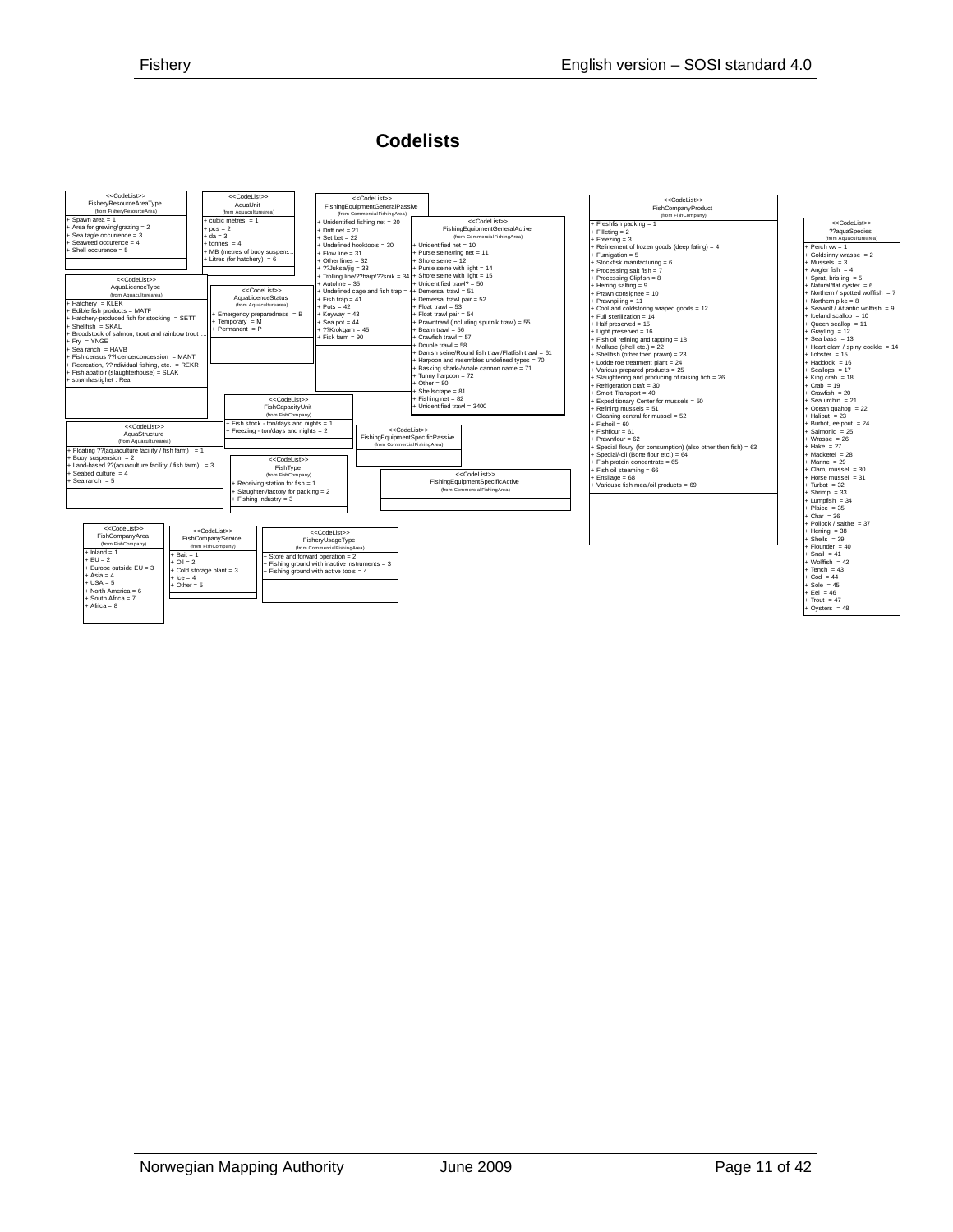# <span id="page-11-0"></span>**1.2 Description**

# <span id="page-11-1"></span>**1.1.1 Aquaculture**

| No          | Name/<br>Role name              | Description                                                                                 | Obligation/<br>Condition | Maximum<br>Occurrenc<br>е | <b>Type</b>                   | Constraint       |
|-------------|---------------------------------|---------------------------------------------------------------------------------------------|--------------------------|---------------------------|-------------------------------|------------------|
| $\mathbf 1$ | Class<br>Aquaculture            | facility or area for farming<br>fish and shellfish                                          |                          |                           |                               |                  |
| 1.1         | extent                          | area over which an object<br>extends                                                        | $\mathbf 0$              | 1                         | <b>SurfaceWithQu</b><br>ality |                  |
| 1.2         | position                        | location where the object<br>exists                                                         | $\overline{0}$           | 1                         | PointWithQuali<br>tv          |                  |
| 1.3         | structure                       | type of structure in<br>?? (aquaculture facility /<br>fish farm)                            | $\Omega$                 | 1                         | AquaStructure                 |                  |
| 1.4         | ??aquaSpecies                   |                                                                                             | $\Omega$                 | 1                         | ??aquaSpecie<br>s             |                  |
| 1.5         | aquaUnit                        |                                                                                             | $\mathbf 0$              | $\mathbf 1$               | AquaUnit                      |                  |
| 1.6         | licenceInformatio<br>n          | information about licence<br>in connection with<br>?? (aquaculture facility /<br>fish farm) | $\Omega$                 | N                         | AquaLicenceIn<br>formation    |                  |
| 1.7         | companyOwner                    |                                                                                             | $\Omega$                 | 1                         | CompanyOwn<br>er              |                  |
| 1.8         | Role<br>boundaryAquacul<br>ture |                                                                                             | $\mathbf 0$              | N                         | AquacultureBo<br>undary       | Aggregrati<br>on |

# <span id="page-11-2"></span>**1.1.1.1 AquacultureBoundary**

| No  | Name/                            | Description                                                                     | Obligation/ | Maximum   | Type                        | Constraint |
|-----|----------------------------------|---------------------------------------------------------------------------------|-------------|-----------|-----------------------------|------------|
|     | Role name                        |                                                                                 | Condition   | Occurrenc |                             |            |
|     |                                  |                                                                                 |             | е         |                             |            |
| 2   | <b>Class</b>                     | delimitation of facility or                                                     |             |           |                             |            |
|     | AquacultureBoun                  | area for farming fish and                                                       |             |           |                             |            |
|     | dary                             | shellfish                                                                       |             |           |                             |            |
| 2.1 | border                           | course following the<br>transition between<br>different real world<br>phenomena | 1           |           | <b>CurveWithQual</b><br>ity |            |
| 2.2 | Role<br>(unnamed)<br>Aquaculture |                                                                                 |             |           | Aquaculture                 |            |

# <span id="page-11-3"></span>**1.1.1.2 <<DataType>> AquaLicenceInformation**

| No. | Name/<br>Role name                 | Description                                                                                                    | Obligation/<br>Condition | Maximum<br>Occurrenc<br>е | Type                | Constraint |
|-----|------------------------------------|----------------------------------------------------------------------------------------------------------------|--------------------------|---------------------------|---------------------|------------|
| 3   | Datatype<br>mation                 | information about licence<br>AquaLicenceInfor   in connection with<br>?? (aquaculture facility /<br>fish farm) |                          |                           |                     |            |
| 3.1 | fishProcessingPl<br>antNumberCount | 1-2 letter county code                                                                                         |                          |                           | CharacterStrin<br>g |            |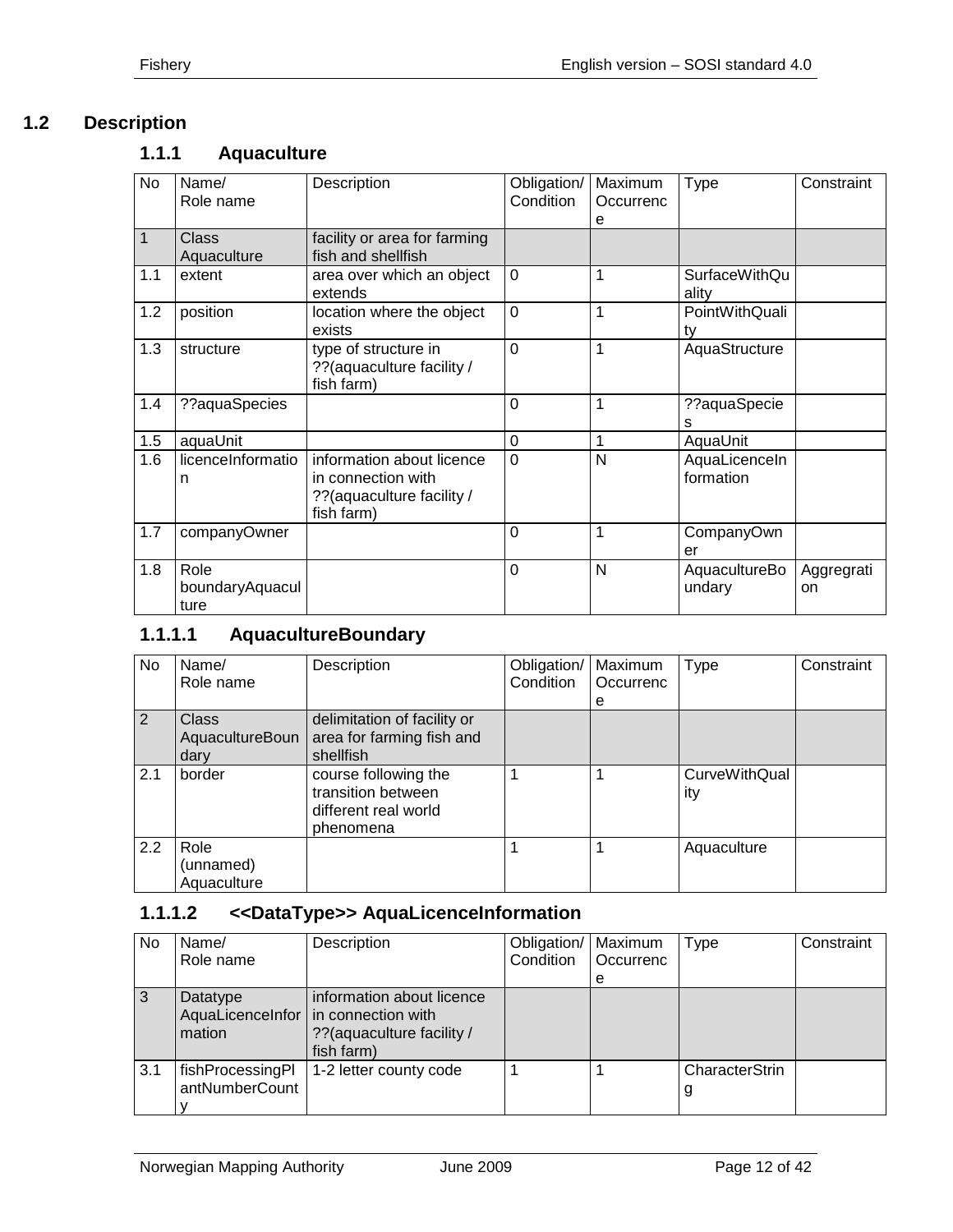| 3.2 | ber                    | aquaLicenceNum   1-2 letter county code, 1-2<br>letter municipality code<br>(aquaMunicipality) plus I4<br>(four-digit integer) For<br>example: H AV 0001<br>(H=Hordaland,<br>AV=Austevoll plus<br>subsequent I4) | -1       |   | Integer                |
|-----|------------------------|------------------------------------------------------------------------------------------------------------------------------------------------------------------------------------------------------------------|----------|---|------------------------|
| 3.3 | aquaLicenceStat<br>us. |                                                                                                                                                                                                                  | 0        | 1 | AquaLicenceSt<br>atus  |
| 3.4 | aquaLicencePurp<br>ose |                                                                                                                                                                                                                  | $\Omega$ | 1 | AquaLicenceP<br>urpose |
| 3.5 | aquaLicenceTyp<br>е    |                                                                                                                                                                                                                  | $\Omega$ | 1 | AquaLicenceT<br>ype    |
| 3.6 | locationNumber         | given location number                                                                                                                                                                                            |          | 1 | Integer                |
| 3.7 | <b>locationName</b>    | given location name                                                                                                                                                                                              | 1        | 1 | CharacterStrin         |

# <span id="page-12-0"></span>**1.1.1.3 <<DataType>> AquaSamplingInformation**

| No             | Name/<br>Role name                      | Description                                              | Obligation/<br>Condition | Maximum<br>Occurrenc<br>е | <b>Type</b>    | Constraint |
|----------------|-----------------------------------------|----------------------------------------------------------|--------------------------|---------------------------|----------------|------------|
| $\overline{4}$ | Datatype<br>AquaSamplingInf<br>ormation | sampling of algae in the<br>sea                          |                          |                           |                |            |
| 4.1            | algaeType                               | name of algae species,<br>text of up to 35 characters    | 1                        |                           | CharacterStrin |            |
| 4.2            | algaeConcentrati<br>on                  | number of cells per litre                                | 1                        | 1                         | Integer        |            |
| 4.3            | currentDirection                        | direction of current in<br>degrees $(0-360)$             | 1                        | 1                         | Integer        |            |
| 4.4            | windDirection                           | wind direction in degrees<br>$(0-360)$                   | 1                        | 1                         | Integer        |            |
| 4.5            | chlorophyllMaxim<br>um                  | depth in metres to greatest<br>chlorophyll concentration | 1                        |                           | Integer        |            |
| 4.6            | visibilityDepth                         | how deep one can see into  <br>the sea, stated in metres | 1                        | 1                         | Integer        |            |
| 4.7            | aquaTemperatur<br>е                     | water temperature, stated<br>in degrees Centigrade       | 1                        | 1                         | Integer        |            |
| 4.8            | salinity                                | salinity stated in                                       | 1                        |                           | Integer        |            |

# <span id="page-12-1"></span>**1.1.1.4 Sampling**

| No  | Name/<br>Role name          | Description                                                     | Obligation/<br>Condition | Maximum<br>Occurrenc<br>е | <b>Type</b>                 | Constraint |
|-----|-----------------------------|-----------------------------------------------------------------|--------------------------|---------------------------|-----------------------------|------------|
| -5  | Class<br>Sampling           | statement of the result of<br>algae measurement at one<br>point |                          |                           |                             |            |
| 5.1 | position                    | location where the object<br>exists                             |                          |                           | PointWithQuali              |            |
| 5.2 | aquaSamplingInf<br>ormation |                                                                 |                          |                           | AquaSamplingI<br>nformation |            |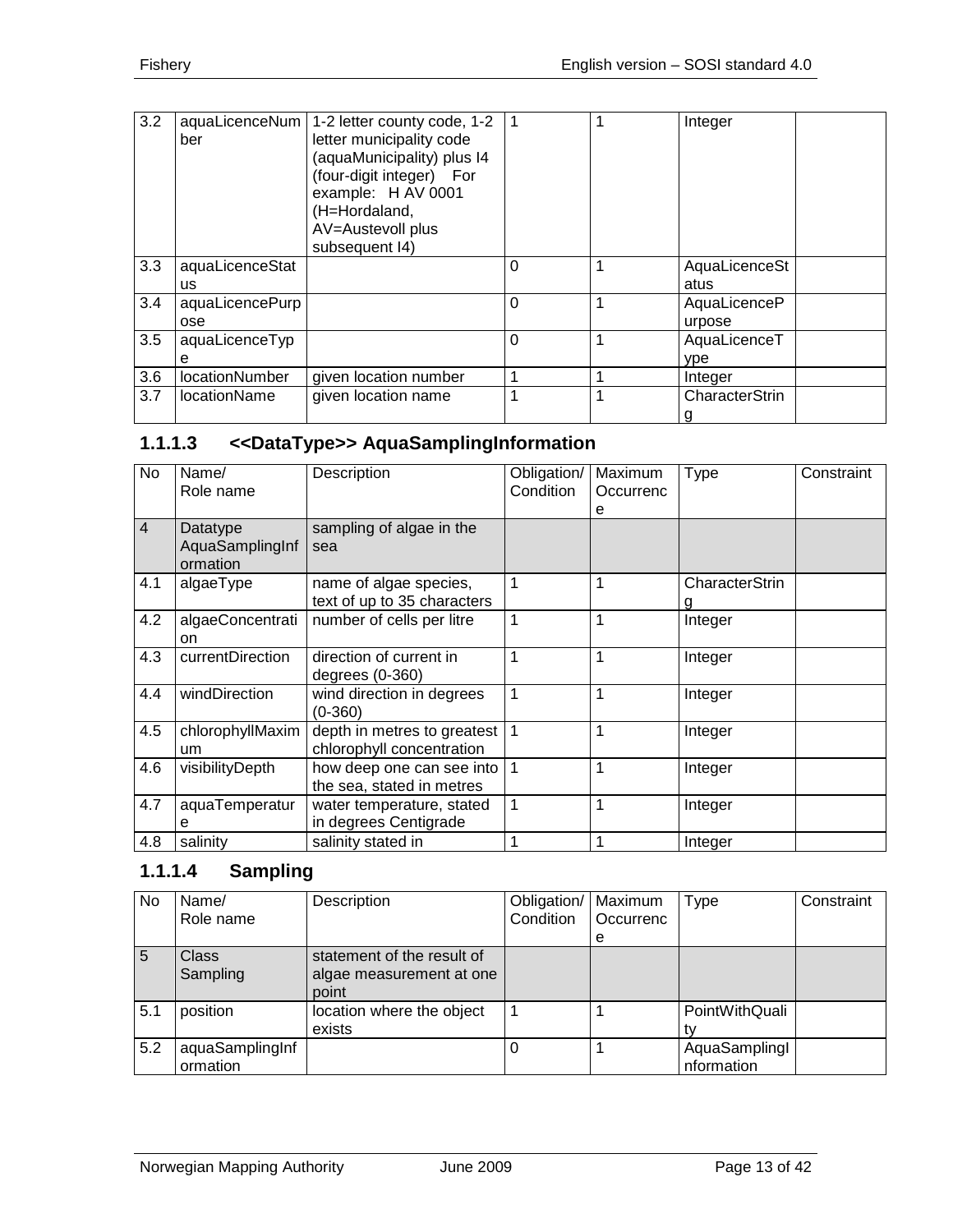# <span id="page-13-0"></span>**1.1.1.5 SeaRanch**

| No. | Name/<br>Role name           | Description                                                                                                                   | Obligation/<br>Condition | Maximum<br>Occurrenc<br>е | Type                          | Constraint       |
|-----|------------------------------|-------------------------------------------------------------------------------------------------------------------------------|--------------------------|---------------------------|-------------------------------|------------------|
| 6   | Class<br>SeaRanch            | area for putting out and<br>subsequently re-capturing<br>crustaceans, molluscs and<br>echinoderms for<br>commercial purposes. |                          |                           |                               |                  |
| 6.1 | extent                       | area over which an object<br>extends                                                                                          | $\Omega$                 |                           | <b>SurfaceWithQu</b><br>ality |                  |
| 6.2 | position                     | location where the object<br>exists                                                                                           | $\Omega$                 |                           | PointWithQuali                |                  |
| 6.3 | Role<br>boundarySeaRan<br>ch |                                                                                                                               | $\Omega$                 | N                         | SeaRanchBou<br>ndary          | Aggregrati<br>on |

# <span id="page-13-1"></span>**1.1.1.6 SeaRanchBoundary**

| No. | Name/         | Description               | Obligation/ | Maximum   | Type                 | Constraint |
|-----|---------------|---------------------------|-------------|-----------|----------------------|------------|
|     | Role name     |                           | Condition   | Occurrenc |                      |            |
|     |               |                           |             | е         |                      |            |
| 7   | <b>Class</b>  | delimitation of area for  |             |           |                      |            |
|     | SeaRanchBound | putting out and           |             |           |                      |            |
|     | ary           | subsequently re-capturing |             |           |                      |            |
|     |               | crustaceans, molluscs and |             |           |                      |            |
|     |               | echinoderms for           |             |           |                      |            |
|     |               | commercial purposes       |             |           |                      |            |
| 7.1 | border        | course following the      | 1           | 1         | <b>CurveWithQual</b> |            |
|     |               | transition between        |             |           | ity                  |            |
|     |               | different real world      |             |           |                      |            |
|     |               | phenomena                 |             |           |                      |            |
| 7.2 | Role          |                           | 1           | 1         | SeaRanch             |            |
|     | (unnamed)     |                           |             |           |                      |            |
|     | SeaRanch      |                           |             |           |                      |            |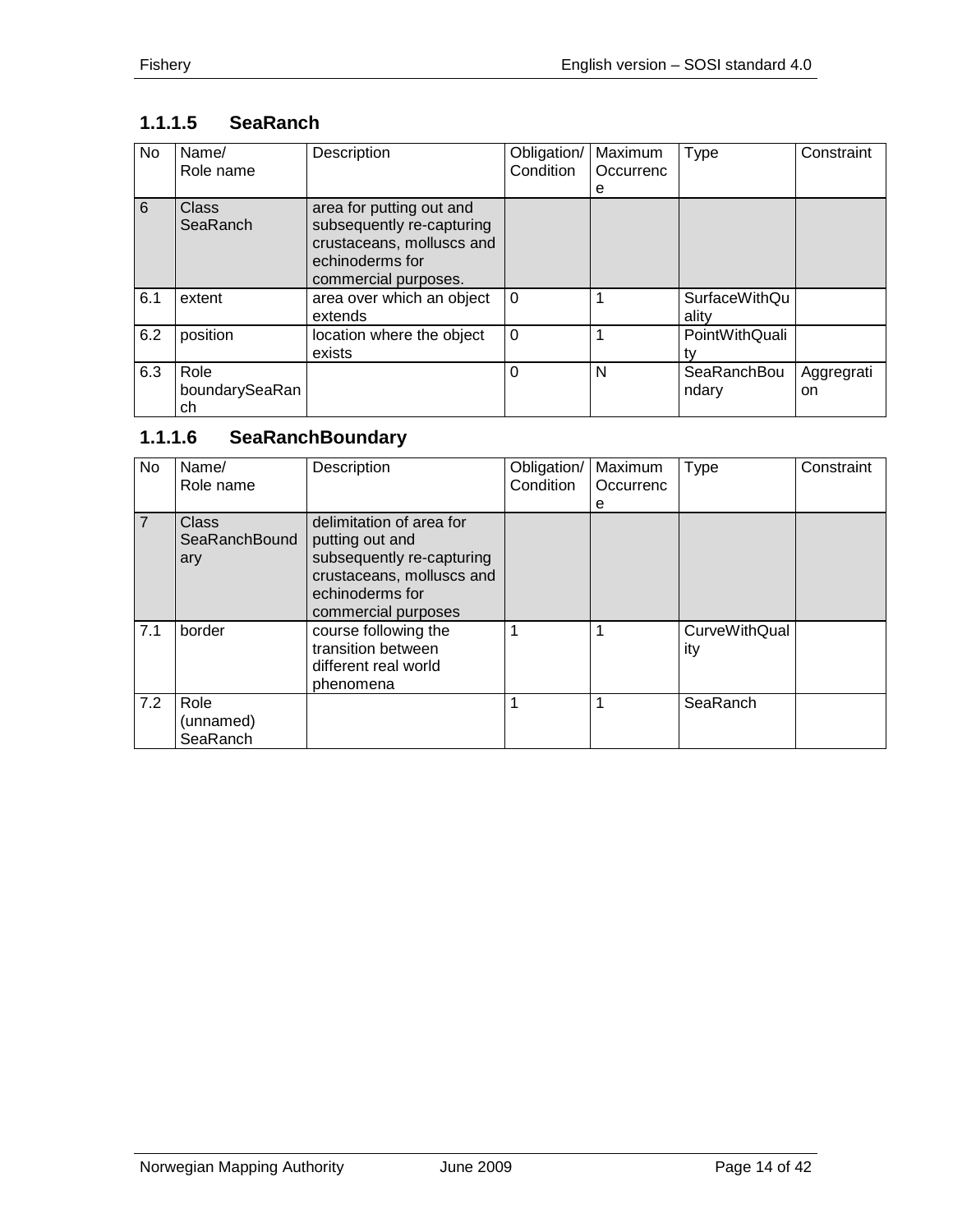#### **1.1.2 CodeLists**

# **1.1.2.1 <<CodeList>> AquaUnit**

| Nr   | Code name                      | Definition/Description                              | Code |
|------|--------------------------------|-----------------------------------------------------|------|
|      | CodeList                       |                                                     |      |
|      | AquaUnit                       |                                                     |      |
| 1. I | l cubic metres                 | FF-Volume measure m3                                |      |
| 1.2  | pcs                            | FF-Quantity                                         |      |
| 1.3  | da                             | FF-Surface measure of area stated in 1000 m2        |      |
| 1.4  | tonnes                         | FF-Weight stated in 1000 kg                         |      |
| 1.5  | MB (metres of buoy suspension) | FF-Length of suspension strand in shellfish farming |      |
| 1.6  | Litres (for hatchery)          | FF-Volume measurement in dm3                        |      |

#### **1.1.2.2 <<CodeList>> AquaStructure**

<span id="page-14-1"></span><span id="page-14-0"></span>

| Nr           | Code name                                           | Definition/Description                                                                                                                            | Code |
|--------------|-----------------------------------------------------|---------------------------------------------------------------------------------------------------------------------------------------------------|------|
| 2            | CodeList                                            | type of structure in aquaculture facility                                                                                                         |      |
|              | AquaStructure                                       |                                                                                                                                                   |      |
| $\sqrt{2.1}$ | Floating ?? (aquaculture facility / fish<br>farm)   | FF-Facility for farming fish or shellfish which floats on or under the surface of the water                                                       |      |
| 2.2          | Buoy suspension                                     | FF-Facility for farming fish and shellfish where each production unit is ?? (fastened to a buoy<br>catenary cable / suspended from a buoy)        |      |
| 2.3          | Land-based ?? (aquaculture facility /<br>fish farm) | FF-Facility for farming fish or shellfish in a building or other structure on land                                                                |      |
| 2.4          | Seabed culture                                      | FF-Area where permission has been granted for cultivation of bottom fauna with a view to<br>increased returns                                     |      |
| 2.5          | Sea ranch                                           | FF-Area where permission has been granted to put out and subsequently re-capture<br>crustaceans, molluscs and echinoderms for commercial purposes | 5    |

# <span id="page-14-2"></span>**1.1.2.3 <<CodeList>> AquaLicenceType**

<span id="page-14-3"></span>

| $\overline{\mathsf{N}}$ r | Code name            | Definition/Description                                                                     | Code        |
|---------------------------|----------------------|--------------------------------------------------------------------------------------------|-------------|
|                           | CodeList             | licence type for aquaculture facility                                                      |             |
|                           | AquaLicenceType      |                                                                                            |             |
| -3.1                      | Hatchery             | FF-Site where permission has been granted for hatching out fish.                           | KLEK        |
| l 3.2                     | Edible fish products | FF-Site where permission has been granted to produce edible fish products of salmon, trout | <b>MATF</b> |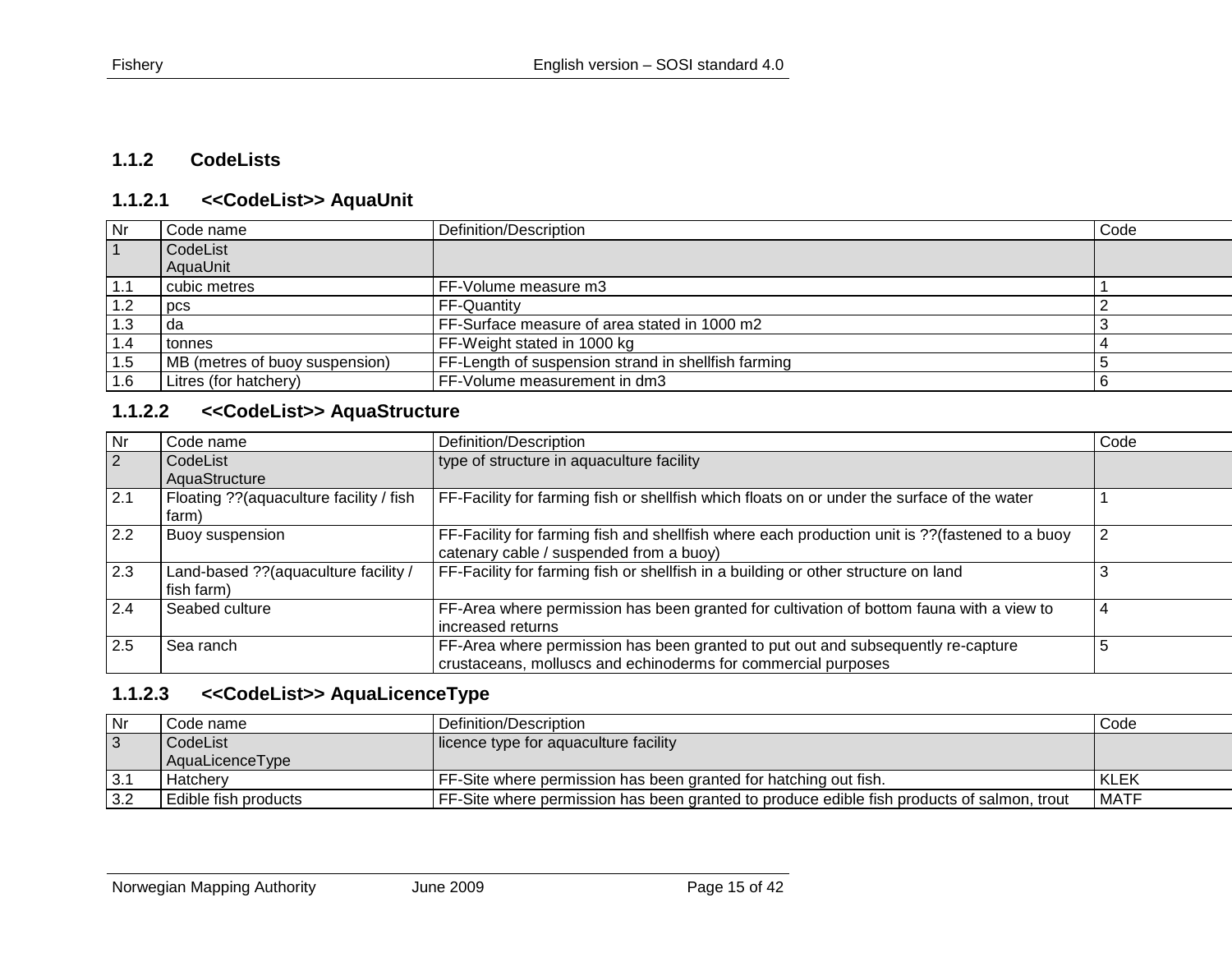|      |                                        | and rainbow trout.                                                                                          |             |
|------|----------------------------------------|-------------------------------------------------------------------------------------------------------------|-------------|
| 3.3  | Hatchery-produced fish for stocking    | FF-Site where permission has been granted to operate a salmon, trout, rainbow trout and/or<br>char hatchery | <b>SETT</b> |
|      |                                        |                                                                                                             |             |
| 3.4  | Shellfish                              | FF-Site where permission has been granted for production of shellfish                                       | <b>SKAL</b> |
| 3.5  | Broodstock of salmon, trout and        | FF-Site where permission has been granted to produce/store broodstock of salmon, trout and                  | <b>STAM</b> |
|      | rainbow trout                          | rainbow trout                                                                                               |             |
| 3.6  | Fry                                    | FF-Site where permission has been granted for production of fry                                             | <b>YNGE</b> |
| 3.7  | Sea ranch                              | FF-Site/area where permission has been granted to put out and subsequently re-capture                       | <b>HAVB</b> |
|      |                                        | crustaceans, molluscs and echinoderms                                                                       |             |
| 3.8  | Fish census ??licence/concession       |                                                                                                             | MANT        |
| 3.9  | Recreation, ??individual fishing, etc. |                                                                                                             | <b>REKR</b> |
| 3.10 | Fish abattoir (slaughterhouse)         |                                                                                                             | <b>SLAK</b> |
| 3.11 | strømhastighet                         | angivelse av hastighet i m/sek                                                                              |             |

# **1.1.2.4 <<CodeList>> AquaLicenceStatus**

| l Nr     | Code name                     | Definition/Description                                                                               | Code |
|----------|-------------------------------|------------------------------------------------------------------------------------------------------|------|
| <b>4</b> | CodeList                      | licence status for aquaculture facility                                                              |      |
|          | AquaLicenceStatus             |                                                                                                      |      |
| 14.1     | <b>Emergency preparedness</b> | FF-Site which is reserved for aquaculture and which can be allocated on short notice as<br>reauired. |      |
| 4.2      | Femporarv                     |                                                                                                      |      |
| $-4.3$   | Permanent                     |                                                                                                      |      |

# **1.1.2.5 <<CodeList>> AquaLicencePurpose**

<span id="page-15-0"></span>

| Nr  | Code name          | Definition/Description | Code |
|-----|--------------------|------------------------|------|
| 5   | CodeList           |                        |      |
|     | AquaLicencePurpose |                        |      |
| 5.1 | Commercial         |                        |      |
| 5.2 | Research           |                        |      |
| 5.3 | Education          |                        |      |
| 5.4 | Slaughter          |                        |      |
| 5.5 | Cultivation        |                        |      |

## **1.1.2.6 <<CodeList>> ??aquaSpecies**

<span id="page-15-2"></span><span id="page-15-1"></span>

| Nr | nm.<br><br>-21116 | scription<br>efinition). | $\sim$<br>`∩d⊆<br>wuc |
|----|-------------------|--------------------------|-----------------------|
|----|-------------------|--------------------------|-----------------------|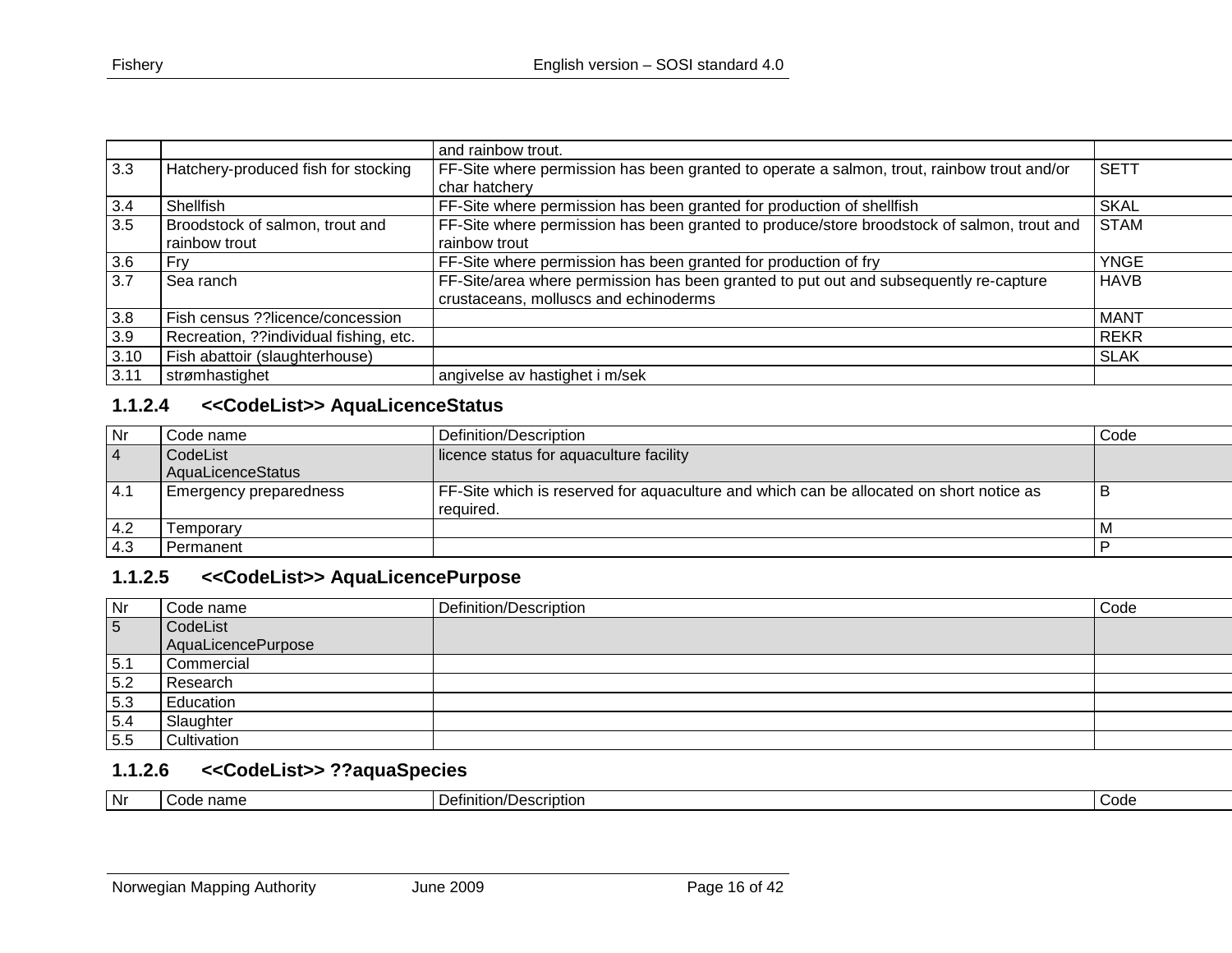| 6    | CodeList                    |                         |
|------|-----------------------------|-------------------------|
|      | ??aquaSpecies               |                         |
| 6.1  | Perch vvv                   | 1                       |
| 6.2  | Goldsinny wrasse            | $\overline{2}$          |
| 6.3  | Mussels                     | 3                       |
| 6.4  | Angler fish                 | $\overline{\mathbf{4}}$ |
| 6.5  | Sprat, brisling             | 5                       |
| 6.6  | Natural/flat oyster         | 6                       |
| 6.7  | Northern / spotted wolffish | $\overline{7}$          |
| 6.8  | Northern pike               | 8                       |
| 6.9  | Seawolf / Atlantic wolffish | $\overline{9}$          |
| 6.10 | Iceland scallop             | $\overline{10}$         |
| 6.11 | Queen scallop               | 11                      |
| 6.12 | Grayling                    | 12                      |
| 6.13 | Sea bass                    | $\overline{13}$         |
| 6.14 | Heart clam / spiny cockle   | $\overline{14}$         |
| 6.15 | Lobster                     | 15                      |
| 6.16 | Haddock                     | 16                      |
| 6.17 | Scallops                    | $\overline{17}$         |
| 6.18 | King crab                   | 18                      |
| 6.19 | Crab                        | 19                      |
| 6.20 | Crawfish                    | 20                      |
| 6.21 | Sea urchin                  | $\overline{21}$         |
| 6.22 | Ocean quahog                | $\overline{22}$         |
| 6.23 | Halibut                     | $\overline{23}$         |
| 6.24 | Burbot, eelpout             | $\overline{24}$         |
| 6.25 | Salmonid                    | $\overline{25}$         |
| 6.26 | Wrasse                      | $\overline{26}$         |
| 6.27 | Hake                        | $\overline{27}$         |
| 6.28 | Mackerel                    | 28                      |
| 6.29 | Marine                      | 29                      |
| 6.30 | Clam, mussel                | 30                      |
| 6.31 | Horse mussel                | $\overline{31}$         |
| 6.32 | Turbot                      | $\overline{32}$         |
| 6.33 | Shrimp                      | 33                      |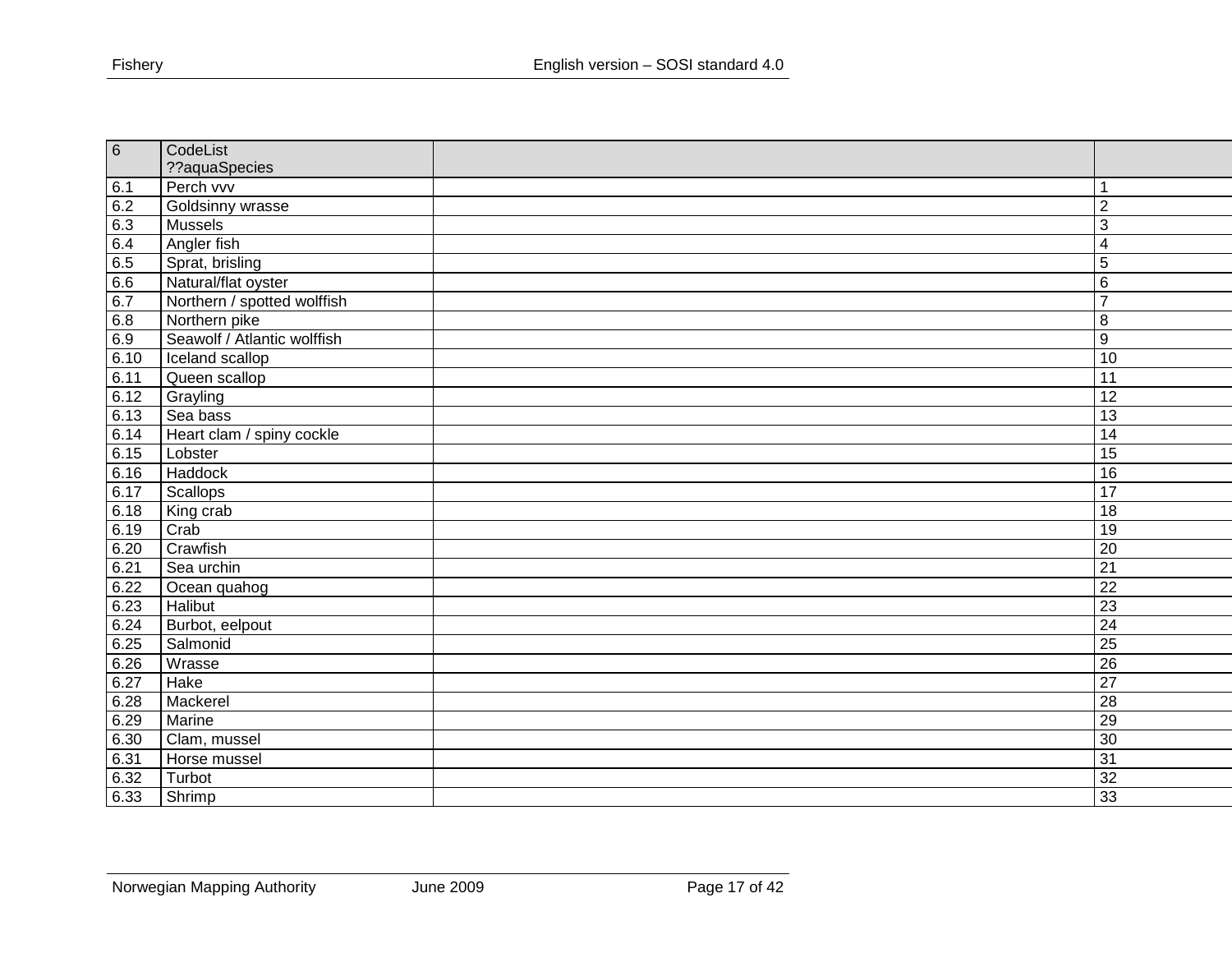| 6.34 | Lumpfish         | 34  |
|------|------------------|-----|
| 6.35 | Plaice           | 35  |
| 6.36 | Char             | 36  |
| 6.37 | Pollock / saithe | 37  |
| 6.38 | Herring          | 38  |
| 6.39 | Shells           | 39  |
| 6.40 | Flounder         | 40  |
| 6.41 | Snail            | 41  |
| 6.42 | Wolffish         | 42  |
| 6.43 | Tench            | 43  |
| 6.44 | Cod              | 44  |
| 6.45 | Sole             | 45  |
| 6.46 | Eel              | 46  |
| 6.47 | Trout            | 147 |
| 6.48 | Oysters          | 48  |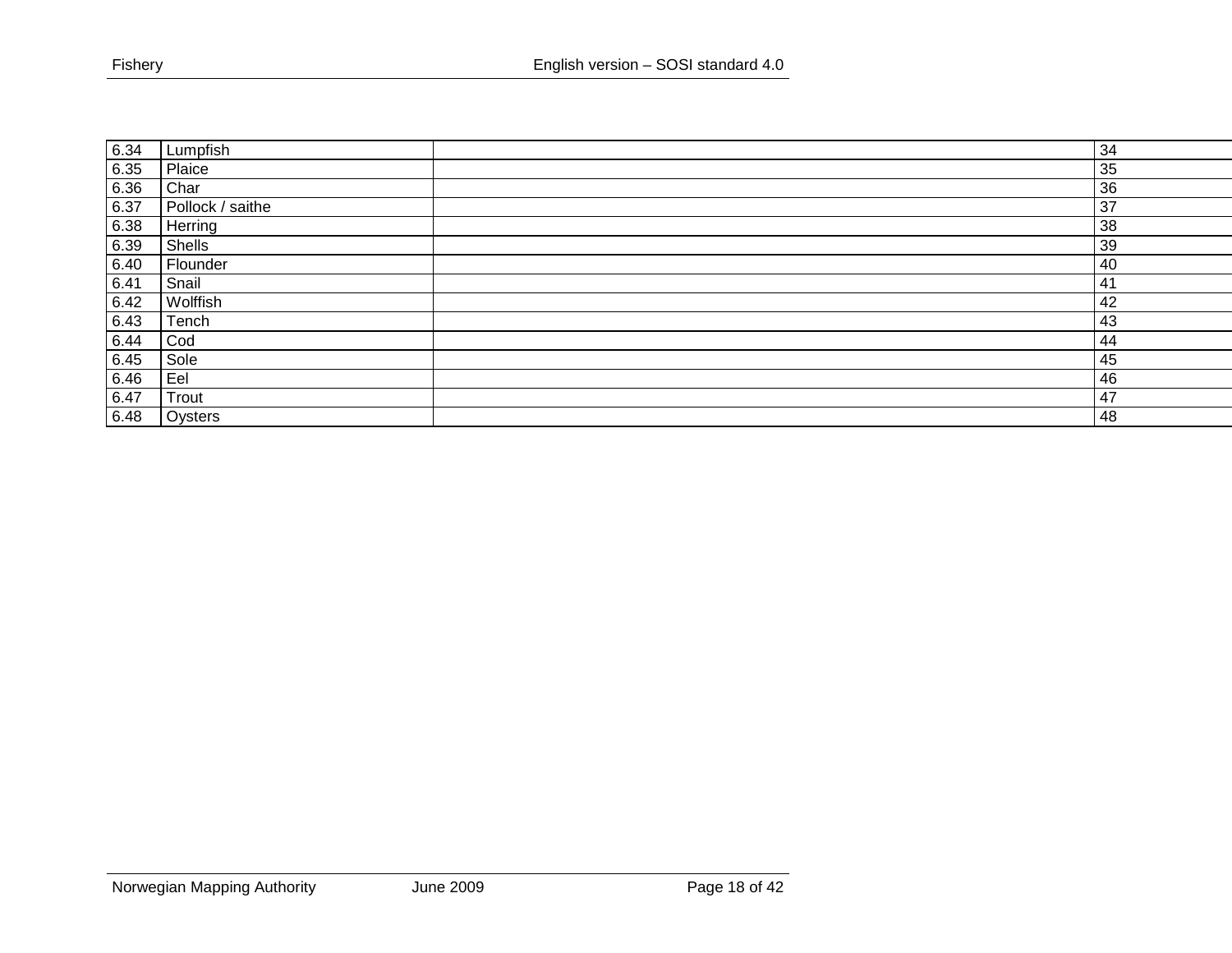# <span id="page-18-0"></span>**1.1.3 CommercialFishingArea**

# <span id="page-18-1"></span>**1.1.3.1 CommercialFishingArea**

| <b>No</b>    | Name/<br>Role name                        | Description                                                                                                                           | Obligation/<br>Condition | Maximum<br>Occurrenc<br>е | <b>Type</b>                           | Constraint       |
|--------------|-------------------------------------------|---------------------------------------------------------------------------------------------------------------------------------------|--------------------------|---------------------------|---------------------------------------|------------------|
| $\mathbf{1}$ | Class<br>CommercialFishi<br>ngArea        | area relating to fishery<br>interests in connection<br>with resource and area<br>utilization                                          |                          |                           |                                       |                  |
| 1.1          | extent                                    | objektets utstrekning                                                                                                                 | $\overline{0}$           | 1                         | <b>SurfaceWithQu</b><br>ality         |                  |
| 1.2          | position                                  | location where the object<br>exists                                                                                                   | $\overline{0}$           | 1                         | PointWithQuali<br>tv                  |                  |
| 1.3          | fisheryUsageTyp<br>e                      | usage type of fishing<br>equipment area                                                                                               | $\overline{0}$           | 1                         | FisheryUsageT<br>ype                  |                  |
| 1.4          | period                                    |                                                                                                                                       | $\overline{0}$           | 1                         | <b>TM Period</b>                      |                  |
| 1.5          | fisheryResource<br>AreaSpecies            | information in accordance<br>with NS-9400: First-hand<br>fish trade. Data elements<br>of the contract note. Terms<br>and codes        | $\Omega$                 | N                         | ??FisheryReso<br>urceAreaSpeci<br>es  |                  |
| 1.6          | fisheryEquipment                          | equipment codes have<br>been taken from NS-9400:<br>First-hand fish trade. Data<br>elements of the contract<br>note. Terms and codes. | 0                        | 1                         | FisheryEquipm<br>ent                  |                  |
| 1.7          | Role<br>boundaryComme<br>rcialFishingArea |                                                                                                                                       | 0                        | N                         | CommercialFis<br>hingAreaBoun<br>dary | Aggregrati<br>on |

# <span id="page-18-2"></span>**1.1.3.2 CommercialFishingAreaBoundary**

| No  | Name/<br>Role name                             | Description                                                                                                     | Obligation/<br>Condition | Maximum<br>Occurrenc<br>е | Type                        | Constraint |
|-----|------------------------------------------------|-----------------------------------------------------------------------------------------------------------------|--------------------------|---------------------------|-----------------------------|------------|
| 2   | Class<br>CommercialFishi<br>ngAreaBoundary     | delimitation of area<br>relating to fishery interests<br>in connection with<br>resource and area<br>utilization |                          |                           |                             |            |
| 2.1 | border                                         | course following the<br>transition between<br>different real world<br>phenomena                                 |                          |                           | <b>CurveWithQual</b><br>ity |            |
| 2.2 | Role<br>(unnamed)<br>CommercialFishi<br>ngArea |                                                                                                                 |                          |                           | CommercialFis<br>hingArea   |            |

#### <span id="page-18-3"></span>**1.1.3.3 <<DataType>> FisheryEquipment**

| No. | Name/<br>Role name | <b>Description</b> | Obligation/<br>Condition | Maximum<br><b>Occurrenc</b> | $T$ vpe | Constraint |
|-----|--------------------|--------------------|--------------------------|-----------------------------|---------|------------|
|     |                    |                    |                          | е                           |         |            |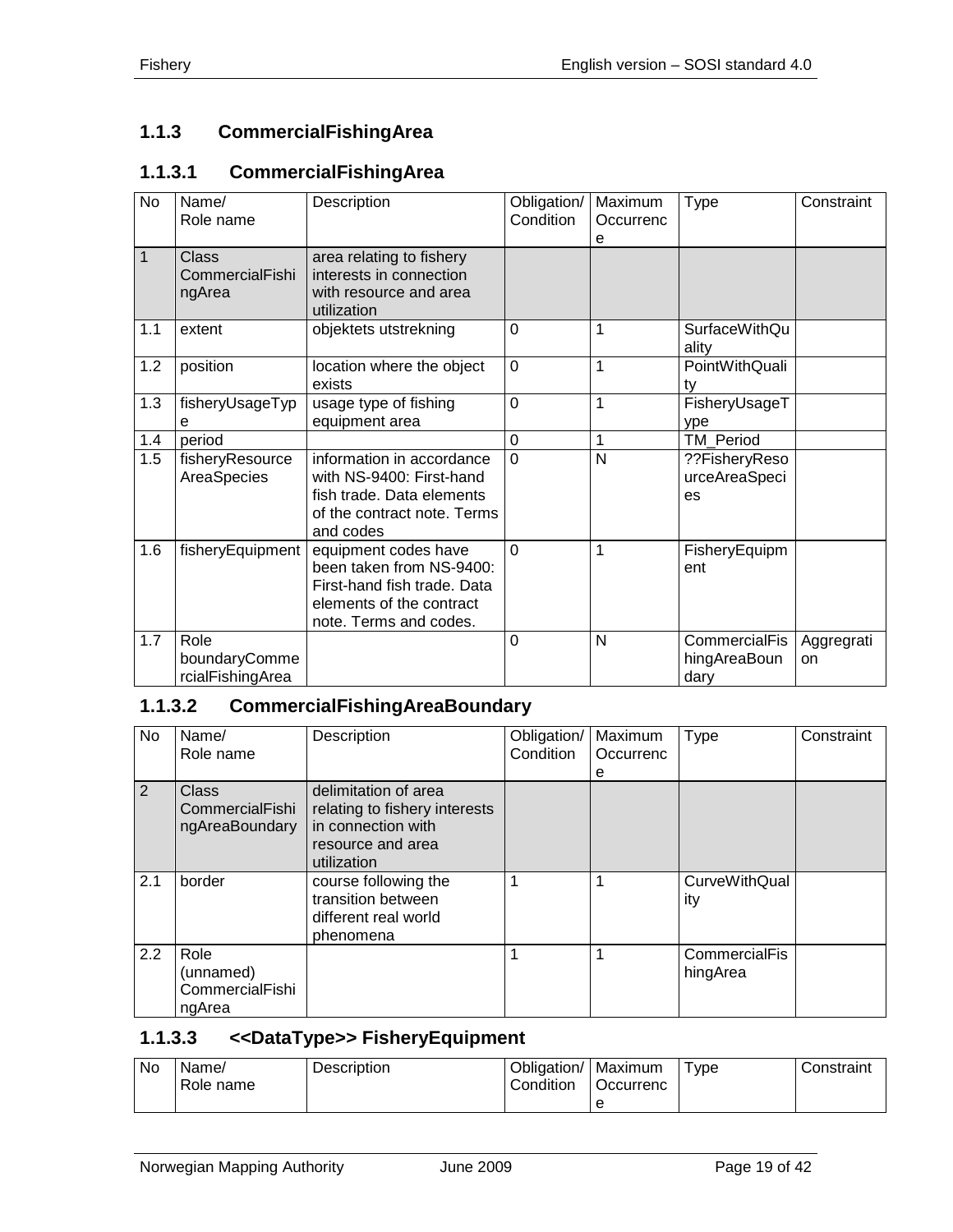| 3   | Datatype<br>FisheryEquipmen         | equipment codes have<br>been taken from NS-9400<br>First-Hand Fish Trade,<br>pgs. 17-18                            |          |   |                                         |  |
|-----|-------------------------------------|--------------------------------------------------------------------------------------------------------------------|----------|---|-----------------------------------------|--|
| 3.1 | fishingEquipment<br>GeneralPassive  | equipment codes are<br>retrieved from NS-9400<br>First-Hand Fish Trade pgs.<br>$17-18.$                            | $\Omega$ | 1 | FishingEquipm<br>entGeneralPas<br>sive  |  |
| 3.2 | fishingEquipment<br>GeneralActive   |                                                                                                                    | $\Omega$ | 1 | FishingEquipm<br>entGeneralActi<br>ve   |  |
| 3.3 | fishingEquipment<br>SpecificActive  | or samples of fish and<br>crustaceans in the<br>Norwegian zone including<br>the protection zone around<br>Svalbard | $\Omega$ | 1 | FishingEquipm<br>entSpecificActi<br>ve  |  |
| 3.4 | fishingEquipment<br>SpecificPassive |                                                                                                                    | $\Omega$ | 1 | FishingEquipm<br>entSpecificPas<br>sive |  |

# <span id="page-19-0"></span>**1.1.3.4 SalmonGround**

| No             | Name/<br>Role name             | Description                                                                                                                                                      | Obligation/<br>Condition | Maximum<br>Occurrenc<br>e | <b>Type</b>                          | Constraint         |
|----------------|--------------------------------|------------------------------------------------------------------------------------------------------------------------------------------------------------------|--------------------------|---------------------------|--------------------------------------|--------------------|
| $\overline{4}$ | <b>Class</b><br>SalmonGround   | ??grounds/banks where<br>salmon nets are deployed<br>Note: Regulated by the Act<br>relating to Salmonids and<br>Fresh-Water Fish, etc. of<br>15 May 1992, No. 47 |                          |                           |                                      |                    |
| 4.1            | centerline                     | course followed by the<br>central part of the Object                                                                                                             | $\mathbf 0$              | 1                         | <b>CurveWithQual</b><br>ity          |                    |
| 4.2            | position                       | location where the object<br>exists                                                                                                                              | $\overline{0}$           | 1                         | PointWithQuali<br>tv                 |                    |
| 4.3            | fisheryUsageTyp<br>е           | usage type of fishing<br>equipment area                                                                                                                          | $\overline{0}$           | N                         | FisheryUsageT<br>ype                 | Init Value<br>$=2$ |
| 4.4            | period                         | statement of a period of<br>time                                                                                                                                 | $\overline{0}$           | 1                         | TM_Period                            |                    |
| 4.5            | fisheryResource<br>AreaSpecies | fisheryEquipment                                                                                                                                                 | $\overline{0}$           | N                         | ??FisheryReso<br>urceAreaSpeci<br>es |                    |
| 4.6            | fisheryEquipment               | equipment codes have<br>been taken from NS-9400<br>First-Hand Fish Trade,<br>pgs. 17-18                                                                          | $\mathbf 0$              | $\mathbf{1}$              | FisheryEquipm<br>ent                 |                    |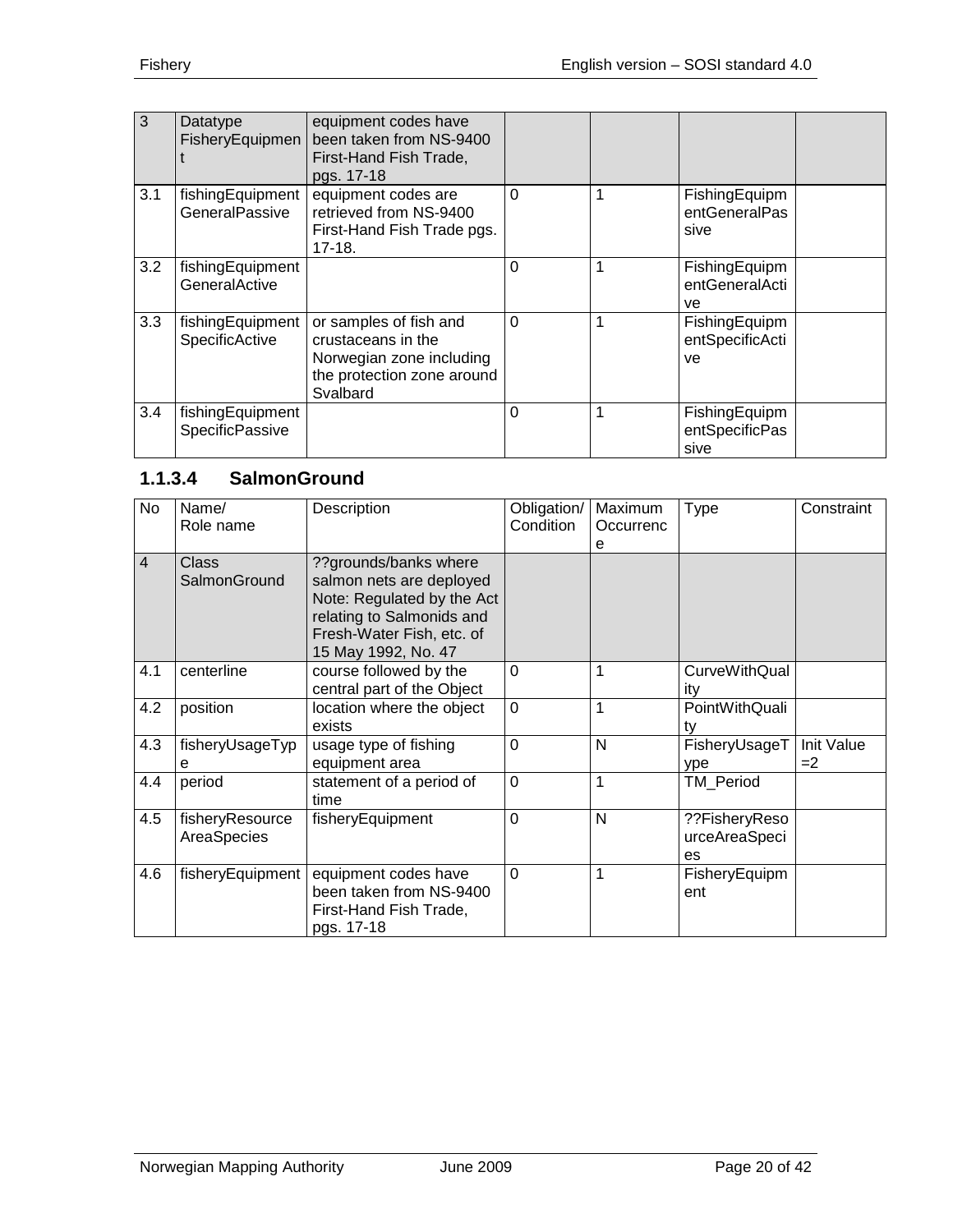# **1.1.4 CodeLists**

# **1.1.4.1 <<CodeList>> FisheryUsageType**

| Nr        | Code name                               | Definition/Description               | Code |
|-----------|-----------------------------------------|--------------------------------------|------|
| $\vert$ 1 | CodeList                                | usage type of fishing equipment area |      |
|           | FisheryUsageType                        |                                      |      |
| 1.1       | Store and forward operation             |                                      |      |
| 1.2       | Fishing ground with inactive            |                                      |      |
|           | l instruments                           |                                      |      |
| 1.3       | <b>Fishing ground with active tools</b> |                                      |      |

## **1.1.4.2 <<CodeList>> FishingEquipmentGeneralActive**

<span id="page-20-2"></span><span id="page-20-1"></span><span id="page-20-0"></span>

| Nr   | Code name                              | Definition/Description | Code |
|------|----------------------------------------|------------------------|------|
| 2    | CodeList                               |                        |      |
|      | FishingEquipmentGeneralActive          |                        |      |
| 2.1  | Unidentified net                       |                        | 10   |
| 2.2  | Purse seine/ring net                   |                        | 11   |
| 2.3  | Shore seine                            |                        | 12   |
| 2.4  | Purse seine with light                 |                        | 14   |
| 2.5  | Shore seine with light                 |                        | 15   |
| 2.6  | Unidentified trawl?                    |                        | 50   |
| 2.7  | Demersal trawl                         |                        | 51   |
| 2.8  | Demersal trawl pair                    |                        | 52   |
| 2.9  | Float trawl                            |                        | 53   |
| 2.10 | Float trawl pair                       |                        | 54   |
| 2.11 | Prawntrawl (including sputnik trawl)   |                        | 55   |
| 2.12 | Beam trawl                             |                        | 56   |
| 2.13 | Crawfish trawl                         |                        | 57   |
| 2.14 | Double trawl                           |                        | 58   |
| 2.15 | Danish seine/Round fish trawl/Flatfish |                        | 61   |
|      | trawl                                  |                        |      |
| 2.16 | Harpoon and resembles undefined        |                        | 70   |
|      | types                                  |                        |      |
| 2.17 | Basking shark-/whale cannon name       |                        | 71   |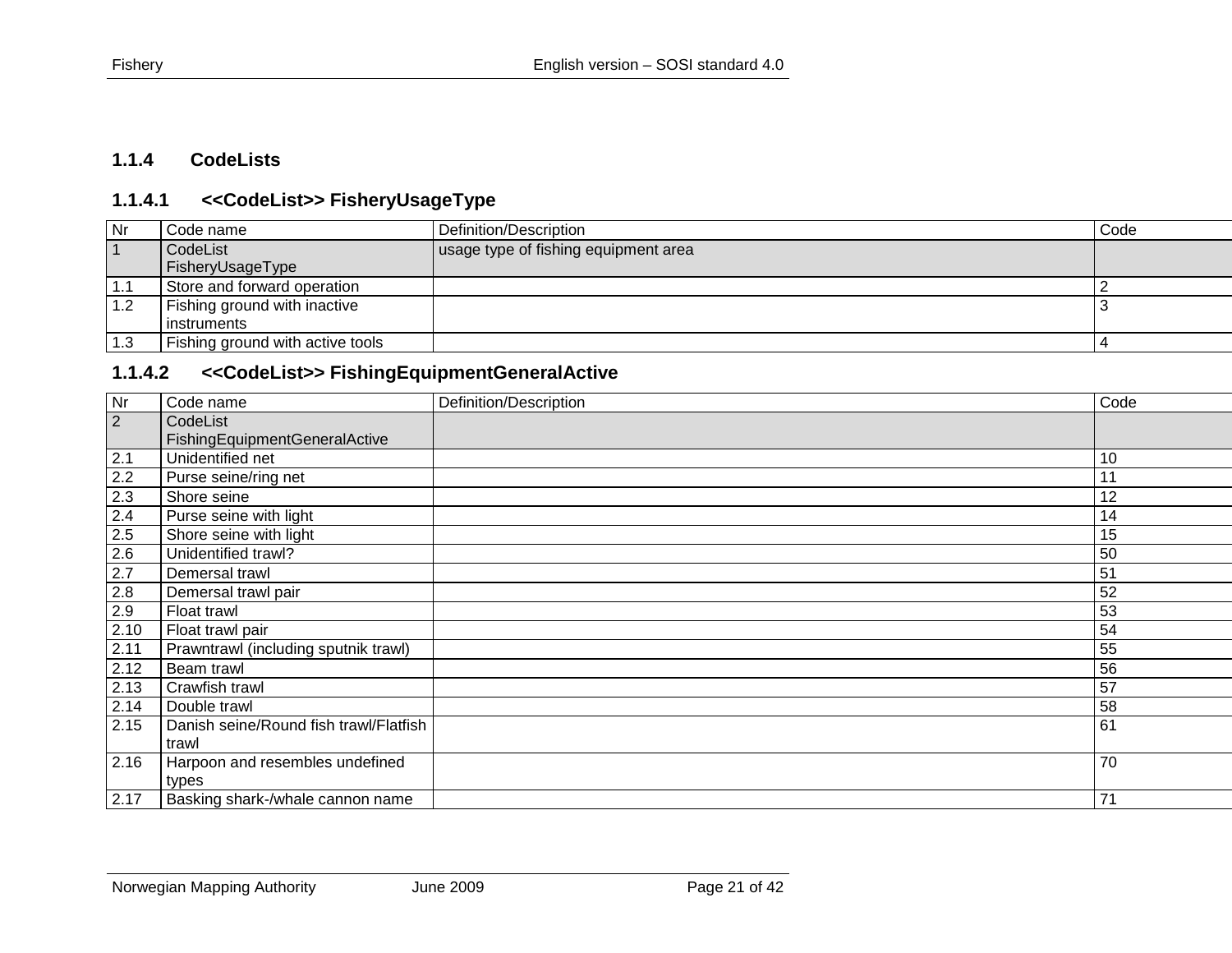| 2.18 | Tunny harpoon      |                                     |           |
|------|--------------------|-------------------------------------|-----------|
| 2.19 | Other              |                                     | 80        |
| 2.20 | Shellscrape        | Skrape av jern som dras langs bunn. | 8         |
| 2.21 | Fishing net        |                                     | <b>82</b> |
| 2.22 | Unidentified trawl |                                     | 3400      |

# **1.1.4.3 <<CodeList>> FishingEquipmentGeneralPassive**

| Nr             | Code name                      | Definition/Description | Code |
|----------------|--------------------------------|------------------------|------|
| $\overline{3}$ | CodeList                       |                        |      |
|                | FishingEquipmentGeneralPassive |                        |      |
| 3.1            | Unidentified fishing net       |                        | 20   |
| 3.2            | Drift net                      |                        | 21   |
| 3.3            | Set bet                        |                        | 22   |
| 3.4            | Undefined hooktools            |                        | 30   |
| 3.5            | Flow line                      |                        | 31   |
| 3.6            | Other lines                    |                        | 32   |
| 3.7            | ??Juksa/jig                    |                        | 33   |
| $3.8\,$        | Trolling line/??harp/??snik    |                        | 34   |
| $3.9\,$        | Autoline                       |                        | 35   |
| 3.10           | Undefined cage and fish trap   |                        | 40   |
| 3.11           | Fish trap                      |                        | 41   |
| 3.12           | Pots                           |                        | 42   |
| 3.13           | Keyway                         |                        | 43   |
| 3.14           | Sea pot                        |                        | 44   |
| 3.15           | ??Krokgarn                     |                        | 45   |
| 3.16           | Fisk farm                      |                        | 90   |

# <span id="page-21-0"></span>**1.1.4.4 <<CodeList>> FishingEquipmentSpecificActive**

<span id="page-21-1"></span>

| Nr        | Code name                      | Definition/Description | Code |
|-----------|--------------------------------|------------------------|------|
| $\vert 4$ | CodeList                       |                        |      |
|           | FishingEquipmentSpecificActive |                        |      |
| 4.1       | Bottom trawl unspec.           |                        | 3100 |
| 4.2       | Cod trawl unde                 |                        | 3110 |
| 4.3       | Cod trawl 135+                 |                        | 3111 |
| 4.4       | Cod trawl 135-                 |                        | 3112 |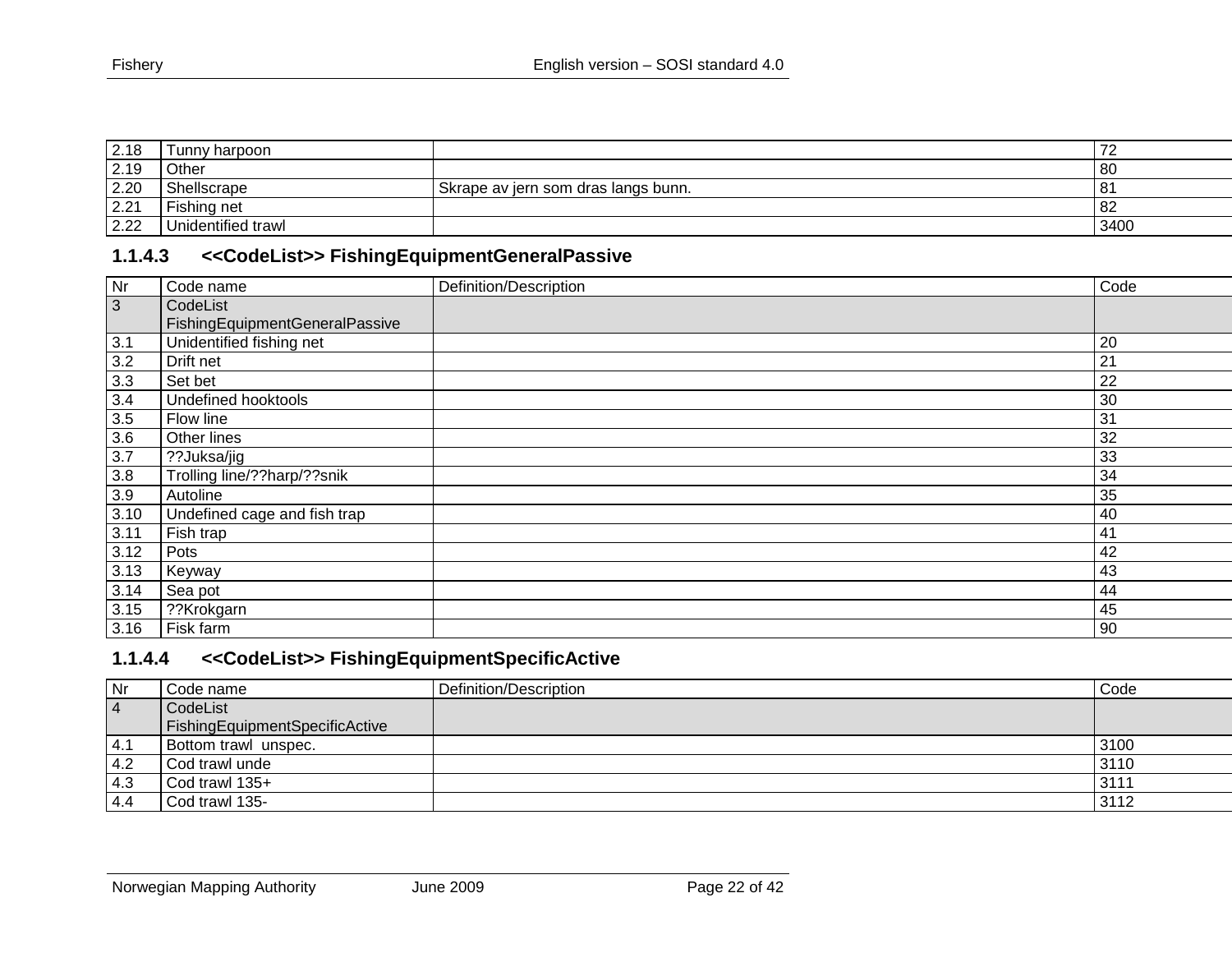| 4.5  | Consumer trawl 100            | 3113 |
|------|-------------------------------|------|
| 4.6  | Consume trawl 80              | 3114 |
| 4.7  | Consumer trawl 85             | 3115 |
| 4.8  | Bottom trawl 135              | 3116 |
| 4.9  | Bottom trawl                  | 3117 |
| 4.10 | Consumer trawl 60             | 3118 |
| 4.11 | GOV trawl unspec.             | 3120 |
| 4.12 | Cod trawl 135                 | 3121 |
| 4.13 | Cod trawl 135, 55 millimeter  | 3122 |
| 4.14 | Cod trawl 135, 80 millimeter  | 3123 |
| 4.15 | Cod trawl 135, 100 millimeter | 3124 |
| 4.16 | Cod trawl 100                 | 3125 |
| 4.17 | Cod trawl 135, 50 millimeter  | 3126 |
| 4.18 | Cod trawl 120                 | 3127 |
| 4.19 | Industry trawl unspec.        | 3130 |
| 4.20 | ??Tobis trawl                 | 3131 |
| 4.21 | Doble trawl                   | 3132 |
| 4.22 | Triple trawl 70               | 3133 |
| 4.23 | Single trawl                  | 3134 |
| 4.24 | Beam trawl, ??par trawl       | 3135 |
| 4.25 | Beam trawl                    | 3136 |
| 4.26 | Shrimp trawl unspec.          | 3230 |
| 4.27 | Schrimp trawler unspec. 70    | 3231 |
| 4.28 | Shrimp trawl C18 18/40        | 3232 |
| 4.29 | Schrimp trawler 18 30/40      | 3233 |
| 4.30 | Schrimp trawler 18 35/20      | 3234 |
| 4.31 | Shrimp trawl net C18 35/40    | 3235 |
| 4.32 | Schrimp trawler 18 35/40 Rg   | 3236 |
| 4.33 | Schrimp trawler 18 35/40 70   | 3237 |
| 4.34 | Schrimp trawler 18 35/80      | 3238 |
| 4.35 | Schrimp trawler 18 35/80 70   | 3239 |
| 4.36 | Shrimp trawl net C18 40/40    | 3240 |
| 4.37 | Schrimp trawler 18 45/40      | 3241 |
| 4.38 | Schrimp trawler 12 35         | 3242 |
| 4.39 | Shrimp trawl net 12 35 70     | 3243 |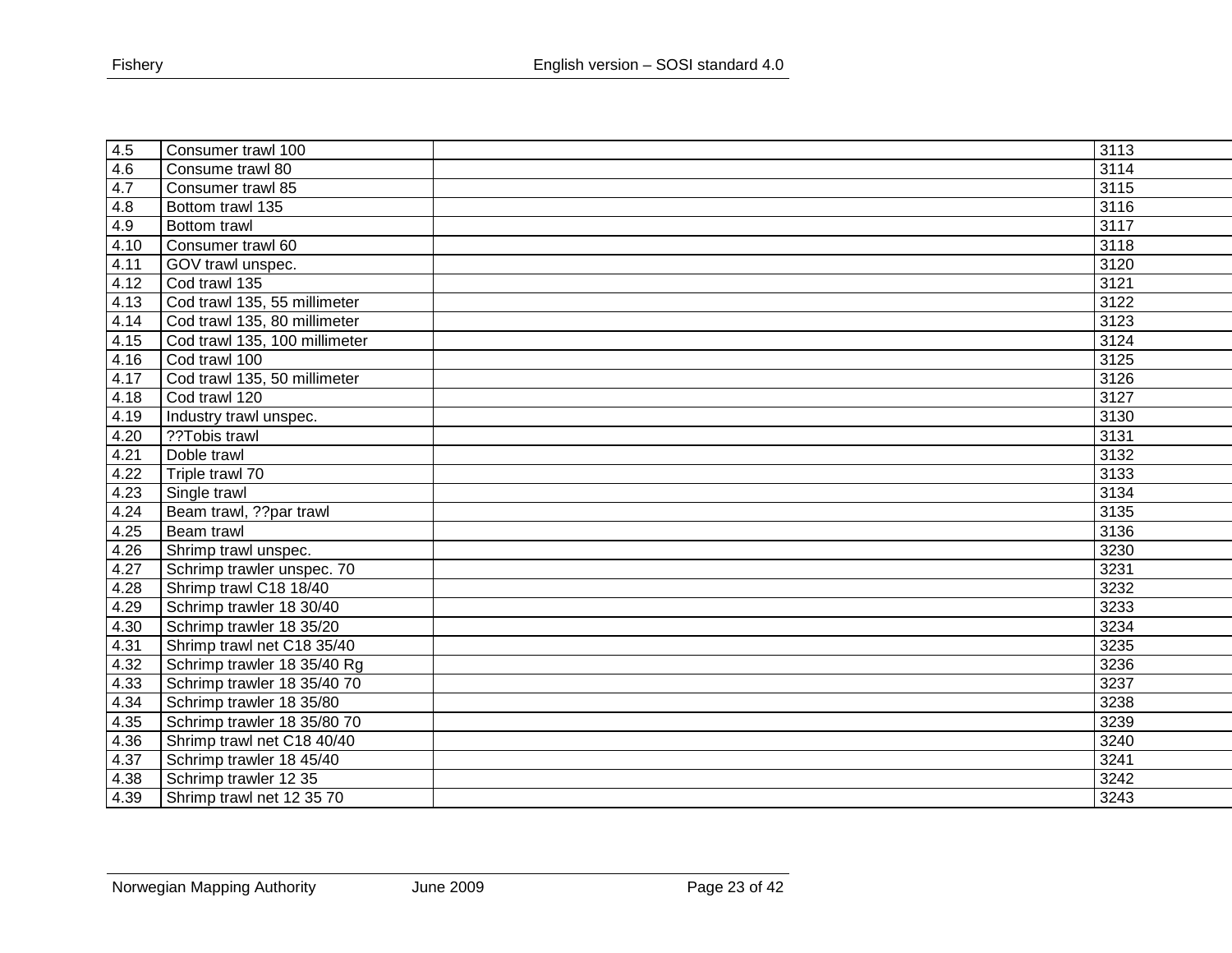| 4.40 | Shrimp trawl net 13 35              | 3244 |
|------|-------------------------------------|------|
| 4.41 | Shrimp trawl net 13 35 70           | 3245 |
| 4.42 | Shrimp trawl net 14 35              | 3246 |
| 4.43 | Shrimp trawl net 14 35 70           | 3247 |
| 4.44 | Shrimp trawl net 16 35              | 3248 |
| 4.45 | Shrimp trawl net 16 35 70           | 3249 |
| 4.46 | Shrimp trawl net 18 35              | 3250 |
| 4.47 | Shrimp trawl net 18 35 70           | 3251 |
| 4.48 | Shrimp trawl net 20 35              | 3252 |
| 4.49 | Shrimp trawl net 20 35 70           | 3253 |
| 4.50 | Shrimp trawl net 28 35              | 3254 |
| 4.51 | Shrimp trawl net 28 35 70           | 3255 |
| 4.52 | Shrimp trawl net 30 35              | 3256 |
| 4.53 | Shrimp trawl net 30 35 70           | 3257 |
| 4.54 | Shrimp trawl 36 35                  | 3258 |
| 4.55 | Shrimp trawl 36 35 70               | 3259 |
| 4.56 | Shrimp trawl unspec. 19             | 3260 |
| 4.57 | Shrimp trawl 12 35 19               | 3261 |
| 4.58 | Shrimp trawl 13 35 19               | 3262 |
| 4.59 | Shrimp trawl 14 35 19               | 3263 |
| 4.60 | Shrimp trawl 16 35 19               | 3264 |
| 4.61 | Shrimp trawl 18 35 19               | 3265 |
| 4.62 | Shrimp trawl 20 35 19               | 3266 |
| 4.63 | Shrimp trawl 28 35 19               | 3267 |
| 4.64 | Shrimp trawl 30 35 19               | 3268 |
| 4.65 | Shrimp trawl 36 35 19               | 3269 |
| 4.66 | Shrimp trawl C18 20/40 Rg           | 3270 |
| 4.67 | Shrimp trawl C18 20/40 Rg strapping | 3271 |
| 4.68 | Shrimp trawl 24 35 19               | 3272 |
| 4.69 | Shrimp trawl 24 40 19               | 3273 |
| 4.70 | Shrimp trawl net                    | 3274 |
| 4.71 | Shrimp trawl C18/40 Rg              | 3275 |
| 4.72 | Shrimp trawl, multi trawl           | 3276 |
| 4.73 | Trawl unspec.                       | 3400 |
| 4.74 | <b>IKMT</b>                         | 3401 |
|      |                                     |      |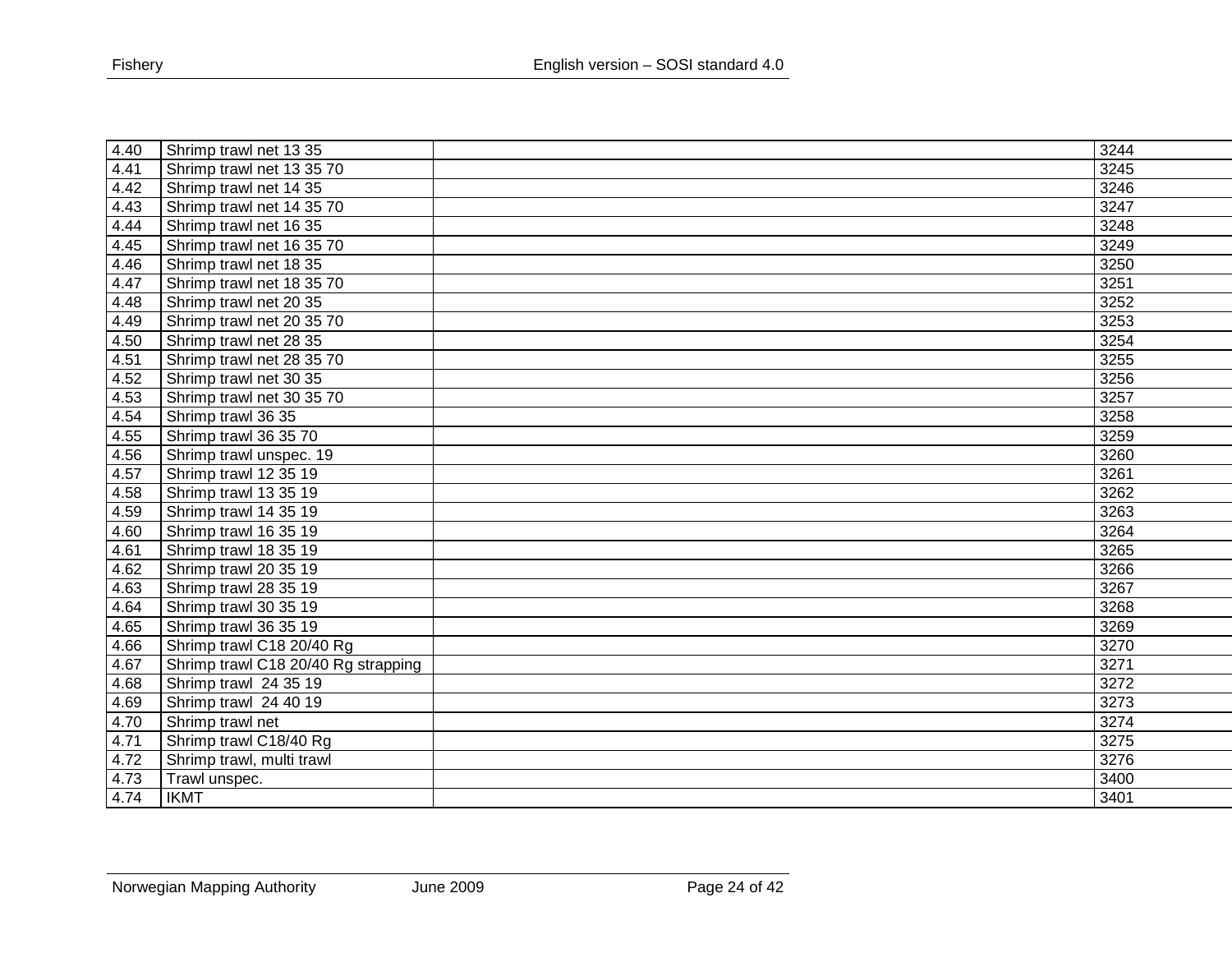| 4.75  | ??Semipelagisk trawl              | 3410 |
|-------|-----------------------------------|------|
| 4.76  | Pair trawl unspec.                | 3415 |
| 4.77  | Floating trawl unspec.            | 3500 |
| 4.78  | Carpelin trawl unspec.            | 3510 |
| 4.79  | Harstad trawl 10x10 -             | 3511 |
| 4.80  | Harstad trawl 10x10 +             | 3512 |
| 4.81  | Harstad trawl 16x16 -             | 3513 |
| 4.82  | Harstad trawl 16x16 +             | 3514 |
| 4.83  | Harstad trawl Rockhg              | 3515 |
| 4.84  | Quartet trawl                     | 3516 |
| 4.85  | 0-group trawl                     | 3517 |
| 4.86  | Harstad trawl, multi trawl        | 3518 |
| 4.87  | Floating trawl (Russian)          | 3519 |
| 4.88  | Herring trawl unspec.             | 3520 |
| 4.89  | Fotø model 80, herring trawl      | 3521 |
| 4.90  | Fotø model 80                     | 3522 |
| 4.91  | Fotø model 90 -                   | 3523 |
| 4.92  | Fotø model 90 +                   | 3524 |
| 4.93  | Floating trawl                    | 3525 |
| 4.94  | Floating trawl 12x12              | 3526 |
| 4.95  | ??Kolmule trawl unspec.           | 3530 |
| 4.96  | ??Kolmule trawl                   | 3531 |
| 4.97  | ??Åkra trawl                      | 3532 |
| 4.98  | Triple trawler                    | 3540 |
| 4.99  | Multitrawl                        | 3541 |
| 4.100 | <b>Floating driftnet</b>          | 3543 |
| 4.101 | Salmon driftnet                   | 3544 |
| 4.102 | <b>Fish trawling</b>              | 3545 |
| 4.103 | Destrucstion etc. unspec.         | 6000 |
| 4.104 | Explosive unspec.                 | 6100 |
| 4.105 | Electricity unspec.               | 6200 |
| 4.106 | Harpoon unspec.                   | 6300 |
| 4.107 | Tunny harpoon                     | 6301 |
| 4.108 | Handgun unspec                    | 6400 |
| 4.109 | <b>Basking shark/whale cannon</b> | 6401 |
|       |                                   |      |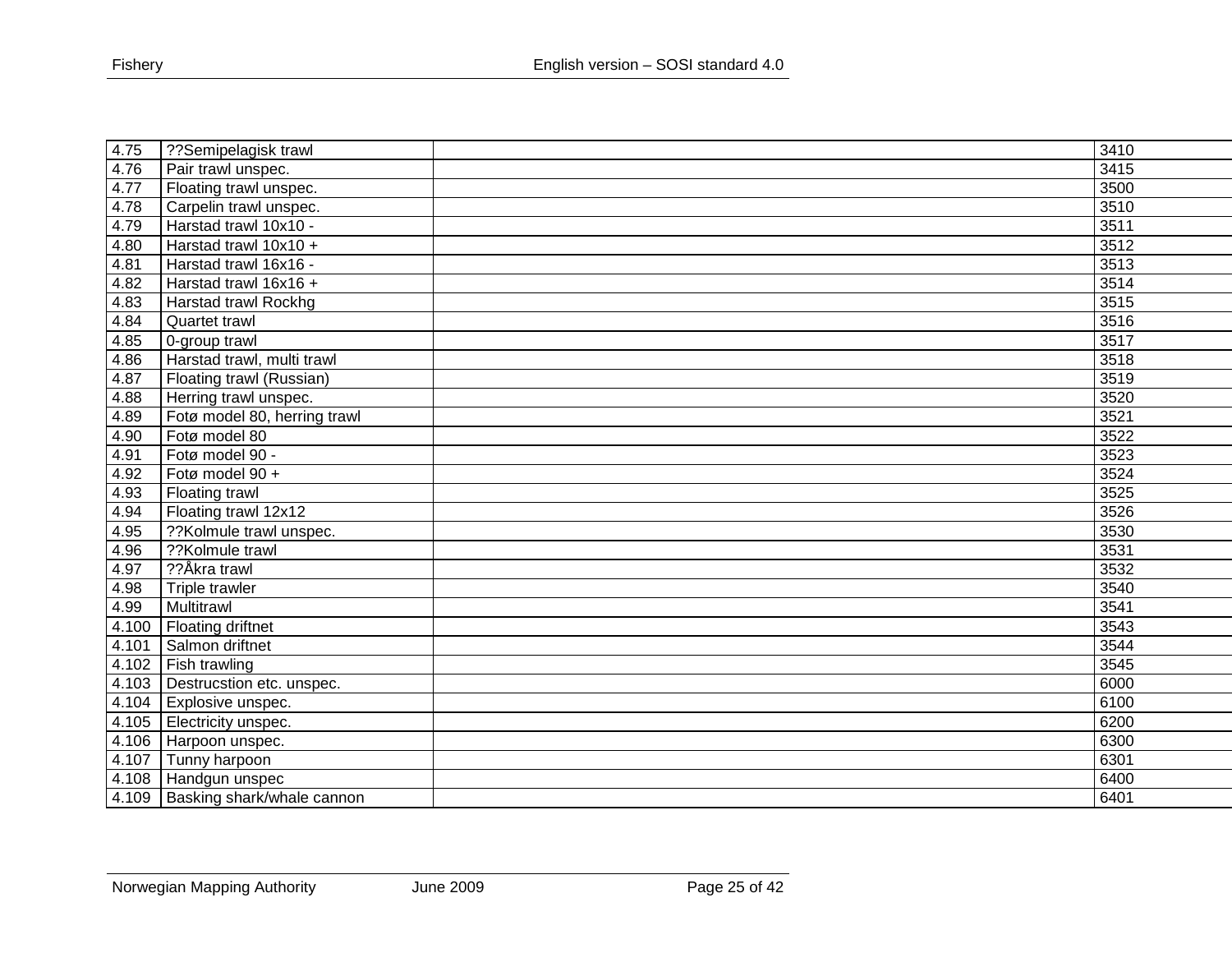| ≖                   | $\sqrt{2}$<br>ınc<br>`n o<br><br>$\cdot$ , $\cdot$<br>. | $\sim$ $\sim$ $\sim$<br>. .<br>$\sim$ |
|---------------------|---------------------------------------------------------|---------------------------------------|
| $\overline{ }$<br>. | . .<br>becified<br>Jnse                                 | $\sim$<br>600c                        |

# **1.1.4.5 <<CodeList>> FishingEquipmentSpecificPassive**

<span id="page-25-0"></span>

| $\overline{\mathsf{Nr}}$ | Code name                          | Definition/Description | Code |
|--------------------------|------------------------------------|------------------------|------|
| $5\phantom{.}$           | CodeList                           |                        |      |
|                          | FishingEquipmentSpecificPassive    |                        |      |
| 5.1                      | Salmon seine                       |                        | 3730 |
| 5.2                      | Keyway                             |                        | 3731 |
| 5.3                      | Fishing net unspec.                |                        | 4000 |
| 5.4                      | Ground fishing net unspec.         |                        | 4110 |
| 5.5                      | Bfishing net nylon unspec.         |                        | 4111 |
| 5.6                      | Bfishing net monofil unspec.       |                        | 4112 |
| 5.7                      | Bfishing net monofil 6 3/4         |                        | 4113 |
| 5.8                      | Bfishing net monofil 7             |                        | 4114 |
| 5.9                      | Bfishing net monofil 10            |                        | 4115 |
| 5.10                     | Bfishing net monofil 12            |                        | 4116 |
| 5.11                     | Bfishing net monotwine unspec.     |                        | 4117 |
| 5.12                     | Bfishing net multimono unspec.     |                        | 4118 |
| 5.13                     | Bfishing net monofil 32            |                        | 4119 |
| 5.14                     | Bfishing net multimono 7           |                        | 4120 |
| 5.15                     | Bgarn multimono 9                  |                        | 4121 |
| 5.16                     | Bfishing net multimono 10.5        |                        | 4122 |
| 5.17                     | Floating net unspec.               |                        | 4130 |
| 5.18                     | Ffishing net unspec.               |                        | 4131 |
| 5.19                     | Ffishing net monofil unspec.       |                        | 4132 |
| 5.20                     | Ffishing net monotwine unspec.     |                        | 4134 |
| 5.21                     | Ffishing net multimono unspec.     |                        | 4135 |
| 5.22                     | Bfishing net unspec. 70 millimeter |                        | 4140 |
|                          | half mesh                          |                        |      |
| 5.23                     | Bfishing net unspec. 80 millimeter |                        | 4141 |
|                          | half mesh                          |                        |      |
| 5.24                     | Bbet, undefined, 90 m m halfmesh   |                        | 4142 |
| 5.25                     | Bfishing net unspec.100 millimeter |                        | 4143 |
|                          | half mesh                          |                        |      |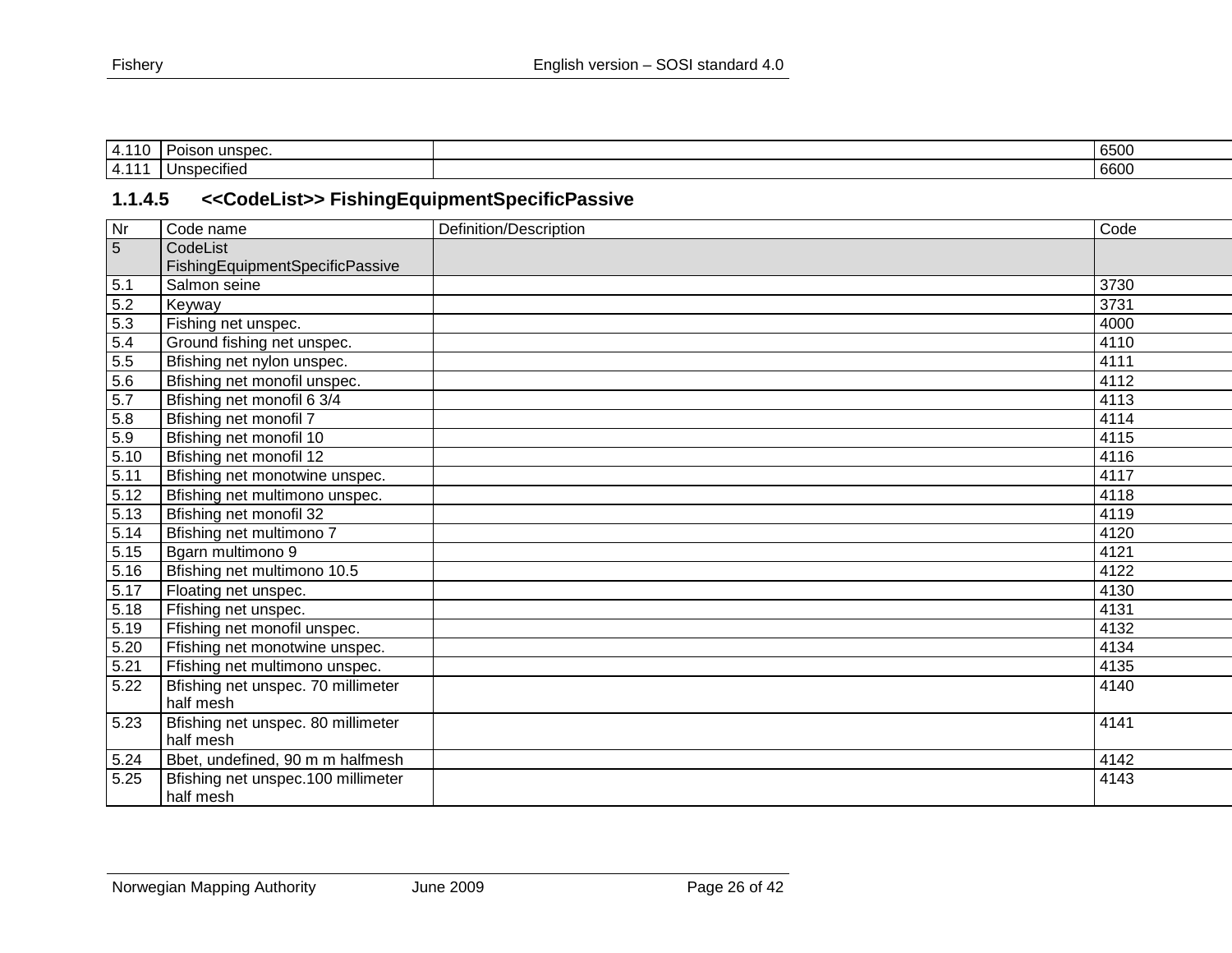| 5.26 | Bfishing net unspec. 110 millimeter | 4144 |
|------|-------------------------------------|------|
|      | half mesh                           |      |
| 5.27 | Bfishing net unspec.120 millimeter  | 4145 |
|      | half mesh                           |      |
| 5.28 | Bfishing net unspec.130 millimeter  | 4146 |
|      | half mesh                           |      |
| 5.29 | Bfishing net unspec.140 millimeter  | 4147 |
|      | half mesh                           |      |
| 5.30 | Bfishing net unspec.150 millimeter  | 4148 |
|      | half mesh                           |      |
| 5.31 | Bfishing net unspec.180 millimeter  | 4149 |
|      | half mesh                           |      |
| 5.32 | Drift net undefined                 | 4150 |
| 5.33 | Dnet nyon undefined                 | 4151 |
| 5.34 | Dfishing net                        | 4152 |
| 5.35 | Dnet monotwine usp                  | 4153 |
| 5.36 | Dnet multimono usp                  | 4154 |
| 5.37 | Trammelnet                          | 4160 |
| 5.38 | Thet monofil 30                     | 4161 |
| 5.39 | Tfishing net monofilo 18            | 4162 |
| 5.40 | Tfishing net nylon 14               | 4163 |
| 5.41 | Tfishing net nylon 10               | 4164 |
| 5.42 | Tfishing net nylon 24 6             | 4165 |
| 5.43 | Tfishing net nylon 17 3/4 6         | 4166 |
| 5.44 | Tfishing net nylon 17 3/4 2         | 4167 |
| 5.45 | Tfishing net nylon 26 2             | 4168 |
| 5.46 | Tfishing net nylon 28 2             | 4169 |
| 5.47 | Tfishing net multimono 1,5x4        | 4170 |
| 5.48 | Tfishing net nylon 12               | 4171 |
| 5.49 | Trap unspec.                        | 4200 |
| 5.50 | Sediment trap                       | 4201 |
| 5.51 | Fish trap unspec.                   | 4300 |
| 5.52 | Eel trap simple                     | 4311 |
| 5.53 | Eel trap doble                      | 4312 |
| 5.54 | Cod ruse simple                     | 4313 |
|      |                                     |      |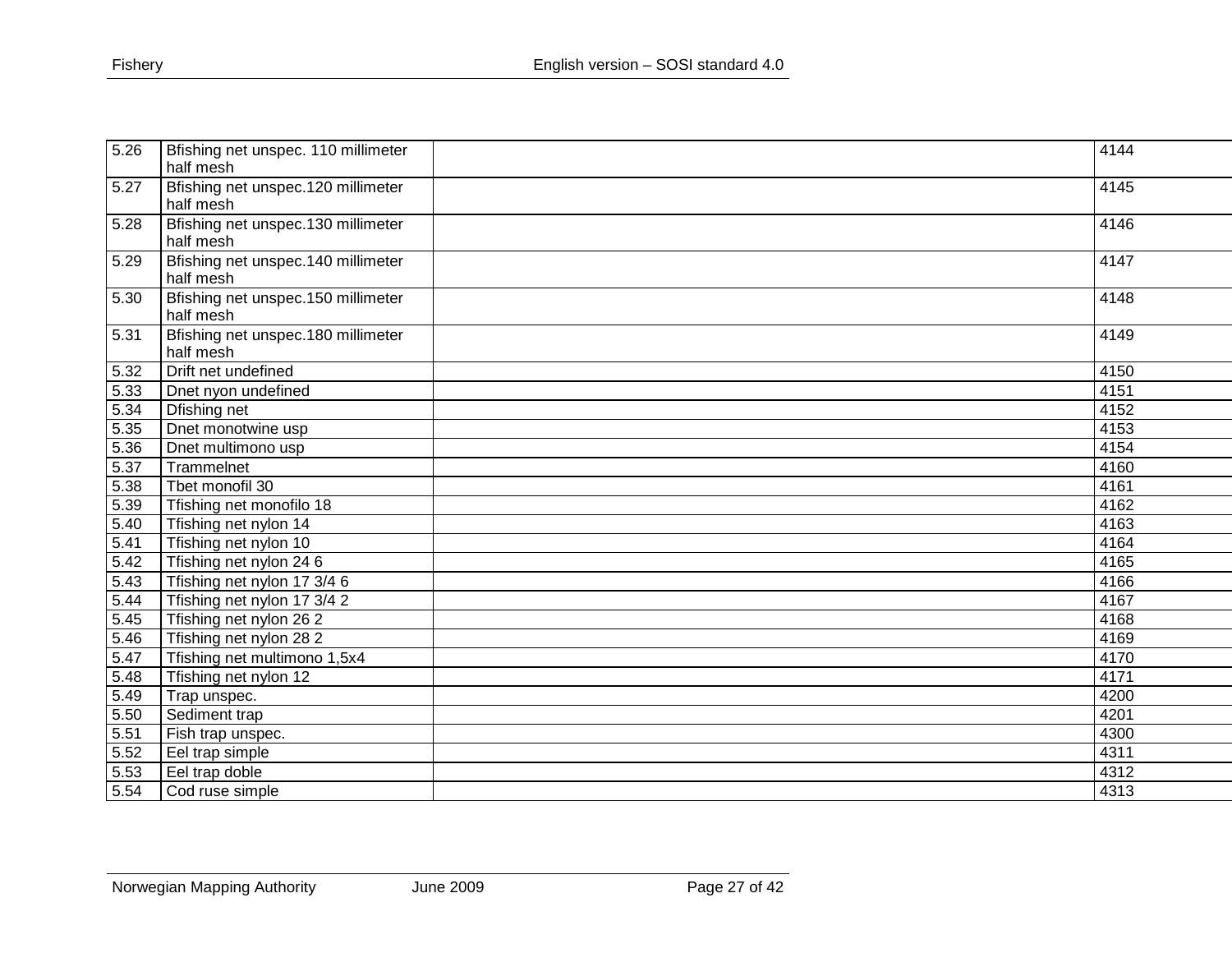| 5.55 | Cod ruse doble               | 4314              |
|------|------------------------------|-------------------|
| 5.56 | Danish ruse simple           | 4315              |
| 5.57 | Danish ruse doble            | 4316              |
| 5.58 | Shellfish scratching unspec. | 4400              |
| 5.59 | ??Tiltrek. gir unspec.       | 5000              |
| 5.60 | Line unspec.                 | 5100              |
| 5.61 | Autoline                     | 5101              |
| 5.62 | Bottom line unspec.          | 5110              |
| 5.63 | ??lute line unspec.          | 5120              |
| 5.64 | ??snik unspec.               | 5130              |
| 5.65 | Bottom/??lute line unspec.   | 5140              |
| 5.66 | Fishline unspec.             | 5200              |
| 5.67 | Juksa unspec.                | $\overline{5210}$ |
| 5.68 | ??Machine juksa              | 5211              |
| 5.69 | Hand juksa                   | 5212              |
| 5.70 | ??Harp unspec.               | 5220              |
| 5.71 | Trolling line unspec.        | 5230              |
| 5.72 | Machine trolling line        | 5231              |
| 5.73 | Hand trolling line           | 5232              |
| 5.74 | Pot unspec.                  | 5300              |
| 5.75 | S-pot without kalv           | 5301              |
| 5.76 | S-pot with kalv              | 5302              |
| 5.77 | R-pot                        | 5303              |
| 5.78 | F-pot                        | 5304              |
| 5.79 | Crawfish pot                 | 5305              |
| 5.80 | Cod pot                      | 5306              |
| 5.81 | Osean fish pot               | 5307              |
| 5.82 | Square pot                   | 5310              |
| 5.83 | S-pot                        | 5320              |
| 5.84 | S-pot w/kalv, salmon cut     | 5330              |
| 5.85 | S-pot w/kalv, mackerel       | 5331              |
| 5.86 | S-pot w/kalv, haddock        | 5332              |
| 5.87 | S-pot w/kalv, pollack        | 5333              |
| 5.88 | S-pot w/kalv, octopus        | 5334              |
| 5.89 | S-pot w/kalv, herring        | 5335              |
|      |                              |                   |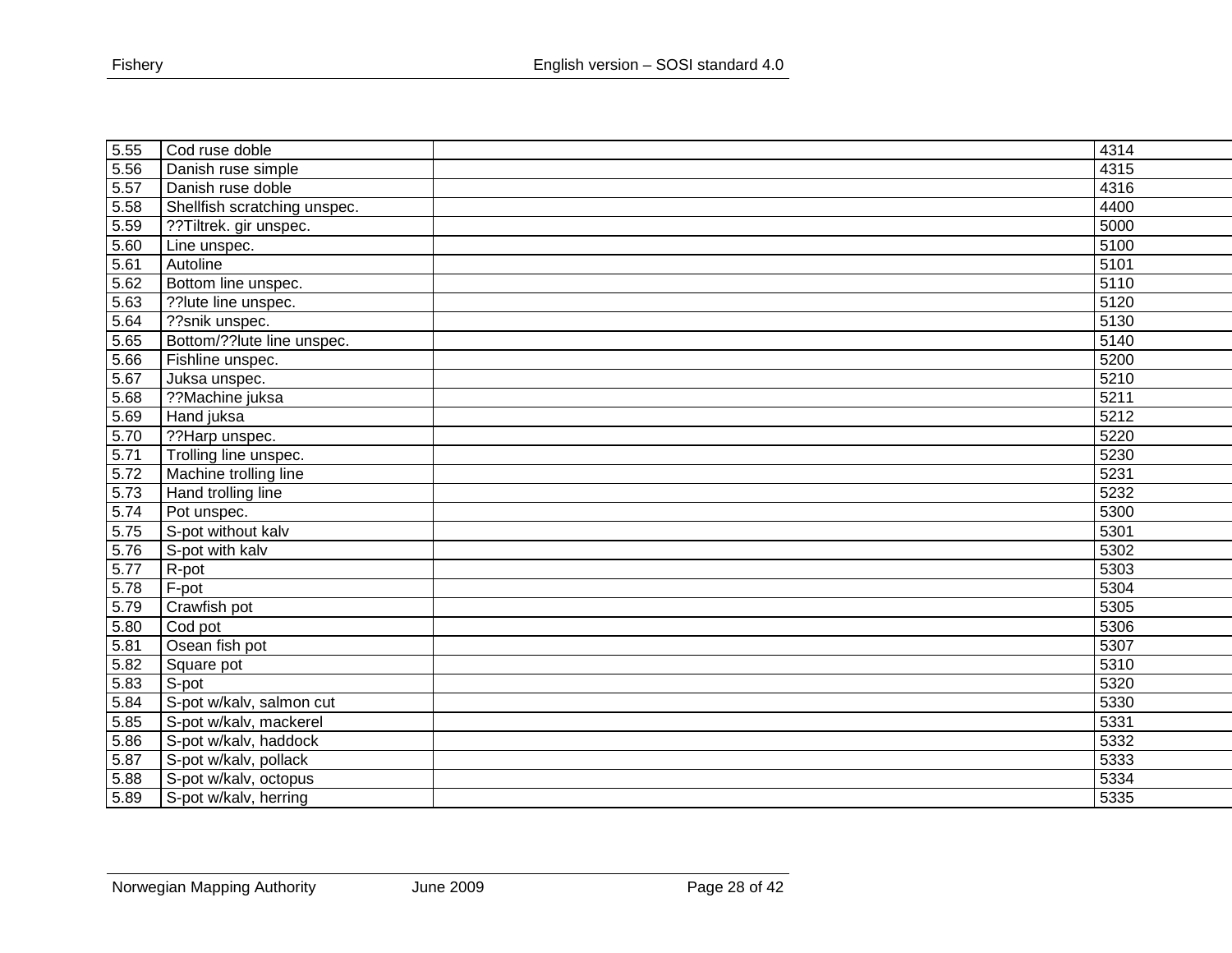| S-pot w/kalv, capelin                       |                                                                                 | 5336 |
|---------------------------------------------|---------------------------------------------------------------------------------|------|
| S-pot w/kalv, salmon cut + haddock          |                                                                                 | 5337 |
| S-pot w/kalv, mackerel + pollack            |                                                                                 | 5338 |
| S-pot w/kalv, haddock + pollack             |                                                                                 | 5339 |
| S-pot w/kalv, cockshell                     |                                                                                 | 5340 |
| S-pot w/kalv, cod                           |                                                                                 | 5341 |
| S-pot w/kalv, haddock + cod                 |                                                                                 | 5342 |
| S-pot w/kalv, mackerel + haddock            |                                                                                 | 5343 |
| S-pot w/kalv, salmon cut + haddock +<br>cod |                                                                                 | 5344 |
| S-pot w/kalv, pollack, haddock and<br>cod   |                                                                                 | 5345 |
| S-pot w/kalv, haddock and Norway<br>haddock |                                                                                 | 5346 |
| S-pot w/kalv, pollack and Norway<br>haddock |                                                                                 | 5347 |
| 5.102 S-pot w/kalv, salmon and octopus      |                                                                                 | 5348 |
| 5.103   S-pot w/kalv, fish cut + unspec.    |                                                                                 | 5349 |
| S-pot w/kalv, salmon and mackerel           |                                                                                 | 5350 |
| S-pot w/kalv, catfish                       |                                                                                 | 5351 |
| Breeding                                    |                                                                                 | 6685 |
|                                             |                                                                                 | 6681 |
| Mageprøve pattedyr                          |                                                                                 | 6682 |
|                                             |                                                                                 | 6683 |
| Ombord uten hjelp                           |                                                                                 | 6684 |
|                                             |                                                                                 | 6686 |
| Not uspes.                                  |                                                                                 | 3700 |
|                                             |                                                                                 | 3710 |
| Loddenot                                    |                                                                                 | 3711 |
|                                             |                                                                                 | 3712 |
|                                             |                                                                                 | 3713 |
| Snurpenot m/lys                             |                                                                                 | 3714 |
| Landnot                                     |                                                                                 | 3720 |
| Strandnot                                   |                                                                                 | 3721 |
| 5.120   Landnot m/lys                       |                                                                                 | 3722 |
|                                             | Mageprøve fisk<br>Handfanget<br>Håv<br>Snurpenot uspes.<br>Nordsjønot<br>Seinot |      |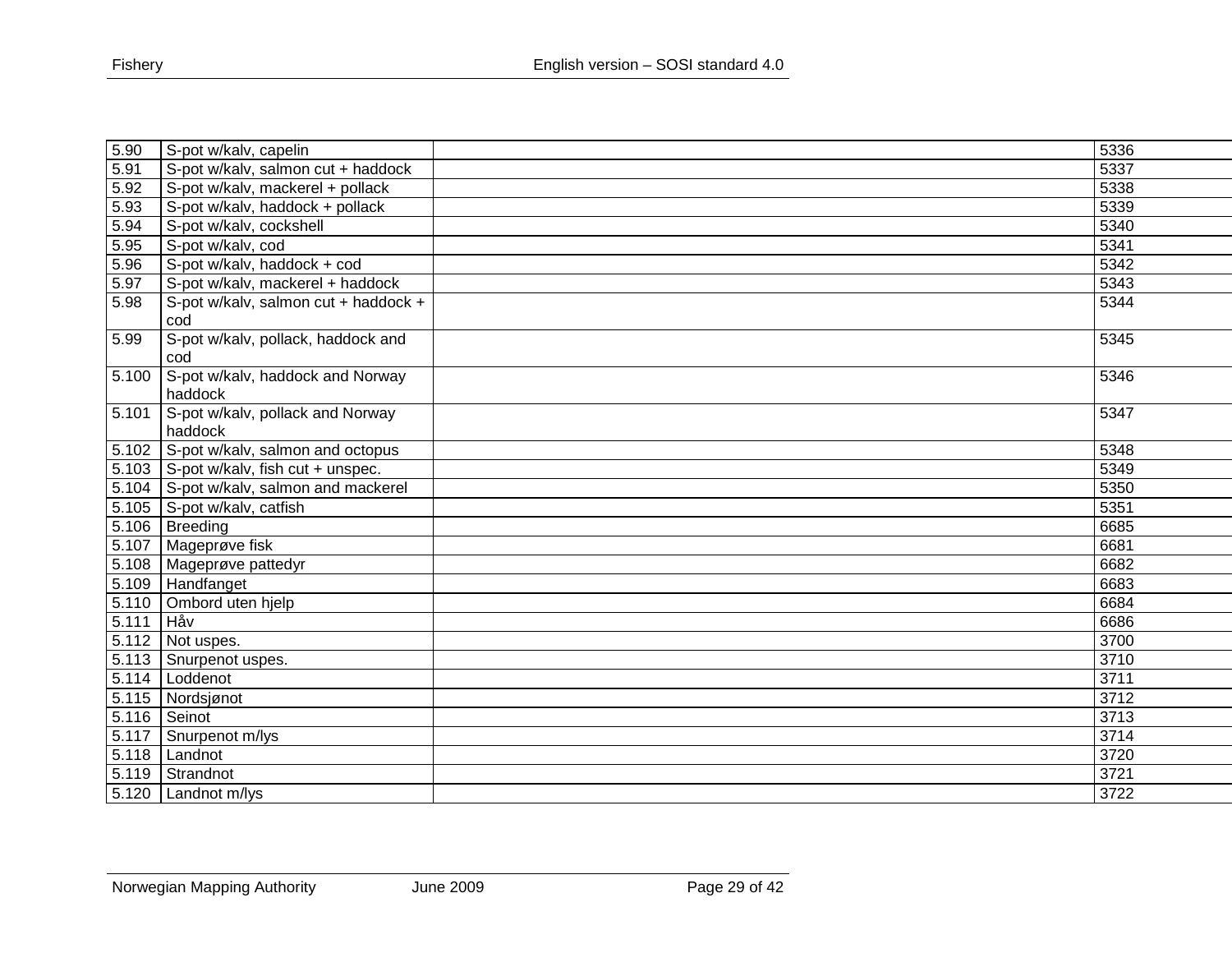# <span id="page-29-0"></span>**1.1.5 CourseLine**

| $\overline{N}$ | Name/<br>Role name                              | Description                                                                                                                                              | Obligation/<br>Condition | Maximum<br>Occurrenc<br>е | <b>Type</b>                             | Constraint |
|----------------|-------------------------------------------------|----------------------------------------------------------------------------------------------------------------------------------------------------------|--------------------------|---------------------------|-----------------------------------------|------------|
| $\mathbf{1}$   | <b>Class</b><br>CourseLine                      | depicts the movements of<br>a vessel                                                                                                                     |                          |                           |                                         |            |
| 1.1            | centerline                                      | course followed by the<br>central part of the object                                                                                                     | 1                        | 1                         | <b>CurveWithQual</b><br>ity             |            |
| 1.2            | ??bearing/course<br>LineInformation             | tracking of vessel                                                                                                                                       | $\overline{0}$           | N                         | ??Bearing/Cou<br>rseLineInforma<br>tion |            |
|                |                                                 | < <datatype>&gt; ??Bearing/CourseLineInformation</datatype>                                                                                              |                          |                           |                                         |            |
| $\overline{N}$ | Name/<br>Role name                              | Description                                                                                                                                              | Obligation/<br>Condition | Maximum<br>Occurrenc<br>е | <b>Type</b>                             | Constraint |
| $\overline{2}$ | Datatype<br>??Bearing/Cours<br>eLineInformation | tracking of vessel                                                                                                                                       |                          |                           |                                         |            |
| 2.1            | vesselldentificati<br>on                        | name/id of vessel - the id<br>of the Norwegian<br>Hydrographic ServiceXzXs<br>vessel Lance was LGKI                                                      | 1                        | 1                         | CharacterStrin<br>g                     |            |
| 2.2            | satelliteCommuni<br>cationId                    | identification code for<br>satellite communication<br>equipment. 5 characters<br>for ARGOS and<br>EUTELTRACS, but 9<br>characters for Inmarsat-<br>C/A/M | 1                        | 1                         | CharacterStrin<br>g                     |            |
| 2.3            | time                                            | time in accordance with<br>ISO 8601                                                                                                                      | 1                        | 1                         | TM instent                              |            |
| 2.4            | trackingSpeed                                   | speed in tenths of Knots<br>$(1/10$ Kts)                                                                                                                 | 1                        | 1                         | Integer                                 |            |

## <span id="page-29-1"></span>**1.1.6 FishCompany**

| <b>No</b> | Name/<br>Role name          | Description                                                                                                            | Obligation/   Maximum<br>Condition | Occurrenc<br>e | Type                       | Constraint |
|-----------|-----------------------------|------------------------------------------------------------------------------------------------------------------------|------------------------------------|----------------|----------------------------|------------|
|           | <b>Class</b><br>FishCompany | tar imot fisk og skalldyr<br>eller produkter av disse for<br>bearbeiding og/eller<br>pakking og videre<br>distribusjon |                                    |                |                            |            |
| 1.1       | position                    | location where the object<br>exists                                                                                    | 1                                  |                | PointWithQuali<br>tv       |            |
| 1.2       | fishCompanyInfo<br>rmation  |                                                                                                                        | $\Omega$                           | N              | FishCompanyl<br>nformation |            |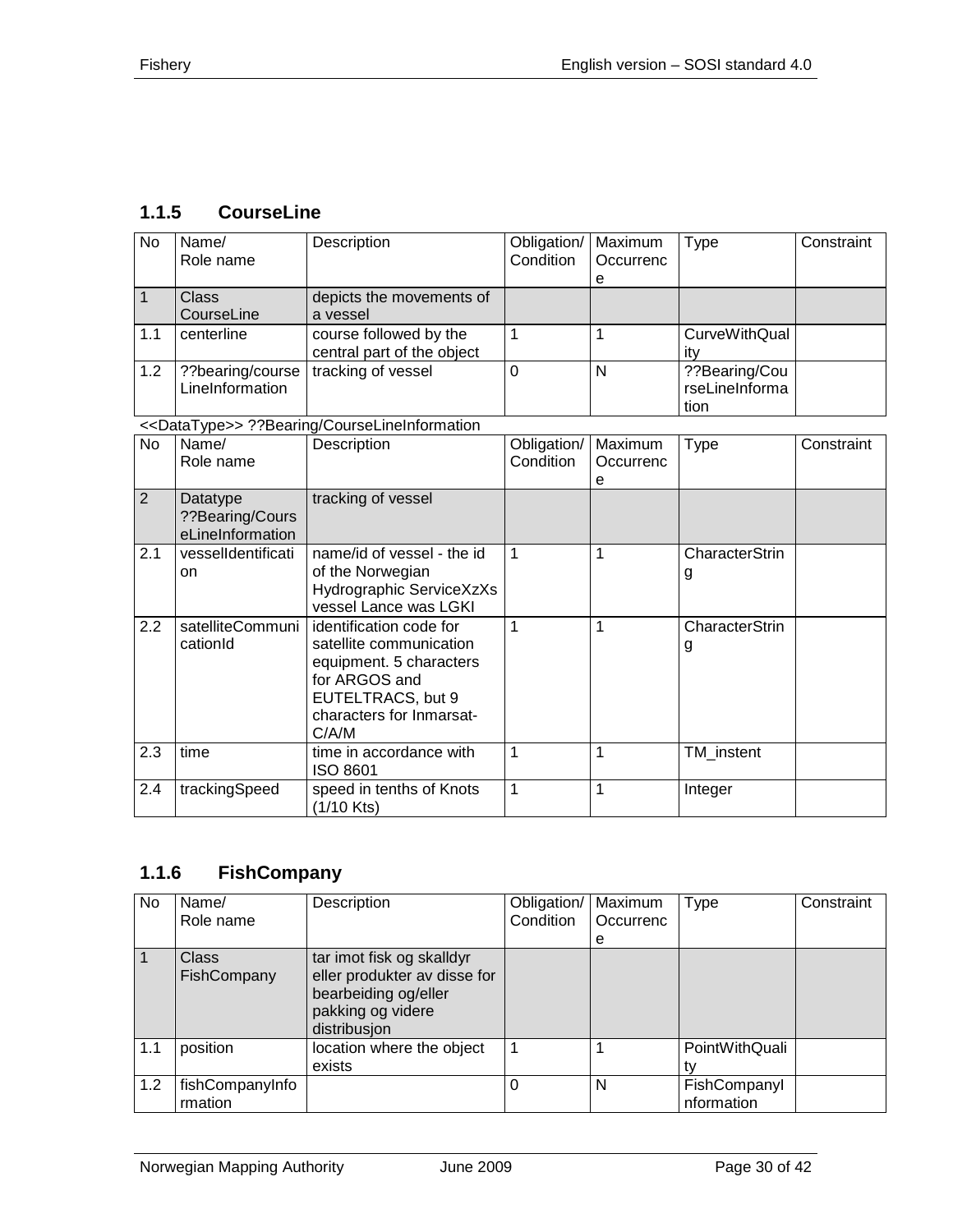| 1.3 | fishCompanyPro<br>duct              | product for fish company       | $\Omega$ | FishCompany<br>Product |
|-----|-------------------------------------|--------------------------------|----------|------------------------|
|     |                                     |                                |          |                        |
| 1.4 | fishCompanySer                      | statement of capacity and      | $\Omega$ | FishCompany            |
|     | vices                               | units of measure               |          | Services               |
| 1.5 | fishCompanyMar                      | statement of market for        | $\Omega$ | FishCompany            |
|     | ket                                 | fish company                   |          | Market                 |
| 1.6 | fishCompanyIden   identification in |                                |          | FishCompanyl           |
|     | tification                          | accordance with Director       |          | dentification          |
|     |                                     | General of FisheriesXzX        |          |                        |
|     |                                     | Register of approved           |          |                        |
|     |                                     | processing facilities for fish |          |                        |
|     |                                     | and fish products, etc.        |          |                        |

# <span id="page-30-0"></span>**1.1.7 <<DataType>> FishCompanyIdentification**

| <b>No</b>      | Name/<br>Role name                        | Description                                                                                                                                                          | Obligation/<br>Condition | Maximum<br>Occurrenc<br>е | Type                       | Constraint |
|----------------|-------------------------------------------|----------------------------------------------------------------------------------------------------------------------------------------------------------------------|--------------------------|---------------------------|----------------------------|------------|
| $\overline{2}$ | Datatype<br>FishCompanyIde<br>ntification | identification in<br>accordance with Director<br><b>General of Fisheries'</b><br>Register of approved<br>processing facilities for fish<br>and fish products, etc.   |                          |                           |                            |            |
| 2.1            | fishCompanyNa<br>me                       | name of fish company<br>according to register of<br>approved processing<br>plants for fish and fish<br>products (*)                                                  | $\mathbf{1}$             | 1                         | CharacterStrin<br>g        |            |
| 2.2            | fishProcessingPl<br>antNumberCount        | 1-2 letter county code                                                                                                                                               | 1                        | 1                         | <b>CharacterStrin</b><br>g |            |
| 2.3            | fishProcessingPl<br>antNumber             | number which along with<br>county code is used to<br>indicate fish processing<br>plant in register of<br>approved processing<br>plants for fish and fish<br>products | $\mathbf{1}$             | 1                         | Integer                    |            |
| 2.4            | companyOwner                              | general set of owner<br>information                                                                                                                                  | $\mathbf{1}$             | 1                         | CompanyOwn<br>er           |            |
| 2.5            | numberOfEmploy<br>ees                     | statement of number of<br>employees                                                                                                                                  | $\overline{0}$           | 1                         | Integer                    |            |
| 2.6            | numberOfManYe<br>ars                      | statement of the number of<br>man-years                                                                                                                              | $\Omega$                 | 1                         | Integer                    |            |

# <span id="page-30-1"></span>**1.1.8 <<DataType>> FishCompanyInformation**

| No  | Name/<br>Role name                     | Description                | Obligation/   Maximum<br>Condition | <b>Occurrenc</b><br>e | <b>Type</b> | Constraint |
|-----|----------------------------------------|----------------------------|------------------------------------|-----------------------|-------------|------------|
| -3  | Datatype<br>FishCompanyInf<br>ormation |                            |                                    |                       |             |            |
| 3.1 | fishType                               |                            |                                    |                       | FishType    |            |
| 3.2 | speciesCode                            | numeric code, particularly | -0                                 |                       | Integer     |            |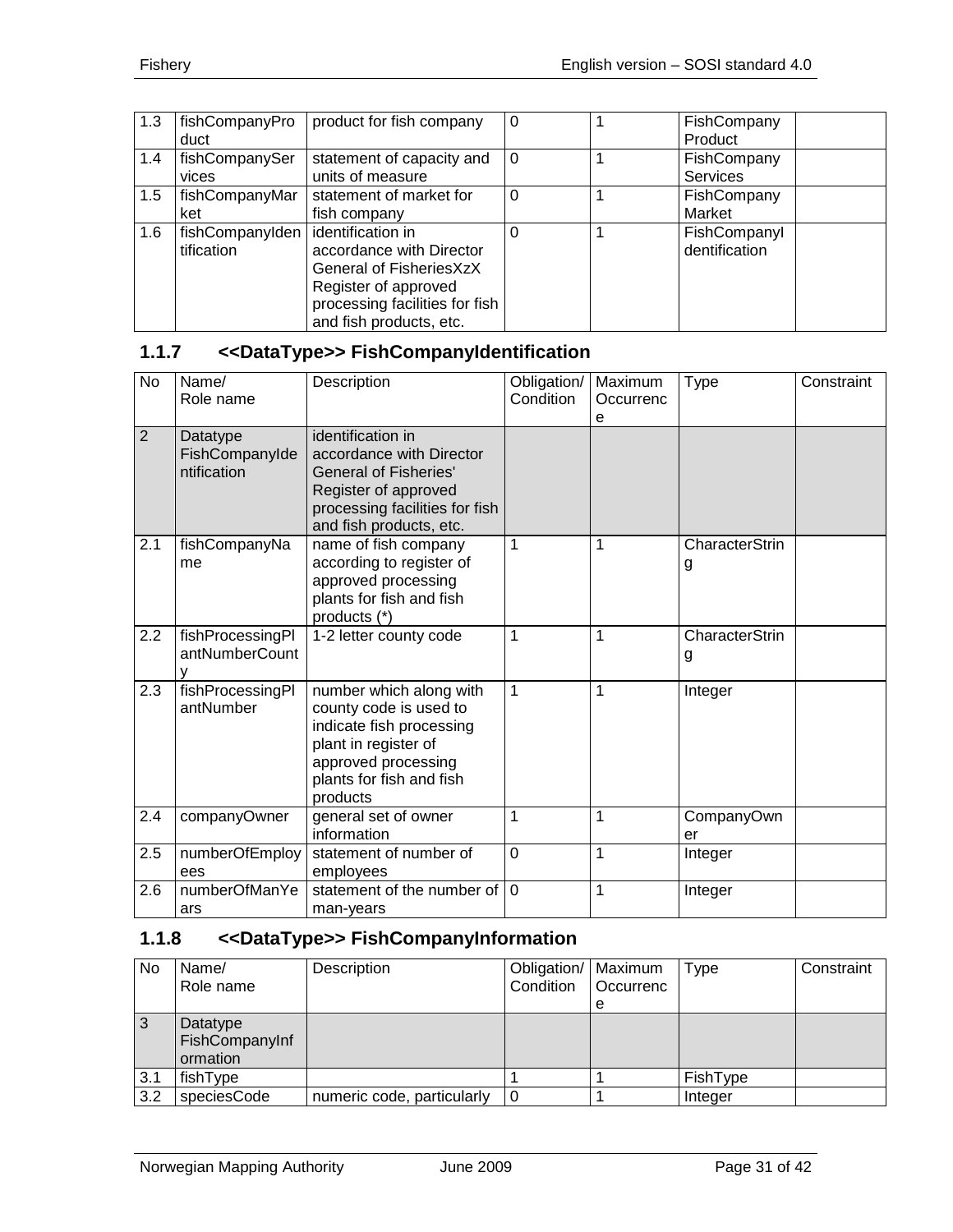|  | used by the coast guard      |  |  |
|--|------------------------------|--|--|
|  | for reporting of fish Note:  |  |  |
|  | (061103=YzzYmussaYzzY        |  |  |
|  | , young herring. Has no      |  |  |
|  | FAO code.) (codes from       |  |  |
|  | species code list defined in |  |  |
|  | NS 9400!)                    |  |  |

## <span id="page-31-0"></span>**1.1.9 <<DataType>> FishCompanyServices**

| <b>No</b>      | Name/            | Description               | Obligation/ | Maximum   | <b>Type</b>   | Constraint |
|----------------|------------------|---------------------------|-------------|-----------|---------------|------------|
|                | Role name        |                           | Condition   | Occurrenc |               |            |
|                |                  |                           |             | е         |               |            |
| $\overline{4}$ | Datatype         | statement of capacity and |             |           |               |            |
|                | FishCompanySer   | units of measure          |             |           |               |            |
|                | vices            |                           |             |           |               |            |
| 4.1            | fishCapacity     | the number of tonnes in   |             |           | Integer       |            |
|                |                  | storage                   |             |           |               |            |
| 4.2            | fishCapacityUnit | statement of units of     |             |           | FishCapacityU |            |
|                |                  | capacity and              |             |           | nit           |            |
|                |                  | measurement               |             |           |               |            |
| 4.3            | fishCompanySer   | statement of the service  | $\Omega$    |           | FishCompany   |            |
|                | vice             | the company provides      |             |           | Service       |            |

# <span id="page-31-1"></span>**1.1.10 <<DataType>> FishCompanyMarket**

| No. | Name/          | Description                 | Obligation/ | Maximum   | <b>Type</b> | Constraint |
|-----|----------------|-----------------------------|-------------|-----------|-------------|------------|
|     | Role name      |                             | Condition   | Occurrenc |             |            |
|     |                |                             |             | е         |             |            |
| 5   | Datatype       | statement of market for     |             |           |             |            |
|     | FishCompanyMa  | fish company                |             |           |             |            |
|     | rket           |                             |             |           |             |            |
| 5.1 | fishCompanySha | percentage of the           |             |           | Integer     |            |
|     | re             | companyXzXs production      |             |           |             |            |
|     |                | for the indicated market    |             |           |             |            |
|     |                | segment                     |             |           |             |            |
| 5.2 | fishCompanyAre | indication of area for fish |             |           | FishCompany |            |
|     | а              | companies                   |             |           | Area        |            |

## <span id="page-31-2"></span>**1.1.11 <<DataType>> CompanyOwner**

| No  | Name/<br>Role name       | Description                         | Obligation/<br>Condition | Maximum<br>Occurrenc<br>е | <b>Type</b>                | Constraint |
|-----|--------------------------|-------------------------------------|--------------------------|---------------------------|----------------------------|------------|
| 6   | Datatype<br>CompanyOwner | general set of owner<br>information |                          |                           |                            |            |
| 6.1 | companyName              |                                     | 1                        | 1                         | <b>CharacterStrin</b><br>g |            |
| 6.2 | owner                    |                                     | $\Omega$                 | 1                         | CharacterStrin<br>g        |            |
| 6.3 | address                  |                                     | $\overline{0}$           | 1                         | <b>CharacterStrin</b><br>g |            |
| 6.4 | postalNumber             |                                     | $\mathbf 0$              | 1                         | Integer                    |            |
| 6.5 | postalAddress            |                                     | $\mathbf 0$              | 1                         | <b>CharacterStrin</b><br>g |            |
| 6.6 | telephoneNumbe           |                                     | $\Omega$                 | 1                         | Integer                    |            |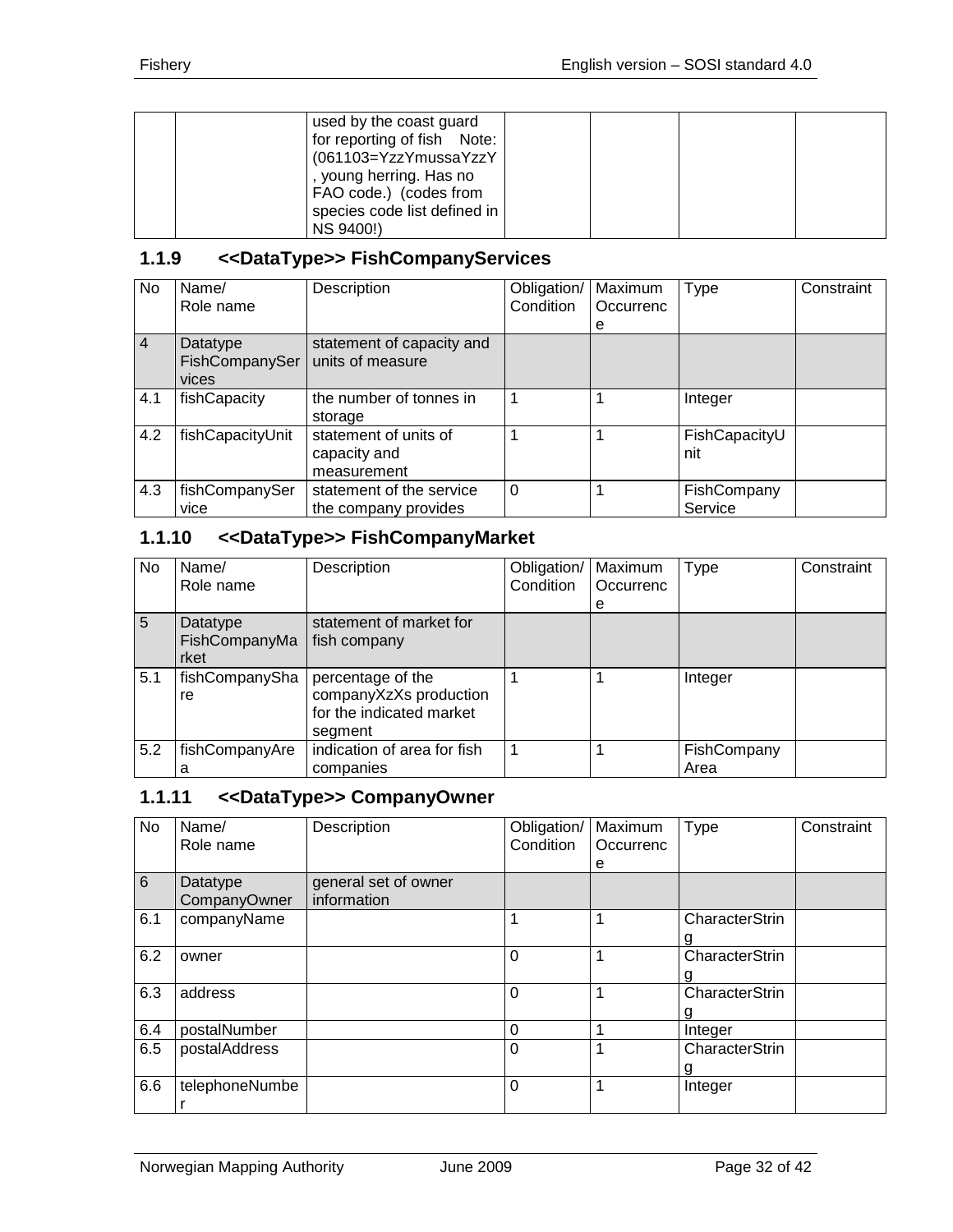| 6.7   | telefaxNumber |                 |  | Integer        |
|-------|---------------|-----------------|--|----------------|
| l 6.8 | contactPerson | name of contact |  | CharacterStrin |
|       |               |                 |  |                |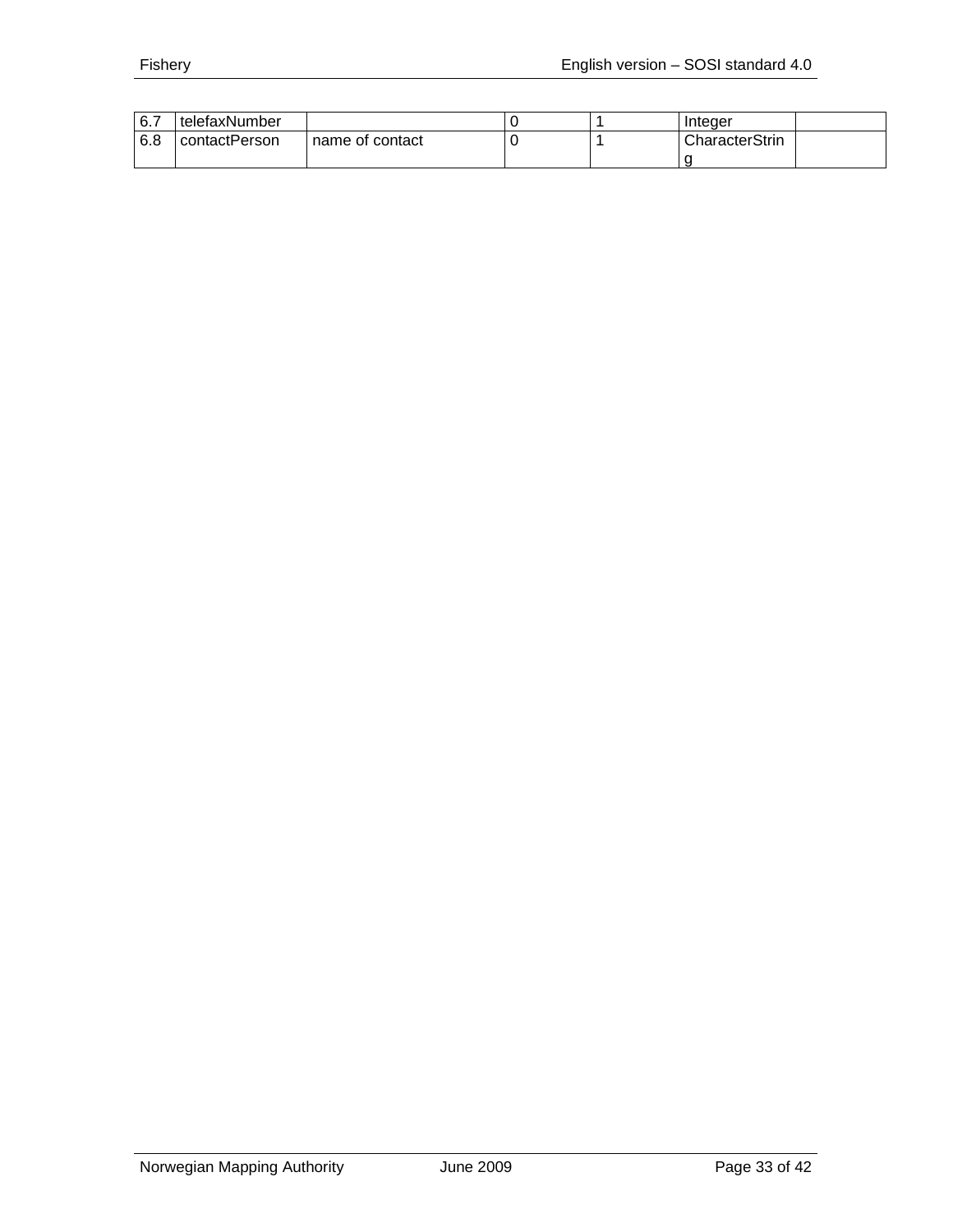#### **1.1.12 CodeLists**

#### **1.1.12.1 <<CodeList>> FishCompanyService**

| Nr              | Code name          | Definition/Description                        | Code |
|-----------------|--------------------|-----------------------------------------------|------|
|                 | CodeList           | statement of the service the company provides |      |
|                 | FishCompanyService |                                               |      |
| I . I           | Bait               |                                               |      |
| l.2             | Oil                |                                               |      |
| 1.3             | Cold storage plant |                                               |      |
| $\mathsf{I}$ .4 | lce                |                                               |      |
|                 | Other              |                                               |      |

#### **1.1.12.2 <<CodeList>> FishCompanyArea**

<span id="page-33-1"></span><span id="page-33-0"></span>

| Nr          | Code name                   | Definition/Description                | Code |
|-------------|-----------------------------|---------------------------------------|------|
| $ 2\rangle$ | CodeList<br>FishCompanyArea | indication of area for fish companies |      |
| 2.1         | Inland                      |                                       |      |
| 2.2         | EU                          |                                       |      |
| 2.3         | Europe outside EU           |                                       |      |
| 2.4         | Asia                        |                                       |      |
| 2.5         | <b>USA</b>                  |                                       |      |
| 2.6         | North America               |                                       |      |
| 2.7         | South Africa                |                                       |      |
| 2.8         | Africa                      |                                       | -8   |

#### **1.1.12.3 <<CodeList>> FishCompanyProduct**

<span id="page-33-3"></span><span id="page-33-2"></span>

| Nr             | Code name                        | Definition/Description   | Code |
|----------------|----------------------------------|--------------------------|------|
| $\overline{3}$ | CodeList                         | product for fish company |      |
|                | FishCompanyProduct               |                          |      |
| 3.1            | Freshfish packing                |                          |      |
| 3.2            | Filleting                        |                          |      |
| 3.3            | Freezing                         |                          |      |
| 3.4            | Refinement of frozen goods (deep |                          |      |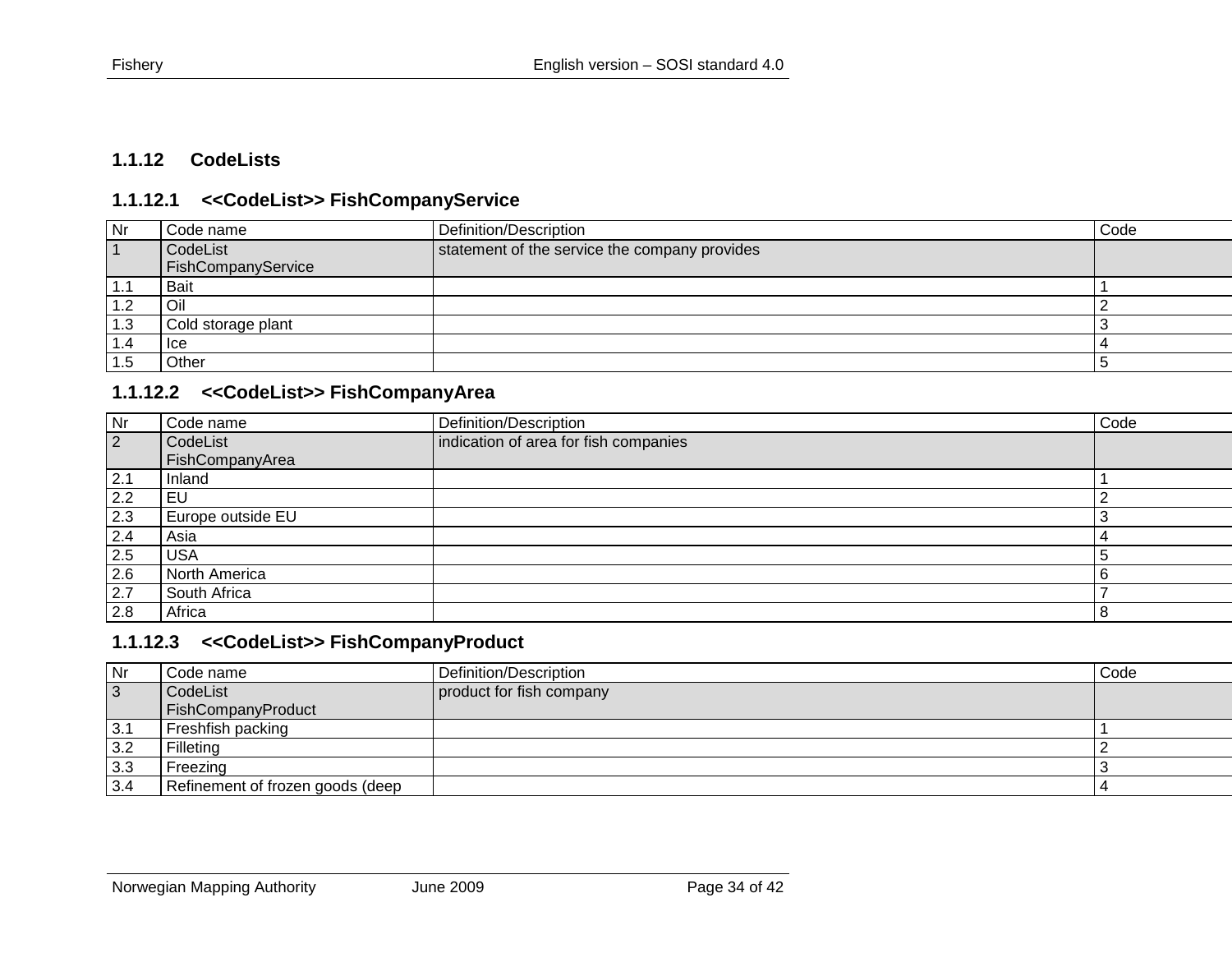|                  | fating)                                       |                                                                                                             |                 |
|------------------|-----------------------------------------------|-------------------------------------------------------------------------------------------------------------|-----------------|
| 3.5              | Fumigation                                    |                                                                                                             | 5               |
| 3.6              | Stockfisk manifacturing                       |                                                                                                             | 6               |
| $\overline{3.7}$ | Processing salt fish                          |                                                                                                             | $\overline{7}$  |
| 3.8              | Processing Clipfish                           |                                                                                                             | 8               |
| 3.9              | <b>Herring salting</b>                        |                                                                                                             | 9               |
| 3.10             | Prawn consignee                               |                                                                                                             | 10              |
| 3.11             | Prawnpiling                                   |                                                                                                             | 11              |
| 3.12             | Cool and coldstoring wraped goods             |                                                                                                             | 12              |
| 3.13             | Full sterilization                            | Tilvirking av fisk/fiskeprodukter ved hermetisering og varmebehandling. Tilnærmet ubegrenset<br>holdbarhet. | 14              |
| 3.14             | Half preserved                                |                                                                                                             | 15              |
| 3.15             | Light preserved                               |                                                                                                             | 16              |
| 3.16             | Fish oil refining and tapping                 |                                                                                                             | 18              |
| 3.17             | Mollusc (shell etc.)                          |                                                                                                             | 22              |
| 3.18             | Shellfish (other then prawn)                  |                                                                                                             | 23              |
| 3.19             | Lodde roe treatment plant                     |                                                                                                             | 24              |
| 3.20             | Various prepared products                     |                                                                                                             | 25              |
| 3.21             | Slaughtering and producing of raising<br>fich |                                                                                                             | $\overline{26}$ |
| 3.22             | Refrigeration craft                           |                                                                                                             | 30              |
| 3.23             | Smolt Transport                               |                                                                                                             | 40              |
| 3.24             | <b>Expeditionary Center for mussels</b>       |                                                                                                             | 50              |
| 3.25             | Refining mussels                              |                                                                                                             | 51              |
| 3.26             | Cleaning central for mussel                   |                                                                                                             | 52              |
| 3.27             | Fishoil                                       |                                                                                                             | 60              |
| 3.28             | Fishflour                                     |                                                                                                             | 61              |
| 3.29             | Prawnflour                                    |                                                                                                             | 62              |
| 3.30             | Special floury (for consumption) (also        |                                                                                                             | 63              |
|                  | other then fish)                              |                                                                                                             |                 |
| 3.31             | Special/-oil (Bone flour etc.)                |                                                                                                             | 64              |
| 3.32             | Fish protein concentrate                      |                                                                                                             | 65              |
| 3.33             | Fish oil steaming                             |                                                                                                             | 66              |
| 3.34             | Ensilage                                      |                                                                                                             | 68              |
| 3.35             | Variouse fish meal/oil products               |                                                                                                             | 69              |
|                  |                                               |                                                                                                             |                 |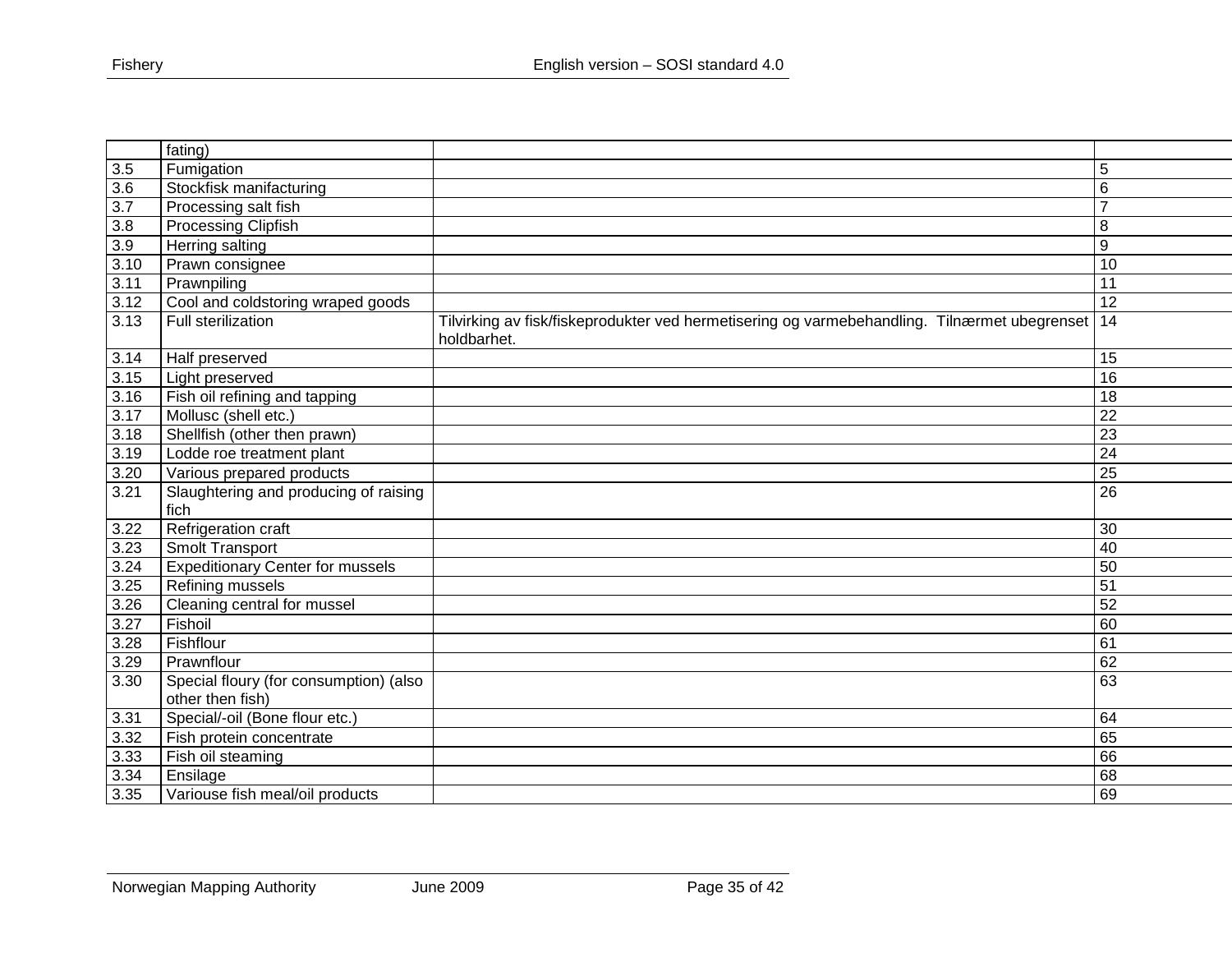# **1.1.12.4 <<CodeList>> FishCapacityUnit**

| Nr             | Code name :                      | l Definition/Description                       | Code |
|----------------|----------------------------------|------------------------------------------------|------|
| - 4            | CodeList                         | statement of units of capacity and measurement |      |
|                | FishCapacityUnit                 |                                                |      |
| <sup>4.1</sup> | Fish stock - ton/days and nights |                                                |      |
| 4.2            | Freezing - ton/days and nights   |                                                |      |

## **1.1.12.5 <<CodeList>> FishType**

<span id="page-35-1"></span><span id="page-35-0"></span>

| Nr             | Code name                      | Definition/Description                                   | Code |
|----------------|--------------------------------|----------------------------------------------------------|------|
| $\overline{5}$ | CodeList                       | statement of the type of fish which the company receives |      |
|                | FishType                       |                                                          |      |
| 5.1            | Receiving station for fish     |                                                          |      |
| 5.2            | Slaughter-/factory for packing |                                                          |      |
| 5.3            | Fishing industry               |                                                          |      |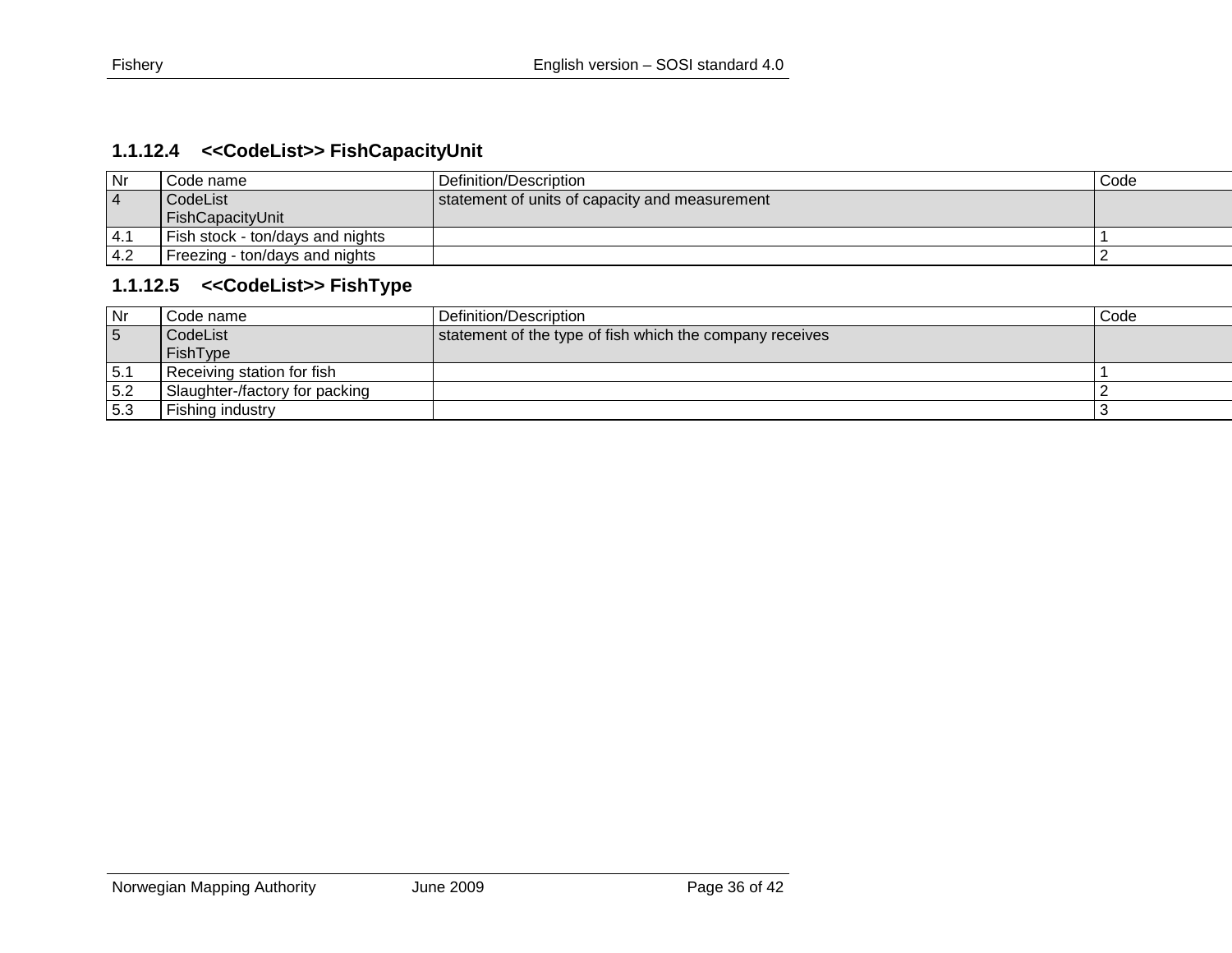# <span id="page-36-0"></span>**1.1.13 FisheryResourceArea**

| No  | Name/<br>Role name                      | Description                                                                                                                       | Obligation/<br>Condition | Maximum<br>Occurrenc<br>e | Type                                | Constraint       |
|-----|-----------------------------------------|-----------------------------------------------------------------------------------------------------------------------------------|--------------------------|---------------------------|-------------------------------------|------------------|
| 1   | <b>Class</b><br>FisheryResource<br>Area | information in accordance<br>with NS-9400: First-hand<br>fish trade. Data elements<br>of the ??contract note.<br>Terms and codes. |                          |                           |                                     |                  |
| 1.1 | extent                                  | area over which an object<br>extends                                                                                              | $\Omega$                 | 1                         | <b>SurfaceWithQu</b><br>ality       |                  |
| 1.2 | position                                | location where the object<br>exists                                                                                               | $\mathbf 0$              | 1                         | PointWithQuali<br>ty                |                  |
| 1.3 | fisheryResource                         | information in accordance<br>with NS-9400: First-hand<br>fish trade. Data elements<br>of the ??contract note.<br>Terms and codes. | $\Omega$                 | N                         | FisheryResour<br>ce                 |                  |
| 1.4 | fisheryResource<br>AreaType             | type of fishery resource<br>area                                                                                                  | $\overline{0}$           | 1                         | FisheryResour<br>ceAreaType         |                  |
| 1.5 | Role<br>boundaryFishery<br>ResourceArea |                                                                                                                                   | $\overline{0}$           | N                         | FisheryResour<br>ceAreaBounda<br>rv | Aggregrati<br>on |

# <span id="page-36-1"></span>**1.1.14 FisheryResourceAreaBoundary**

| No  | Name/<br>Role name                           | Description                                                                                             | Obligation/<br>Condition | Maximum<br>Occurrenc<br>е | <b>Type</b>                 | Constraint |
|-----|----------------------------------------------|---------------------------------------------------------------------------------------------------------|--------------------------|---------------------------|-----------------------------|------------|
| 2   | Class<br>FisheryResource<br>AreaBoundary     | statement of boundary for<br>particularly valuable areas<br>for recruitment to fish<br>stocks or others |                          |                           |                             |            |
| 2.1 | border                                       | course following the<br>transition between<br>different real world<br>phenomena                         |                          |                           | <b>CurveWithQual</b><br>ity |            |
| 2.2 | Role<br>(unnamed)<br>FisheryResource<br>Area |                                                                                                         |                          |                           | FisheryResour<br>ceArea     |            |

# <span id="page-36-2"></span>**1.1.15 RegulatedFishingArea**

| No  | Name/<br>Role name                | Description                                                                                                       | Obligation/   Maximum<br>Condition | <b>Occurrenc</b><br>е | <b>Type</b>                   | Constraint |
|-----|-----------------------------------|-------------------------------------------------------------------------------------------------------------------|------------------------------------|-----------------------|-------------------------------|------------|
|     | Class<br>RegulatedFishing<br>Area | area which is regulated<br>pursuant to the Act relating<br>to sea-water fisheries, etc.<br>of 3 June 1983, No. 40 |                                    |                       |                               |            |
| 3.1 | extent                            | area over which an object<br>extends                                                                              | l 0                                |                       | <b>SurfaceWithQu</b><br>ality |            |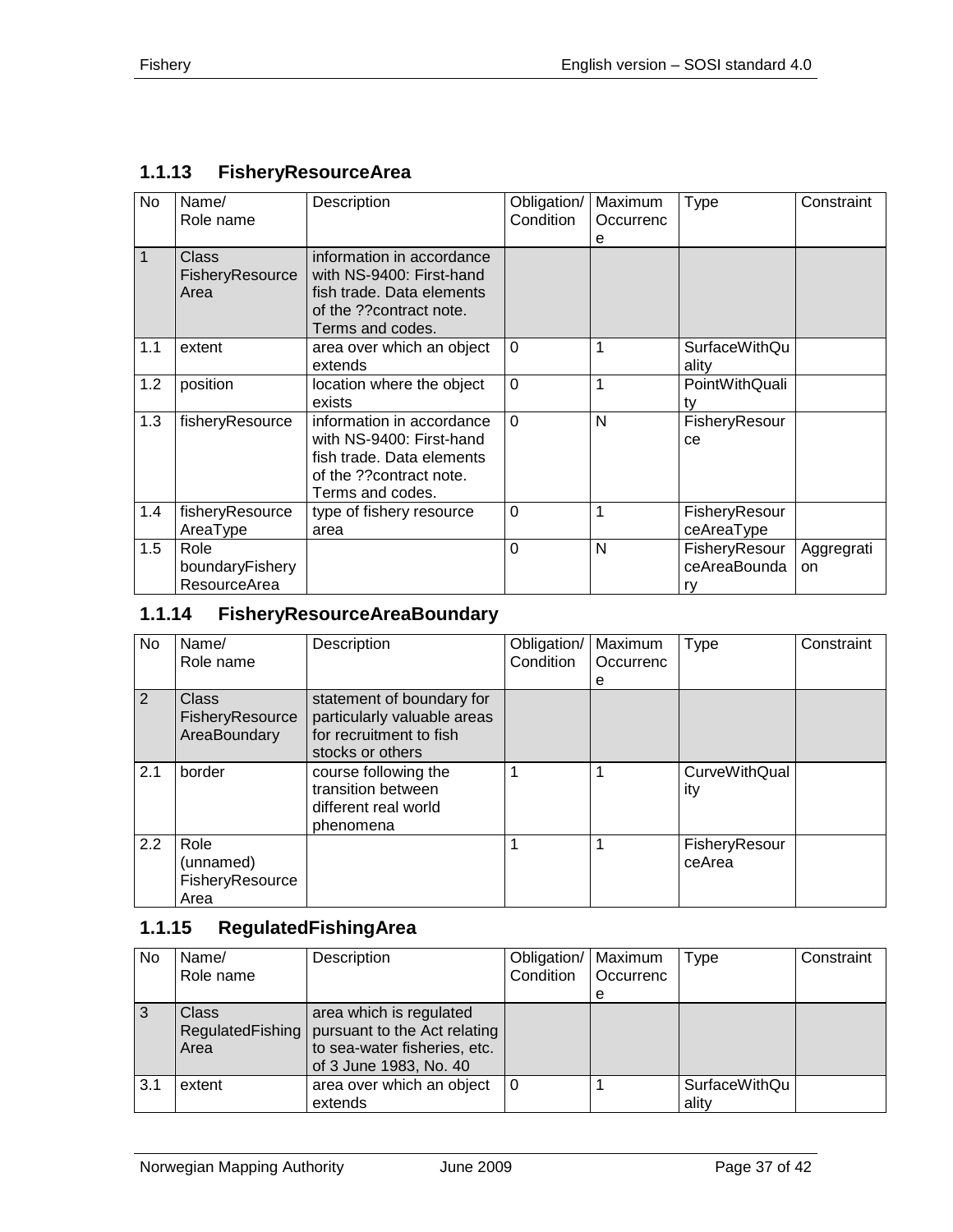| 3.2 | position                                 | location where the object<br>exists                                                                                                                | $\Omega$       |   | PointWithQuali<br>tv                   |                  |
|-----|------------------------------------------|----------------------------------------------------------------------------------------------------------------------------------------------------|----------------|---|----------------------------------------|------------------|
| 3.3 | fisheryResource<br>AreaSpecies           | description of information<br>in accordance with NS-<br>9400: First-hand fish trade.<br>Data elements of the<br>contract note. Terms and<br>codes. | $\overline{0}$ | N | ??FisheryReso<br>urceAreaSpeci<br>es   |                  |
| 3.4 | fisheryUsageTyp<br>е                     | usage type of fishing<br>equipment area                                                                                                            | $\Omega$       | 1 | FisheryUsageT<br>ype                   |                  |
| 3.5 | fisheryEquipment                         | equipment codes have<br>been taken from NS-9400<br>First-Hand Fish Trade,<br>pgs. 17-18                                                            | $\overline{0}$ | N | FisheryEquipm<br>ent                   |                  |
| 3.6 | period                                   | statement of a period of<br>time                                                                                                                   | $\Omega$       | 1 | <b>TM Period</b>                       |                  |
| 3.7 | Role<br>boundaryRegulat<br>edFishingArea |                                                                                                                                                    | 0              | N | RegulatedFishi  <br>ngAreaBounda<br>ry | Aggregrati<br>on |

# <span id="page-37-0"></span>**1.1.16 <<DataType>> ??FisheryResourceAreaSpecies**

| No             | Name/<br>Role name                           | Description                                                                                                                                        | Obligation/<br>Condition | Maximum<br>Occurrenc<br>e | <b>Type</b>           | Constraint |
|----------------|----------------------------------------------|----------------------------------------------------------------------------------------------------------------------------------------------------|--------------------------|---------------------------|-----------------------|------------|
| $\overline{4}$ | Datatype<br>??FisheryResour<br>ceAreaSpecies | description of information<br>in accordance with NS-<br>9400: First-hand fish trade.<br>Data elements of the<br>contract note. Terms and<br>codes. |                          |                           |                       |            |
| 4.1            | faoCode                                      |                                                                                                                                                    | 0                        | 1                         | CharacterStrin        |            |
|                |                                              |                                                                                                                                                    |                          |                           |                       |            |
| 4.2            | speciesCode                                  |                                                                                                                                                    | $\overline{0}$           | 1                         | Integer               |            |
| 4.3            | norwegianSpecie                              |                                                                                                                                                    | $\Omega$                 | 1                         | <b>CharacterStrin</b> |            |
|                | sName                                        |                                                                                                                                                    |                          |                           |                       |            |
| 4.4            | taxonomicCode                                |                                                                                                                                                    | 1                        | 1                         | Integer               |            |
| 4.5            | scientificSpecies                            |                                                                                                                                                    | $\overline{0}$           | 1                         | <b>CharacterStrin</b> |            |
|                | Name                                         |                                                                                                                                                    |                          |                           |                       |            |
| 4.6            | englishSpeciesN                              |                                                                                                                                                    | $\Omega$                 | 1                         | CharacterStrin        |            |
|                | ame                                          |                                                                                                                                                    |                          |                           | g                     |            |

# <span id="page-37-1"></span>**1.1.17 <<DataType>> FisheryResource**

| No.         | Name/<br>Role name | Description                  | Obligation/<br>Condition | Maximum<br>Occurrenc | <b>Type</b>   | Constraint |
|-------------|--------------------|------------------------------|--------------------------|----------------------|---------------|------------|
|             |                    |                              |                          | е                    |               |            |
| $5^{\circ}$ | Datatype           | particularly valuable areas  |                          |                      |               |            |
|             | FisheryResource    | for recruitment to fishing   |                          |                      |               |            |
|             |                    | stocks or other              |                          |                      |               |            |
| 5.1         | fisheryResource    | description of information   |                          |                      | ??FisheryReso |            |
|             | AreaSpecies        | in accordance with NS-       |                          |                      | urceAreaSpeci |            |
|             |                    | 9400: First-hand fish trade. |                          |                      | es            |            |
|             |                    | Data elements of the         |                          |                      |               |            |
|             |                    | ??contract/bought note.      |                          |                      |               |            |
|             |                    | Terms and codes.             |                          |                      |               |            |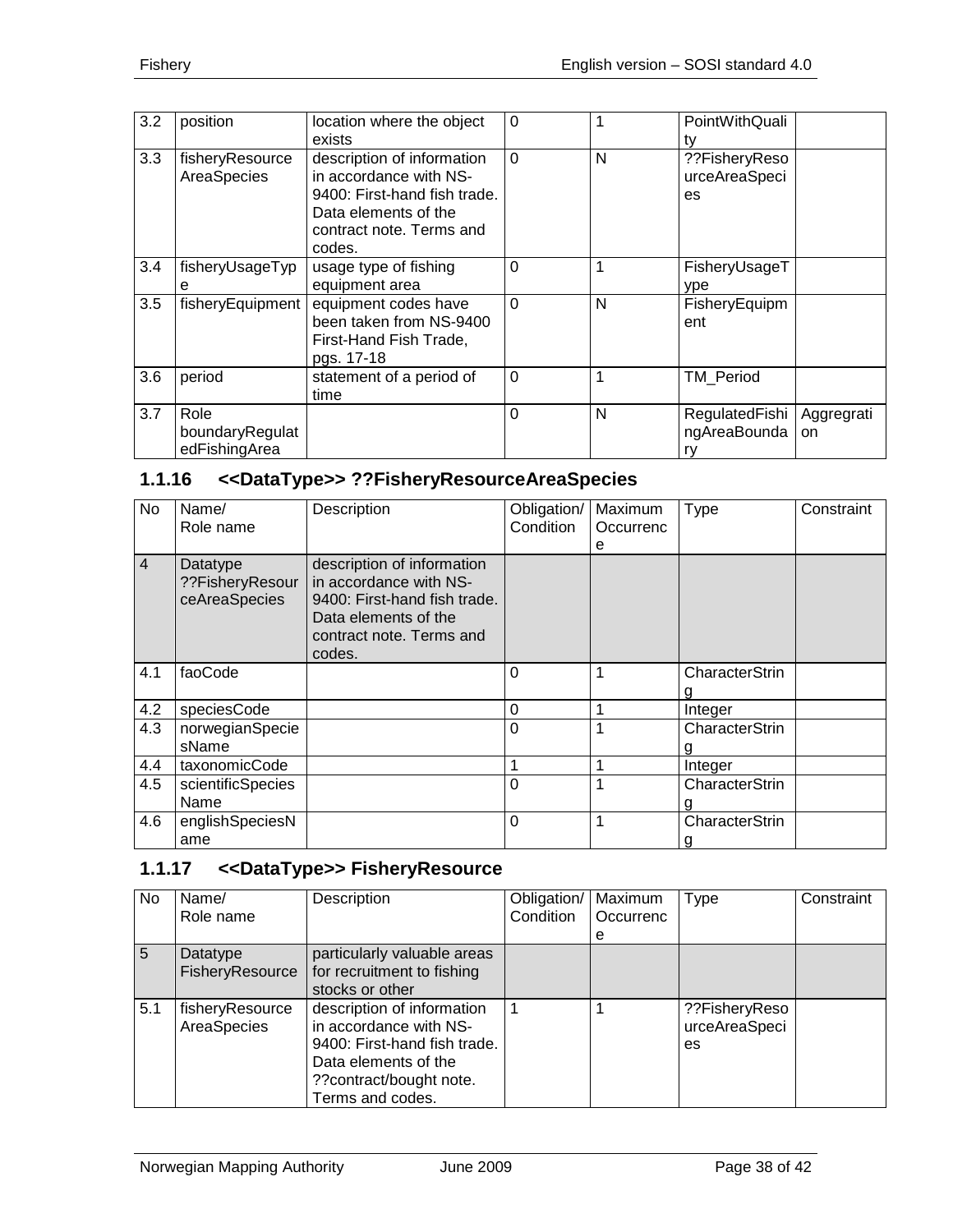| $\overline{\phantom{a}}$<br>J.Z<br>__ | period |  | Period<br>M<br>$- - - - -$ |  |
|---------------------------------------|--------|--|----------------------------|--|

# <span id="page-38-0"></span>**1.1.18 RegulatedFishingAreaBoundary**

| No  | Name/<br>Role name                            | Description                                                                                                                             | Obligation/<br>Condition | Maximum<br>Occurrenc<br>е | <b>Type</b>                 | Constraint |
|-----|-----------------------------------------------|-----------------------------------------------------------------------------------------------------------------------------------------|--------------------------|---------------------------|-----------------------------|------------|
| 6   | Class<br>RegulatedFishing<br>AreaBoundary     | delimitation of an area<br>which is regulated<br>pursuant to the Act relating<br>to sea-water fisheries, etc.<br>of 3 June 1983, No. 40 |                          |                           |                             |            |
| 6.1 | border                                        | course following the<br>transition between<br>different real world<br>phenomena                                                         |                          |                           | <b>CurveWithQual</b><br>ity |            |
| 6.2 | Role<br>(unnamed)<br>RegulatedFishing<br>Area |                                                                                                                                         |                          |                           | RegulatedFishi<br>ngArea    |            |

#### <span id="page-38-1"></span>**1.1.19 Association <<Topo>> RegulatedFishingArea - RegulatedFishingAreaBoundary**

| No. | Name/<br>Role name                                                            | Description | Obligation/<br>Condition | Maximum<br>Occurrenc<br>e | Type                                                  | Constraint |
|-----|-------------------------------------------------------------------------------|-------------|--------------------------|---------------------------|-------------------------------------------------------|------------|
| 7   | Association<br>RegulatedFishing<br>Area -<br>RegulatedFishing<br>AreaBoundary |             |                          |                           |                                                       |            |
| 7.1 | Role<br>boundaryRegulat<br>edFishingArea                                      |             | 0                        | N                         | RegulatedFishi   Aggregatio<br>ngAreaBounda   n<br>rv |            |
| 7.2 | Role<br>(unnamed)<br>RegulatedFishing<br>Area                                 |             |                          | 1                         | RegulatedFishi<br>ngArea                              |            |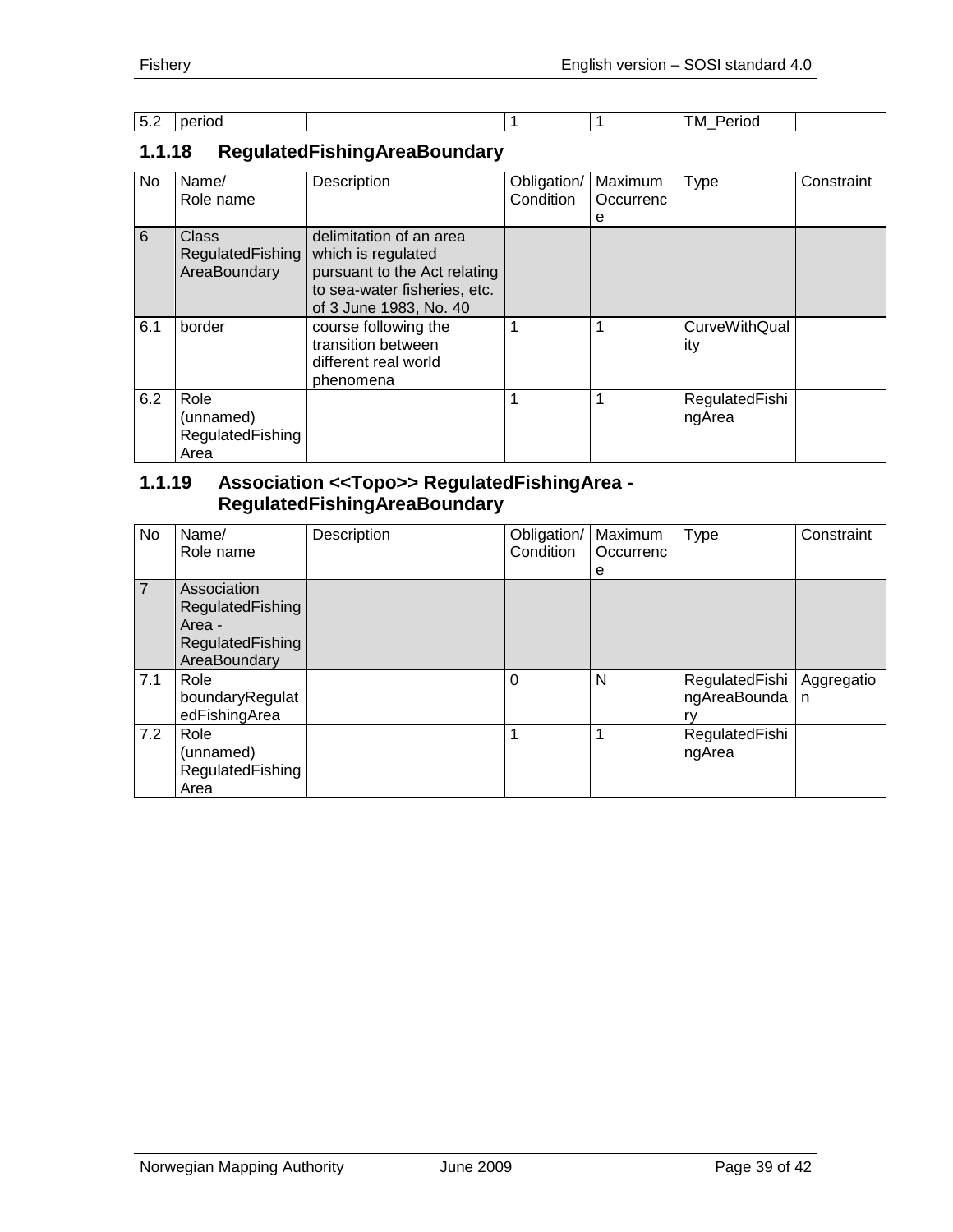# **1.1.20 CodeLists**

# **1.1.20.1 <<CodeList>> FisheryResourceAreaType**

<span id="page-39-1"></span><span id="page-39-0"></span>

| l Nr | Code name                | Definition/Description        | Code |
|------|--------------------------|-------------------------------|------|
|      | CodeList                 | type of fishery resource area |      |
|      | FisheryResourceAreaType  |                               |      |
| 1.1  | Spawn area               |                               |      |
| 1.2  | Area for grewing/grazing |                               |      |
| 1.3  | Sea tagle occurrence     |                               |      |
| 1.4  | Seaweed occurence        |                               |      |
|      | Shell occurence          |                               |      |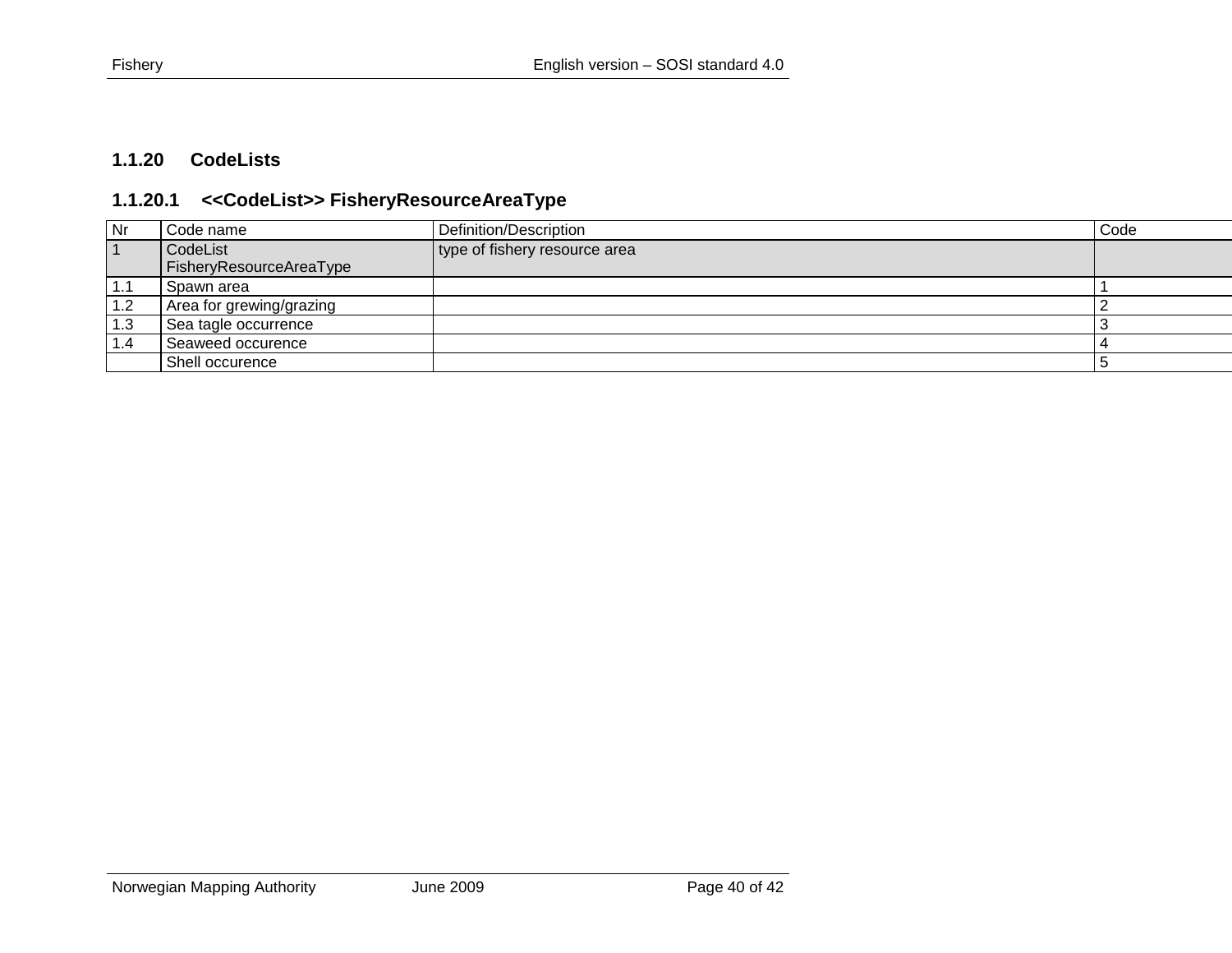# <span id="page-40-0"></span>**1.1.21 FishingZone**

| No  | Name/<br>Role name              | Description                          | Obligation/<br>Condition | Maximum<br>Occurrenc<br>e | Type                    | Constraint       |
|-----|---------------------------------|--------------------------------------|--------------------------|---------------------------|-------------------------|------------------|
| 1   | <b>Class</b><br>FishingZone     | area for fishing                     |                          |                           |                         |                  |
| 1.1 | extent                          | area over which an object<br>extends | $\Omega$                 |                           | SurfaceWithQu<br>ality  |                  |
| 1.2 | position                        | location where the object<br>exists  | 0                        |                           | PointWithQuali          |                  |
| 1.3 | Role<br>boundaryFishing<br>Zone |                                      | 0                        | N                         | FishingZoneBo<br>undary | Aggregrati<br>on |

# <span id="page-40-1"></span>**1.1.22 FishingZoneBoundary**

| <b>No</b> | Name/<br>Role name                      | Description                                                                     | Obligation/<br>Condition | Maximum<br>Occurrenc | <b>Type</b>          | Constraint |
|-----------|-----------------------------------------|---------------------------------------------------------------------------------|--------------------------|----------------------|----------------------|------------|
|           |                                         |                                                                                 |                          | e                    |                      |            |
| 2         | <b>Class</b><br>FishingZoneBou<br>ndary | indication of fishing area<br>boundary                                          |                          |                      |                      |            |
| 2.1       | border                                  | course following the<br>transition between<br>different real world<br>phenomena |                          |                      | CurveWithQual<br>ity |            |
| 2.2       | Role<br>(unnamed)<br>FishingZone        |                                                                                 |                          | $\overline{2}$       | FishingZone          |            |

# <span id="page-40-2"></span>**1.1.23 FishingGround**

| No  | Name/<br>Role name                | Description                                                                             | Obligation/<br>Condition | Maximum<br>Occurrenc<br>е | <b>Type</b>                   | Constraint        |
|-----|-----------------------------------|-----------------------------------------------------------------------------------------|--------------------------|---------------------------|-------------------------------|-------------------|
| 3   | <b>Class</b><br>FishingGround     | statement of area where<br>there is frequent fishing, a<br>fishing ground, natural reef |                          |                           |                               |                   |
| 3.1 | extent                            | area over which an object<br>extends                                                    | $\Omega$                 |                           | <b>SurfaceWithQu</b><br>ality |                   |
| 3.2 | position                          | location where the object<br>exists                                                     | $\Omega$                 |                           | PointWithQuali<br>tv          |                   |
| 3.3 | Role<br>boundaryFishing<br>Ground |                                                                                         | $\Omega$                 | N                         | FishingGround<br>Boundary     | Aggregrati<br>on. |

# <span id="page-40-3"></span>**1.1.24 FishingGroundBoundary**

| No | Name/<br>Role name | Description                                   | Obligation/   Maximum<br>Condition | <b>Occurrenc</b> | Type | Constraint |
|----|--------------------|-----------------------------------------------|------------------------------------|------------------|------|------------|
|    |                    |                                               |                                    |                  |      |            |
|    | Class              | area where there is                           |                                    |                  |      |            |
|    |                    | FishingGroundBo   frequent fishing, a fishing |                                    |                  |      |            |
|    | undary             | ground, natural reef                          |                                    |                  |      |            |